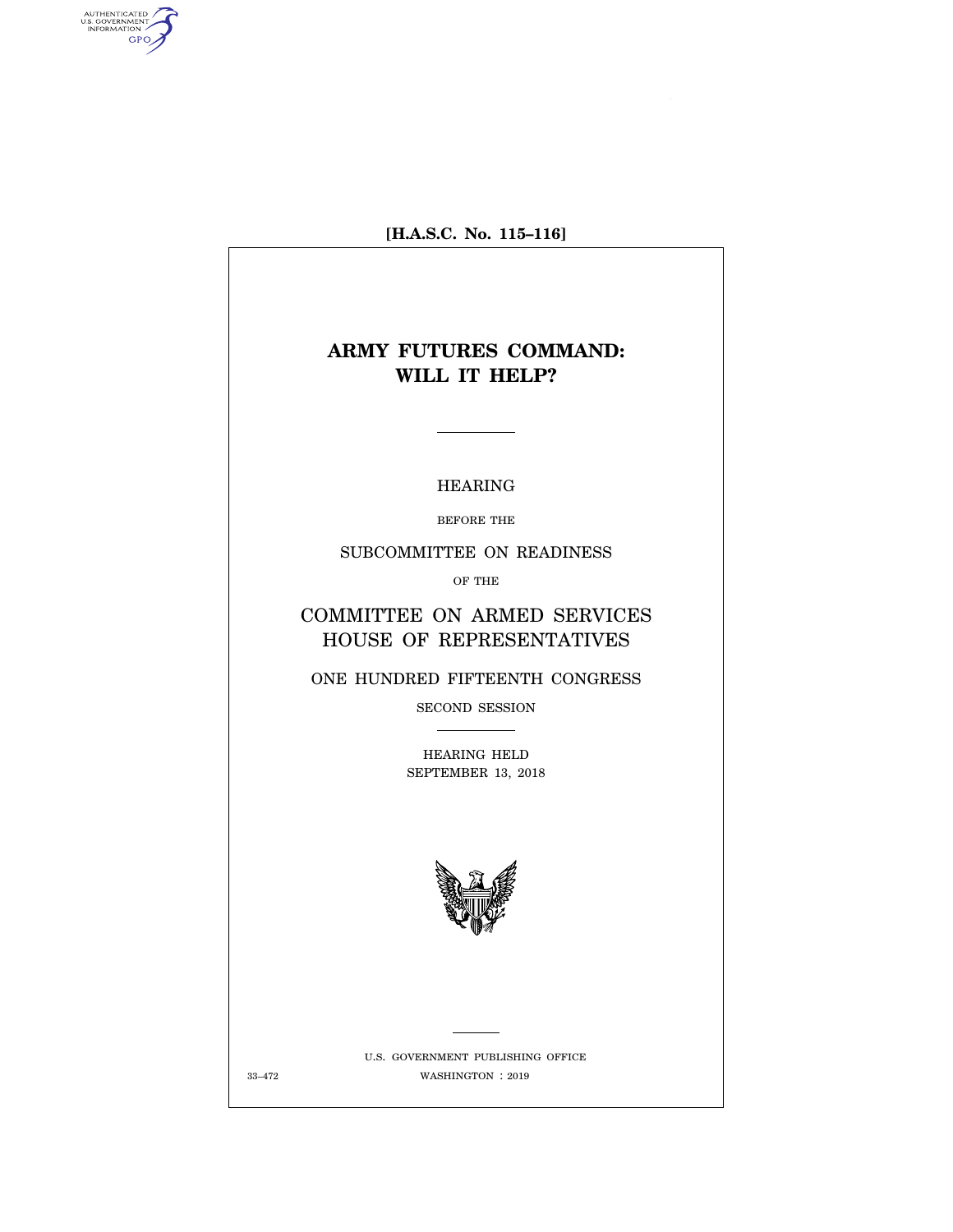### SUBCOMMITTEE ON READINESS

JOE WILSON, South Carolina, *Chairman* 

ROB BISHOP, Utah AUSTIN SCOTT, Georgia STEVE RUSSELL, Oklahoma MIKE ROGERS, Alabama VICKY HARTZLER, Missouri ELISE M. STEFANIK, New York MARTHA MCSALLY, Arizona, *Vice Chair*  SCOTT DESJARLAIS, Tennessee TRENT KELLY, Mississippi MIKE GALLAGHER, Wisconsin

MADELEINE Z. BORDALLO, Guam JOE COURTNEY, Connecticut TULSI GABBARD, Hawaii CAROL SHEA-PORTER, New Hampshire A. DONALD MCEACHIN, Virginia SALUD O. CARBAJAL, California ANTHONY G. BROWN, Maryland STEPHANIE N. MURPHY, Florida RO KHANNA, California

TOM HAWLEY, *Professional Staff Member*  BRIAN GARRETT, *Professional Staff Member*  MEGAN HANDAL, *Clerk*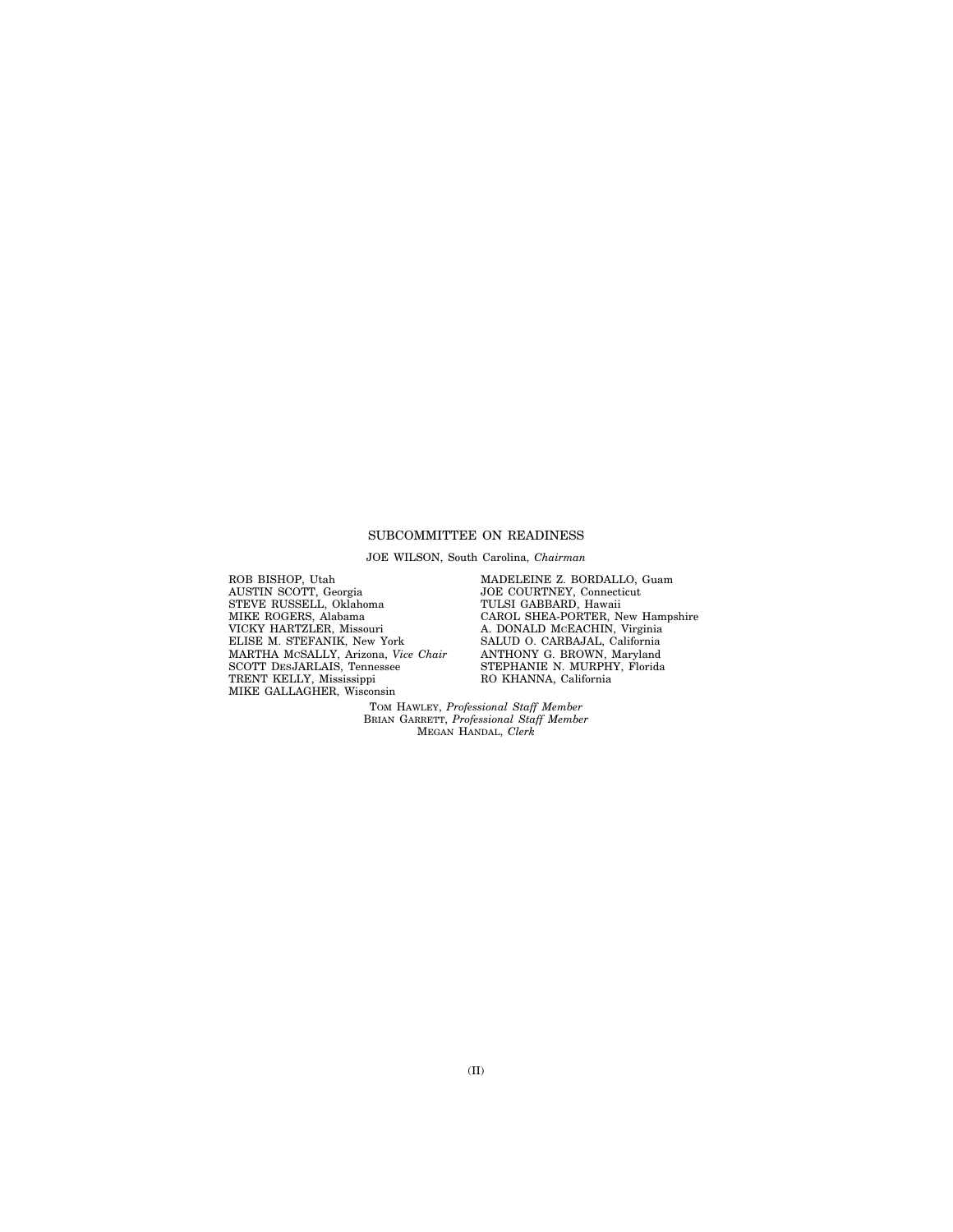# C O N T E N T S  $\begin{tabular}{l} \multicolumn{2}{c} {\textbf{1}} & \multicolumn{2}{c} {\textbf{1}} & \multicolumn{2}{c} {\textbf{1}} \\ \multicolumn{2}{c} {\textbf{1}} & \multicolumn{2}{c} {\textbf{1}} & \multicolumn{2}{c} {\textbf{1}} \\ \multicolumn{2}{c} {\textbf{1}} & \multicolumn{2}{c} {\textbf{1}} & \multicolumn{2}{c} {\textbf{1}} \\ \multicolumn{2}{c} {\textbf{1}} & \multicolumn{2}{c} {\textbf{1}} & \multicolumn{2}{c} {\textbf{1}} \\ \multicolumn{2}{c} {\textbf{1}} & \multicolumn$

Page

### STATEMENTS PRESENTED BY MEMBERS OF CONGRESS

| Bordallo, Hon. Madeleine Z., a Delegate from Guam, Ranking Member, Sub-   |  |
|---------------------------------------------------------------------------|--|
|                                                                           |  |
| Wilson, Hon. Joe, a Representative from South Carolina, Chairman, Subcom- |  |
|                                                                           |  |
| <b>WITNESSES</b>                                                          |  |

| Murray, GEN John M., USA, Commanding General, United States Army |  |
|------------------------------------------------------------------|--|

### APPENDIX

| PREPARED STATEMENTS:                                                                                                |          |
|---------------------------------------------------------------------------------------------------------------------|----------|
|                                                                                                                     | 32<br>31 |
| DOCUMENTS SUBMITTED FOR THE RECORD:<br>[There were no Documents submitted.]                                         |          |
| WITNESS RESPONSES TO QUESTIONS ASKED DURING THE HEARING:<br>[There were no Questions submitted during the hearing.] |          |
| QUESTIONS SUBMITTED BY MEMBERS POST HEARING:                                                                        |          |
|                                                                                                                     | 46       |
|                                                                                                                     | 45       |
|                                                                                                                     | 46       |
|                                                                                                                     | 45       |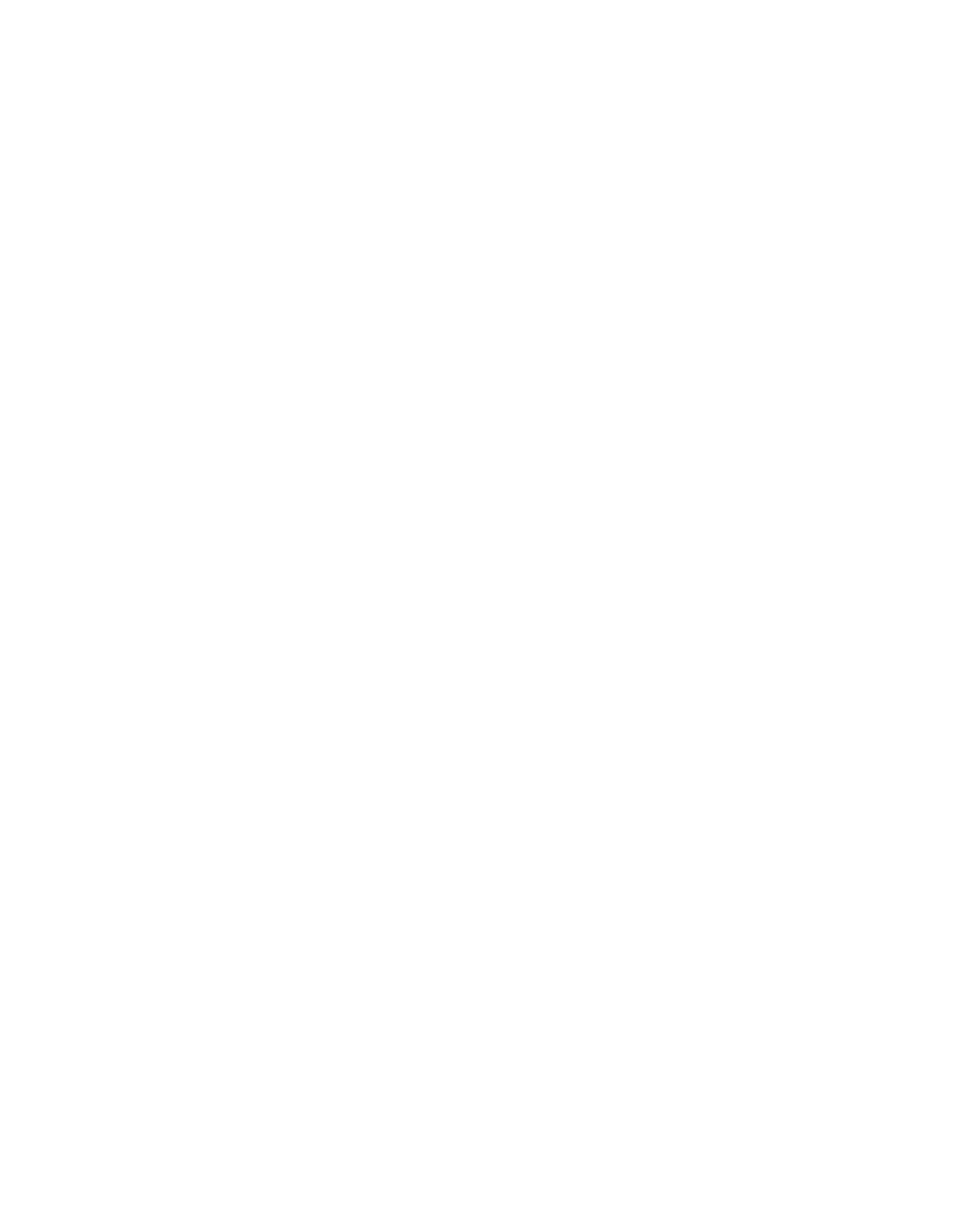#### **ARMY FUTURES COMMAND: WILL IT HELP?**

HOUSE OF REPRESENTATIVES,<br>COMMITTEE ON ARMED SERVICES,<br>SUBCOMMITTEE ON READINESS,<br>*Washington, DC, Thursday, September 13, 2018*.

The subcommittee met, pursuant to call, at 1:30 p.m., in room 2020, Rayburn House Office Building, Hon. Joe Wilson (chairman of the subcommittee) presiding.

### **OPENING STATEMENT OF HON. JOE WILSON, A REPRESENTA-TIVE FROM SOUTH CAROLINA, CHAIRMAN, SUBCOMMITTEE ON READINESS**

Mr. WILSON. Good afternoon. The subcommittee will come to order. I would like to welcome each of you to the hearing of the Readiness Subcommittee of the House Armed Services Committee on the new Army Futures Command.

Today the subcommittee will hear from the Under Secretary of the Army and the Commander of the Army Futures Command about the reasons the Army decided to establish a new major command, the most significant restructuring of the institutional Army since the 1970s.

Because this new entity will work within the existing Army structure, the subcommittee will be interested in learning how the Army Futures Command will work with other important players in the Army modernization process. Relationships with the Assistant Secretary of the Army for Acquisition, Logistics and Technology [ASA(ALT)], as well as those with the Army's Materiel Command [AMC] and the Training and Doctrine Command [TRADOC], will be critical. Indeed, it is difficult to envision how all these changes will synchronize in a smooth fashion.

We recognize that the Army's intent is to improve and speed the modernization process. As you are aware, acquisition improvement across the Department of Defense has been a committee focus for a long time, though discernible change is elusive.

We also are eager to understand how the Army intends to overcome the obstacles to improvement that have frustrated so many who have tried to overcome them. While I am hopeful, I am not yet persuaded that a new command is the right answer to the Army's acquisition challenges.

We welcome the witnesses' perspective on these issues and any recommendations you may have.

Before I introduce the witnesses, I turn to the extraordinarily distinguished ranking member of the Readiness Subcommittee, the gentlelady and wonderful individual from the beautiful territory of Guam, Madeleine Bordallo, for her opening comments.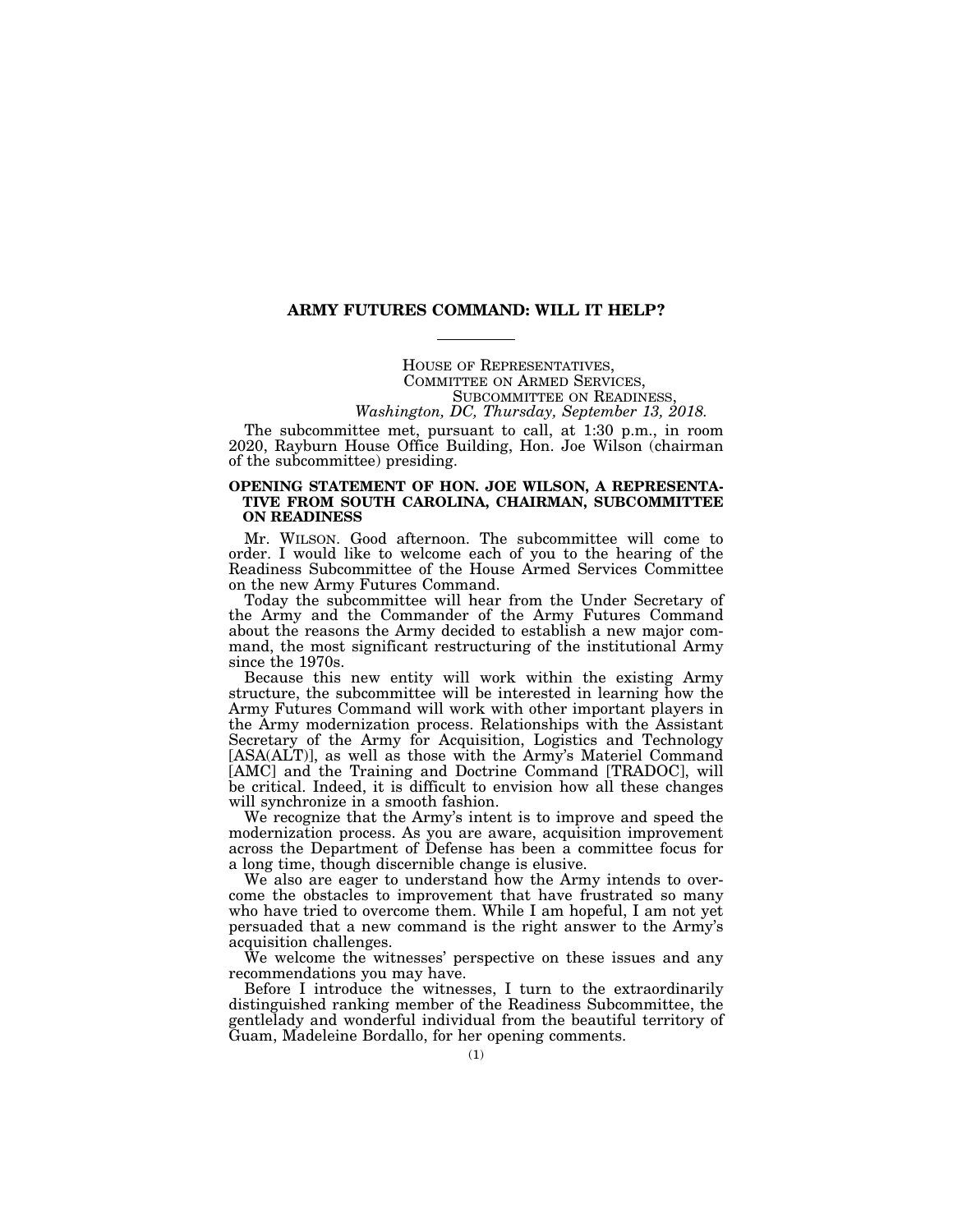[The prepared statement of Mr. Wilson can be found in the Appendix on page 31.]

### **STATEMENT OF HON. MADELEINE Z. BORDALLO, A DELEGATE FROM GUAM, RANKING MEMBER, SUBCOMMITTEE ON READ-INESS**

Ms. BORDALLO. Thank you very much, Mr. Chairman. Your introductions get better by the day.

And thank you to the witnesses for being here to discuss the establishment of the Army's newest four-star command, Army Futures Command. And I want to congratulate the general on his appointment.

Up to this point much of the focus and attention has been placed on the selection of the Army Futures Command headquarters, and I understand that the Department has selected Austin, Texas. And I know some Members may still have questions about the process and the metrics used to make the final stationing decision.

Aside from location, as the Army proceeds with standing up Futures Command, the committee has questions on the roles and the mission of this new command. The Army has faced multiple challenges with its efforts to modernize and rebuild the service's fullspectrum readiness.

Furthermore, the Army's past attempts to change internal policies, command relationships, and organizational structures in an effort to improve the acquisition process has met mixed results.

So I look forward to hearing how you believe it will be different this time. And I hope you will also address three areas of concern. First is the risk of creating another massive bureaucracy. Second is duplicating the role of the Army Staff. And third is the long-term risk to civilian control of the acquisition system.

With regard to the bureaucracy concern, while I know the intention is to keep this new four-star command small, history shows that over time all such commands grow rapidly. No matter who is in charge, large administrative commands like this often develop internal processes that consume vast amounts of time and resources.

So in creating yet another large organization, I think it is fair to ask if the Army is, in fact, just creating more overhead that will further slow an already cumbersome process.

Secondly, many of the functions that the Army Futures Command is expected to address are already being performed somewhere else on the Army Staff, and I am concerned that the Army is standing up a four-star organization with up to three lieutenant generals as deputies without a clearly defined command relationship and an organizational plan.

I understand that as the Army separates staff roles and responsibilities there may be a period of redundancy and inefficiency. However, I look forward to hearing your plan to mitigate these inefficiencies.

And finally, I hope you will address how civilian oversight of the acquisition system will be maintained with this new command. In my view, the law is clear that the acquisition chain of command runs from program managers through the civilian Assistant Sec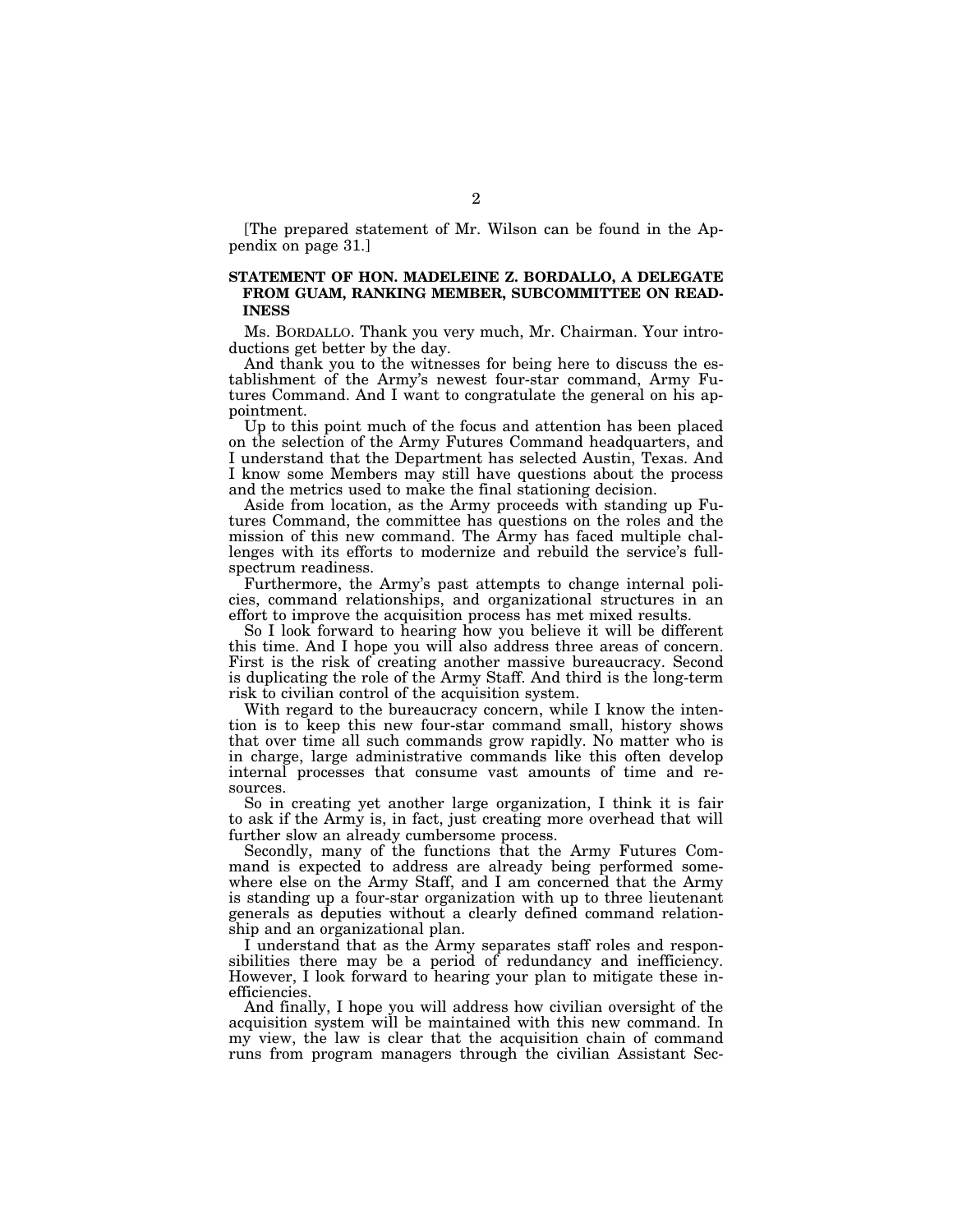retary of the Army for Acquisition, Logistics and Technology, who derives his authority from the Secretary of the Army.

While the proposed structure appears to be consistent with the letter of the law, I am concerned that it comes close to violating the spirit of the law in that over time the civilian acquisition leadership will be eclipsed by the size and the weight of this new organization run entirely by general officers.

So I would like to hear today about how such a loss of civilian authority and control will be avoided.

As the Army has noted, the establishment of the Futures Command is a significant undertaking in a reorganization plan, and like with any major organizational change I am sure there will be challenges as the command is stood up and begins to influence decisions affecting modernization and readiness.

I support the Army's efforts to improve the acquisition process; however, it is our responsibility today to ask hard questions, especially while we are early in the development.

I look forward to your comments and working with you toward a successful conclusion.

And I want to thank you, Mr. Chairman, for calling this hearing, and I yield back.

Mr. WILSON. And thank you very much, Congresswoman Bordallo. We always appreciate your tireless service.

I am pleased to recognize our witnesses today. I would like to thank them for taking the time to be with us. They are the Honorable Ryan McCarthy, the Under Secretary of the Army, and General John M. Murray, Commanding General, U.S. Army Futures Command.

Before we begin, I would like to remind the witnesses that your full written statements have been submitted for the record, and we ask you summarize your comments to 5 minutes or less.

Secretary McCarthy, we would like to begin with you, and we look forward to your opening statement.

#### **STATEMENT OF RYAN D. McCARTHY, UNDER SECRETARY OF THE ARMY**

Secretary MCCARTHY. Thank you, Mr. Chairman.

Good afternoon, Chairman Wilson, Ranking Member Bordallo, and distinguished members of this subcommittee and staff. I appreciate this hearing's acknowledgment of the importance and gravity of the Army's establishment of Futures Command and the impact it will have on our force.

First, I want to personally thank each of you for the 2-year defense budget topline increase of \$22.5 billion this past year. This generous amount in support has primed the pump to reenergize our Army's modernization efforts. Your confidence in our ability to maximize the utility of every dollar is not lost on us.

Today, I, alongside General Mike Murray, look forward to sharing why the Army is reorganizing, how the Army is institutionalizing a government structure to transcend personalities, and how the Army is establishing relationships to ensure modernization of our formations.

Dr. Esper and General Milley testified in April on the changing nature of warfare, increasing adversarial capabilities, and how the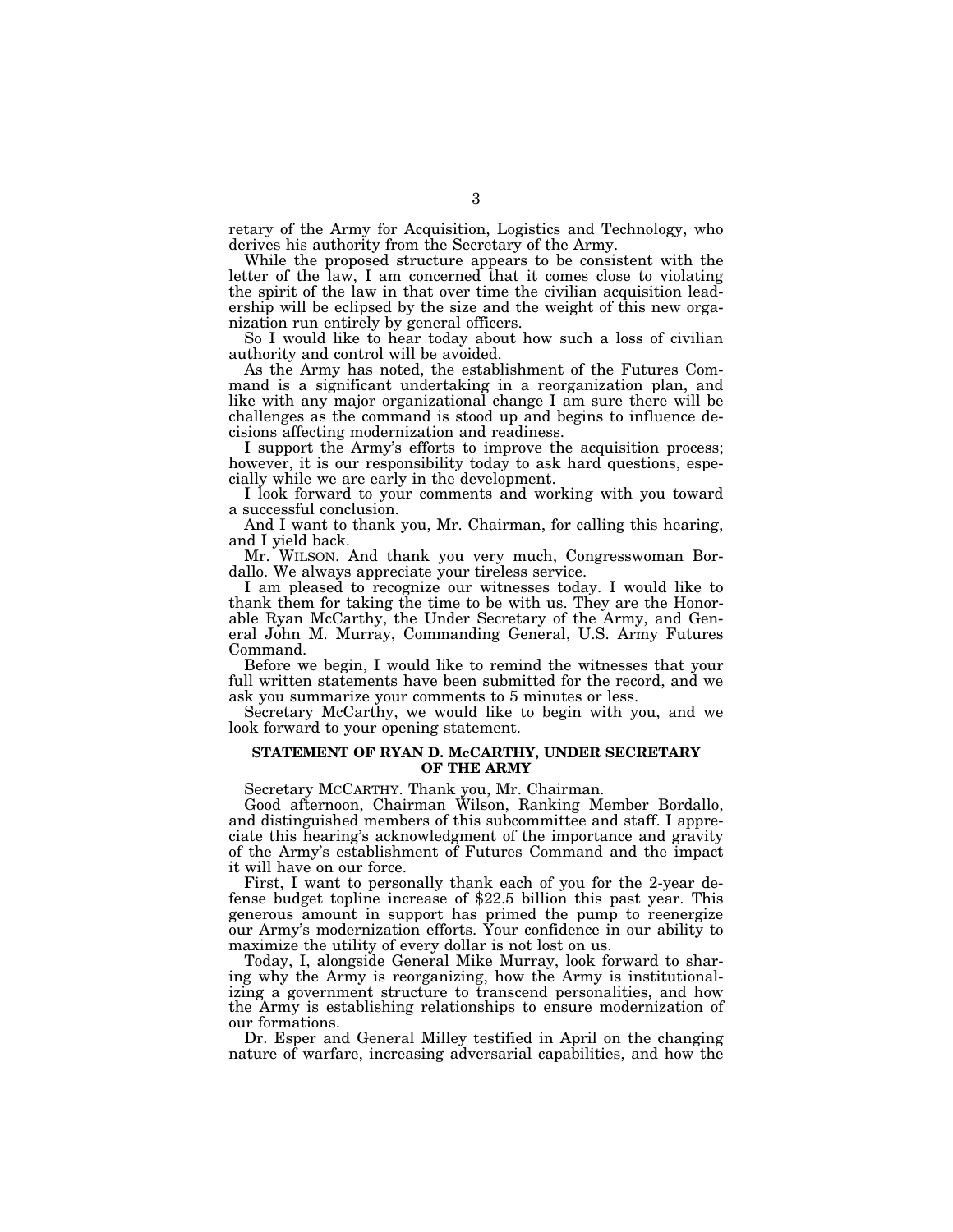Army is meeting the National Defense Strategy requirements. This reason underpins our reorganization and the establishment of Army Futures Command.

We looked across the entire Army enterprise to put all modernization tasks that generate a warfighting capability under one roof. These tasks include warfighting concepts, requirements, experimentation, and fielding of materiel and nonmateriel solutions.

By design, this is not your normal Army command. It can't be. To thrive in the Information Age we must operate in a fast-paced, dynamic, and evolving ecosystem. We will become comfortable being uncomfortable by partnering with nontraditional actors, operating with a lean organizational design, and sharing a connection to academia and industry we have never achieved before.

This change enables us to address problem solving differently and gain accurate customer feedback by incorporating the best of Army warfighters with the best of American academia and industry.

We are confident that Army Futures Command will address our past modernization shortcomings. This command will now drive accountability, provide agility and solution generation, and produce results, ultimately bridging the future and the fielded force.

This command will be painstakingly focused on the future fight. We are ensuring the lethality and survivability of our soldiers and the continued preeminence of our Army as the world's premier land fighting force. With the help of industry, academia, and Congress, we can produce what our soldiers need.

Two months ago we selected Austin, Texas, as the headquarters of Futures Command. Austin provides the necessary mix of STEM [science, technology, engineering, and math], R&D [research and development] investment, a mature incubator ecosystem, a top-tier university system to partner with, and a disruptive and welcoming culture that propels a vertical integration of our concepts through solutions, all within a few city blocks. We couldn't be happier with the reception and support from the City of Austin, the University of Texas, and the State of Texas.

Recently, I was asked by the Governor of Texas what success looked like and how I would know we made the right decision in 10 years. I told him the answer is simple: We will have next-generation capabilities in the hands of our soldiers in the next 3 to 5 years, as that is the only metric that matters.

Congressional support has provided the blueprint and resourcing for this endeavor, and we must produce the results that your trust requires. Anything less is not acceptable to the current Army leadership, to this committee, or the citizens of this country. We appreciate your unrelenting support and acknowledge the work remaining.

Thank you for your time and the opportunity to testify today. I look forward to your questions.

[The joint prepared statement of Secretary McCarthy and General Murray can be found in the Appendix on page 32.]

Mr. WILSON. Thank you very much, Secretary McCarthy.

We now proceed to General Murray with your opening statement.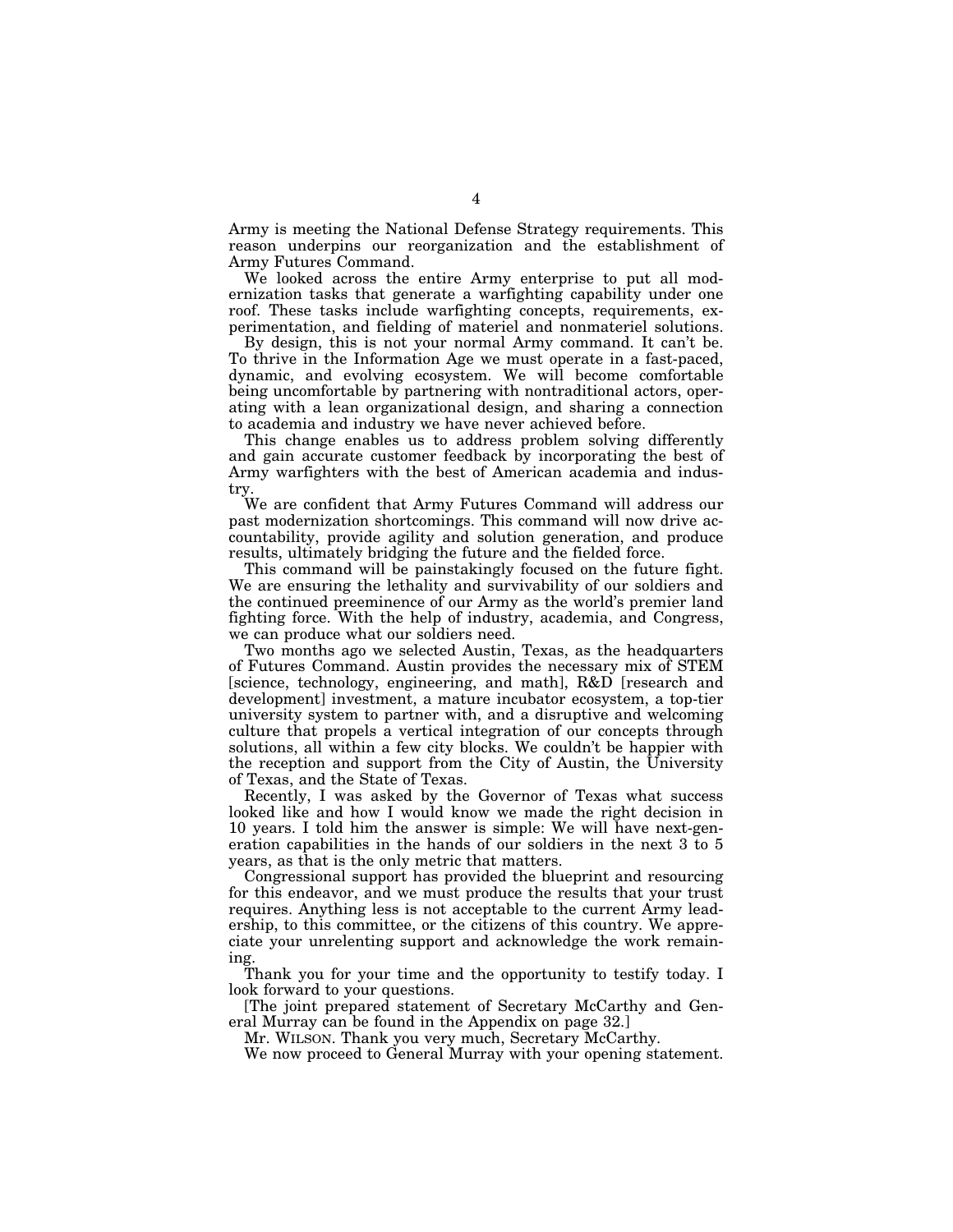#### **STATEMENT OF GEN JOHN M. MURRAY, USA, COMMANDING GENERAL, UNITED STATES ARMY FUTURES COMMAND**

General MURRAY. Thank you, sir.

Good afternoon, Chairman Wilson, Ranking Member Bordallo, and distinguished members of the subcommittee. Thank you for the opportunity to testify before you today.

The world has changed significantly since our current ground combat systems were designed and built in the 1970s and 1980s. The rapid pace of technological change, coupled with the speed of innovation we see in the world today, demand that the Army makes changes in the way we develop and deliver concepts and capability for our soldiers.

I fully understand the weight of responsibility that now rests on my shoulders and accept that responsibility without hesitation. The stakes could simply not be higher.

I am personally and professionally invested to ensure that future soldiers have the concepts and capabilities they need when and where they need them to fight and win on a future highly lethal battlefield. We simply must change our linear sequential modernization process to create a flexible, agile, and innovative organization that adapts to a rapidly changing world and evolving threat.

This command will provide more than oversight on cost, schedule, and performance. It must also provide value—value to the American people, value to Congress, value to the joint force, value to our Army, and most importantly, value to the young men and women that will be defending our ideals and freedoms on a future battlefield.

I have four initial priorities to ensure the Army Futures Command succeeds.

First is to recruit, hire, and emplace talent throughout the organization. We are being very deliberate about aligning the right mix of talent, both military and civilian, against the complex problems the Army must solve.

Second, build relationships and establish our footprint within Austin's entrepreneurs, incubators, university system, and private industry. This is what led our leaders to the selection of Austin, and we must harness what the city has to offer. As our command gets established, we will start seeking to put small footprints into other incubator hubs across the U.S. to gain access to as much of America's talent as we possibly can.

Third, embrace the culture we need within our organization to transform from the Industrial Age to the speed of the Information Age. When you visit us in Austin you will not see us in uniforms. What you will see is us operating out of a high-rise, integrating on a daily basis with entrepreneurs, scientists, and businesses.

We will employ the entrepreneurial spirit of accepting the risk of failure early and cheaply in order to create the best solutions for our soldiers.

Fourth, integrate Army organizations and missions. I understand that change is hard, it will be disruptive, and building the team from existing organizations dispersed across the United States will take leadership and patience.

This is not about success of any one organization or individual. It is about delivering concepts and capabilities that ensure our sol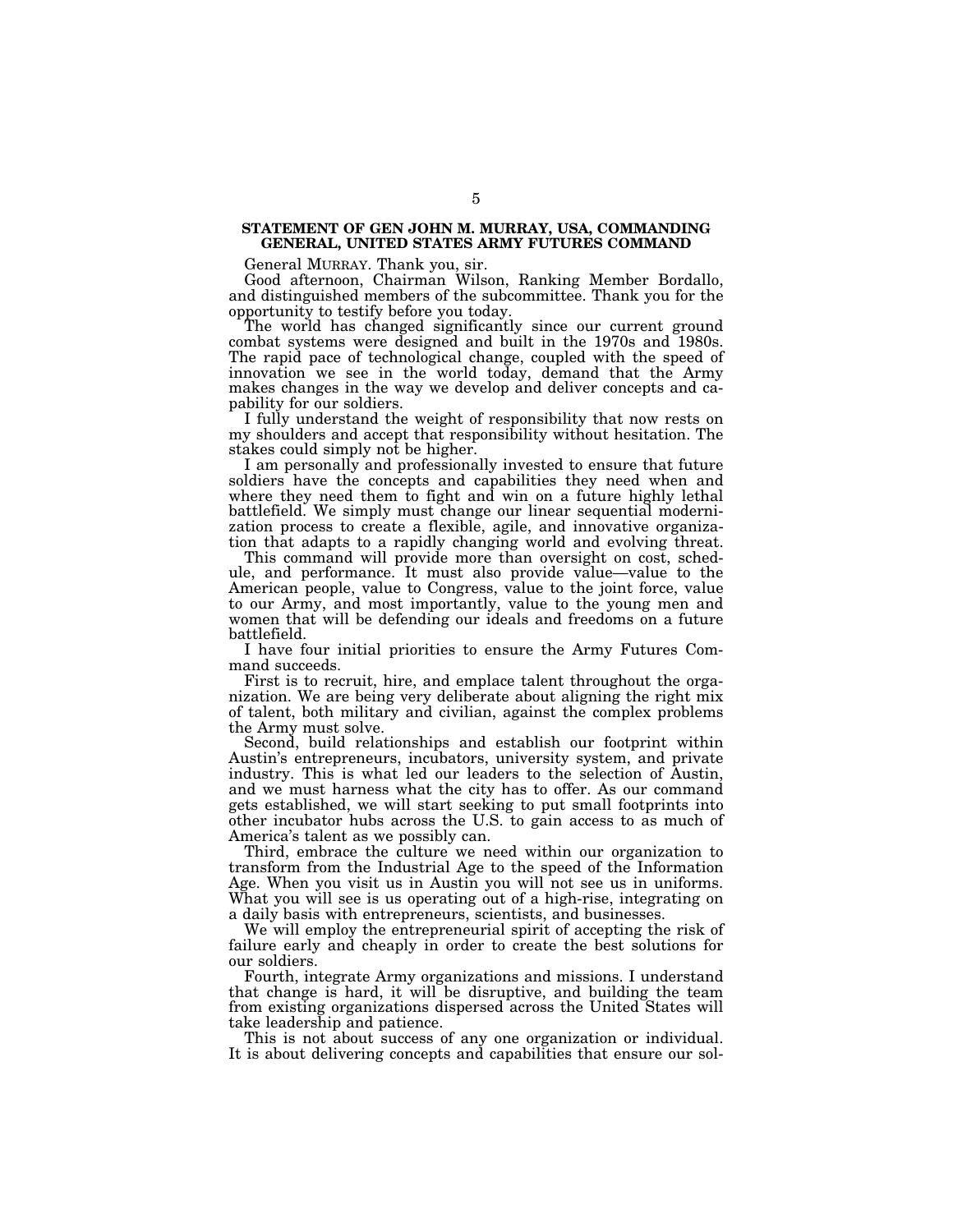diers and formations have overmatch on a future battlefield. We must stay focused on output.

Last October we stood up eight cross-functional teams, or CFTs, aligned with the Army's six modernization priorities. In less than 12 months the CFTs have validated our approach and produced solutions that will be rapidly delivered to our soldiers, in most cases cutting the traditional requirements and acquisition process in half or better.

Given sufficient resources and time, Army Futures Command and the CFTs will continue to produce similar results. It is those results that will ensure the Army retains overmatch, is ready for multidomain operations, and most importantly, will ensure our soldiers are ready to deploy, fight, and win on a future battlefield.

Let me close by saying we cannot succeed without congressional support. It is absolutely essential. I look forward to all of you visiting us in Austin and providing you updates on our progress on a routine basis.

Thank you for your time today, and I look forward to your questions.

Mr. WILSON. Thank you very much, General Murray.

For the benefit of each member of the subcommittee, we will adhere to the 5-minute rule for questions to the witnesses, and I appreciate the 5-minute rule will be strictly administered by professional staff member Tom Hawley. And we will begin with me under the 5-minute rule.

Secretary McCarthy, as you are aware, title 10 vests responsibility for the acquisition and budgeting to Senate-confirmed civilian officials in the Department of the Army. Given these restrictions, will the Army Futures Command have the authorities necessary to carry out its mission? On the other hand, are you concerned that the Secretary of the Army and Assistant Secretaries will lose visibility of programs they remain accountable for?

Secretary MCCARTHY. No, sir. Sorry, no, we are not concerned, sir.

Mr. WILSON. Okay. We appreciate the succinct response. That was clearly understood. And, in fact, the next question, I think you may have answered that, too, before I get to it, and that is, are there any further legislative initiatives that are needed by anyone here to back up your efforts?

Secretary MCCARTHY. Not at this juncture, sir, no.

Mr. WILSON. Thank you very much.

And, General Murray, can you describe how you will ensure your command will work with the Army Materiel Command and the Training and Doctrine Command? How will you ensure that the work of your command has influence in the annual program and budget cycle? How will you interact with that process? And your record of service is encouraging that somehow all of these challenges are going to be met.

General MURRAY. Yes, sir.

So simply what I said in my opening statement is none of us, whether it is TRADOC, AMC, or Army Futures Command, or FORSCOM [U.S. Army Forces Command], can be successful if we stay focused on output for our soldiers, delivering value to young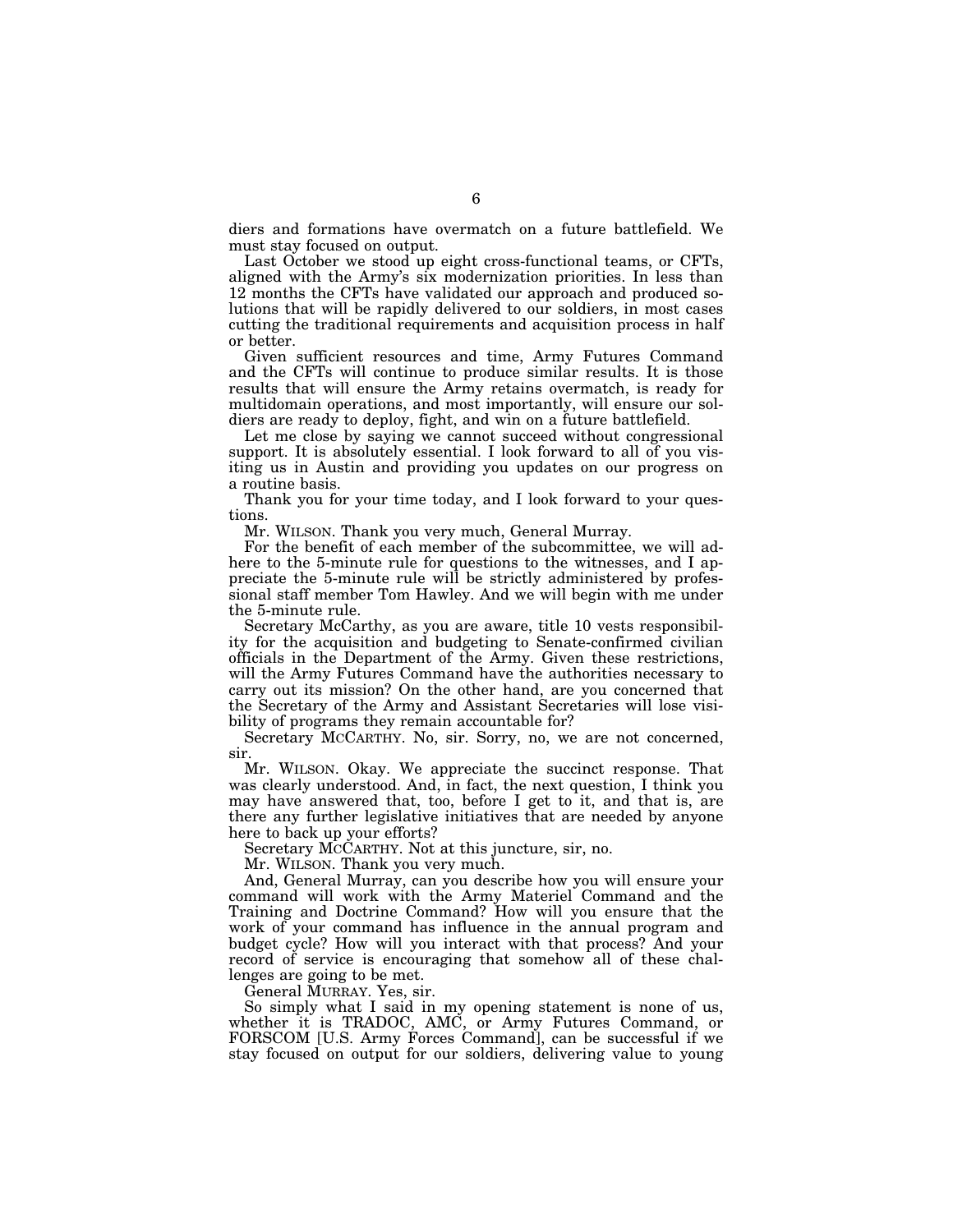men and women that fight our battles. And so that is how you stay unified.

And it is not just those organizations. It is also, as you mentioned, the Assistant Secretary of the Army for Acquisition, Logistics and Technology.

So relationships will be exceptionally important in going forward, and I think as long as all of us remain focused on what we deliver to our soldiers, that is how you get to success.

Mr. WILSON. And a concern that we have all had is to be able to change to the rapidly ever-changing technology. Do you feel like this can be achieved?

General MURRAY. I do, sir, because we are going to rely not only on our traditional lab system, which we will continue to rely upon, but we are going to open our eyes to technologies that we didn't even know existed. So we are going to get out and we are going to find disruptive technologies that can either be incorporated directly through the acquisition executive or through our lab system.

Mr. WILSON. And Secretary McCarthy, you have already really addressed this, too. You are ahead of the curve. And that is the unique placement of all places Austin, Texas. And can you go through that again as to what were the determining factors of locating at Austin?

Secretary MCCARTHY. Sir, we started the process about 8 or 9 months ago where we got an outside firm to assist us in developing a quantifiable formula that had characteristics like STEM talent, R&D investment, density of entrepreneurs, skill sets like systems engineering, software development, and looked at the densities associated where these skills lied in the country.

Also had accessibility, how fast could we assume the location, our position in that ecosystem, as well as the cost of living.

So we started with 150 cities, narrowed it down all the way to 5. And then I personally went onto the due diligence visits. And then ultimately it came out that Austin scored the highest of the 5 cities that were our finalists, sir.

Mr. WILSON. Thank you very much.

And, General Murray, I think the American people would be interested in learning of the location of your command, which is quite unique.

General MURRAY. Yes, sir. It is on the 19th floor of the University of Texas Systems Building. Currently it is concrete floor, concrete pillars, and overhead water pipes. It will be built out over the next 6 months right smack in the middle of downtown Austin with a small cell operating in a place called the Capital Factory, which is an accelerator hub.

Mr. WILSON. We all think of military facilities as extraordinary acreage. And so to find out the centralized nature of what you are doing, it shows vision. And I want to commend you and thank both of you.

And we now proceed to Congresswoman Bordallo.

Ms. BORDALLO. Thank you very much, Mr. Chairman. And I hope you don't extract this from my 5 minutes, but there is a native of Guam in the audience today, and I am very proud of her. She is the military assistant to the Under Secretary of the Army, Mr. McCarthy, and she is seated right over there, Major Unpingco.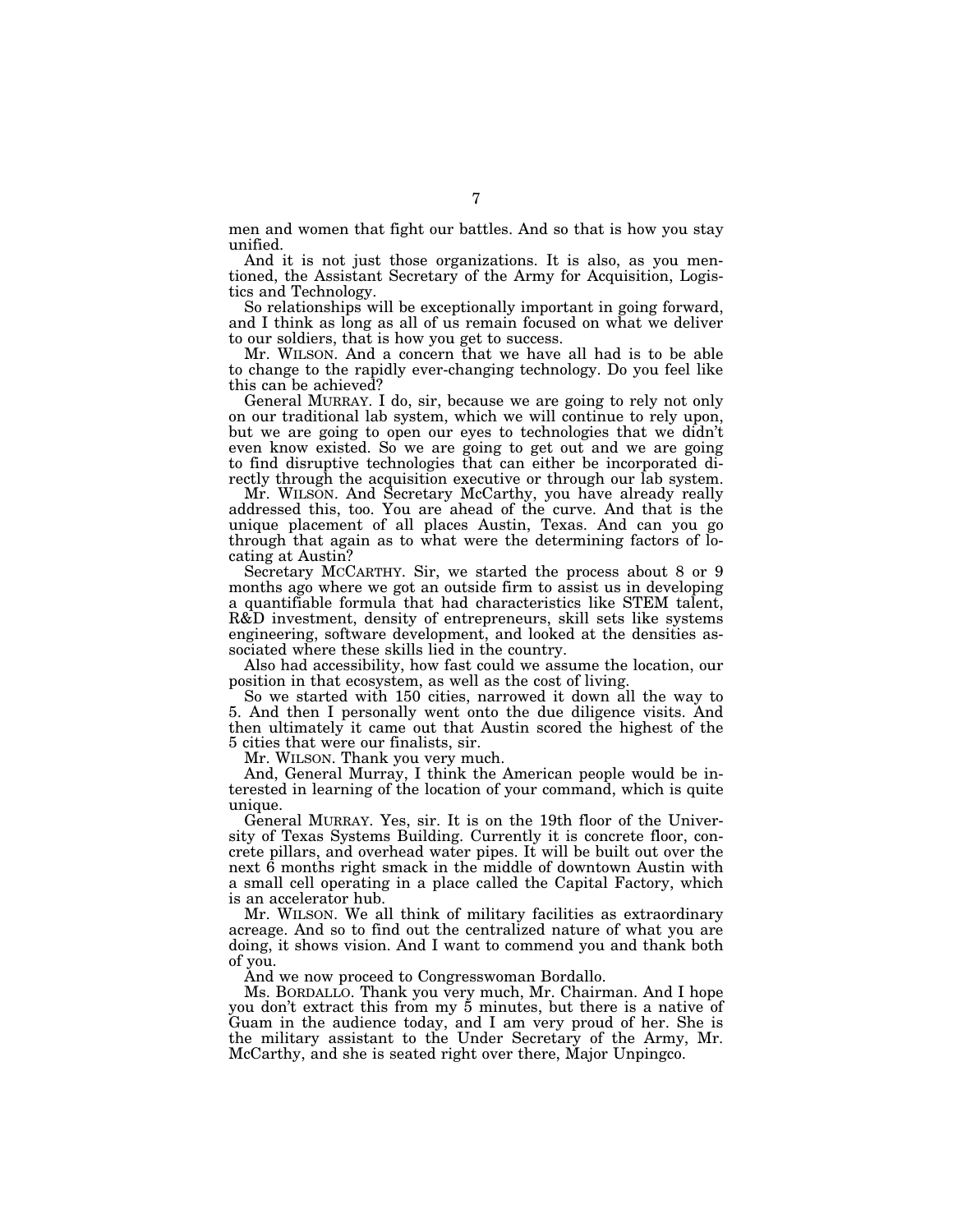Would you raise your hand? You are a little bit short. Stand up. Stand up.

Mr. WILSON. Major, thank you for being here.

And that shall not be counted against-

Secretary MCCARTHY. Can I correct the record, sir? She is a lieutenant colonel promotable.

Ms. BORDALLO. Oh, all right, all right. And her father was the Speaker of the Guam legislature for many years, and I served as a senator under his leadership.

So welcome. Welcome to you.

All right, my question. Now we are starting the time, Mr. Chairman? Thank you.

Mr. WILSON. Now you can begin.

Ms. BORDALLO. Thank you, Mr. Chairman.

This question is for either witness. Given the rapid timeline for standing up this huge and complex organization that is expected to be fully operational by the summer of 2019—is that correct?—how are you going to measure success and progress? And more importantly, what is your plan if you are not seeing any value added?

General MURRAY. So, ma'am, like I said in my opening statement, the ultimate value is a value to the soldier. And so that is how we will ultimately measure output.

The organization will build between now and about March, is when I pick up my last organization, and fully operational in—July 31 is the target date.

I am currently working specific metrics in terms of the amount of time it takes us to deliver this capability, but like I said earlier, I think ultimately you will be able to measure the value of this organization. The ultimate metric is soldiers on the battlefield being able to utilize the equipment and the concepts we will produce.

Ms. BORDALLO. Secretary McCarthy, do you?

Secretary MCCARTHY. If I may add, ma'am, the work really began about 3 years ago, and it really started with a conversation between Senator McCain and General Milley right before his confirmation hearing. And his point of emphasis was that the Army needed to reorganize itself so that it could bring stakeholders together and move faster in this process, reduce the span time, get better-informed decisions.

So the work really began then with then-Lieutenant General Murray and Major General Jimmy Richardson, who was just recently promoted to three stars, as his deputy. So a lot of the work had been done over about a 2-year horizon.

And then timing worked out with this current leadership team's buy-in and really found another gear last fall when we made the announcement to pursue this. And so a lot of rigor and energy applied over a 3-year horizon.

Ms. BORDALLO. Thank you.

This next question is also for either witness. In creating Army Futures Command the Army is taking major elements out of two existing four-star commands, Army Training and Doctrine Command and the Army Sustainment Command.

So since these organizations are getting smaller, have the Army leaders considered making these commands three-star commands in order to reduce overall administrative overhead?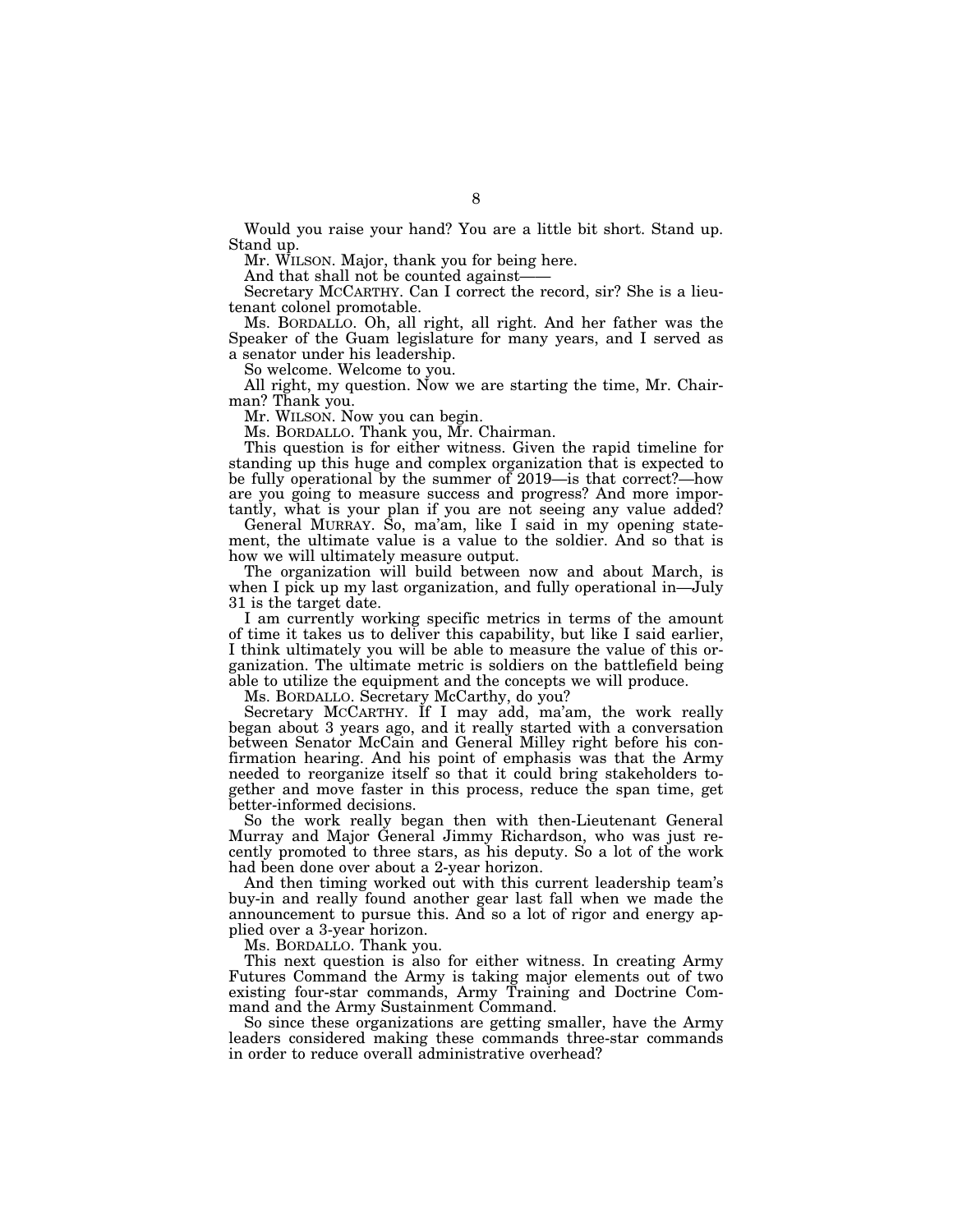Secretary MCCARTHY. Ma'am, what we believe as the Army's senior leadership team is that it has provided much greater clarity and focus for all of our major commands.

So Training and Doctrine focuses—it hones in on assessing individuals and preparing them to send to the operational force. FORS-COM, laser focused on readiness. And with AMC, by taking out that S&T [science and technology], that research and development organization, they look solely at the sustaining of the force. The power of the RDECOM [U.S. Army Research, Development and Engineering Command] is really part of the nucleus that is behind the Futures Command.

So we see greater focus within the major commands, and we know it will improve performance.

Ms. BORDALLO. And I have one final question, Mr. Chairman.

Under Secretary McCarthy, I understand that the three-star deputy to the Assistant Secretary of the Army for Acquisition, Logistics and Technology will be answering in some capacity to both the Assistant Secretary of the Army for Acquisition, Logistics and Technology and the Commander of the Army Futures Command.

So in my experience answering to two bosses has never been very successful. I expect that at some point there will be diverging instructions or conflicts. Who will be the honest broker to ensure that civilian oversight for acquisition retains its lawful integrity without overriding the commander's authorities?

Secretary MCCARTHY. Ma'am, the purpose behind General Ostrowski's role as the MILDEP [military deputy] for ASA(ALT) being tied into the command is so that he can perform the oversight and management of the program managers that are matrixed into the command. They receive all of their instructions from Dr. Jette.

But this brings the acquisition community closer to requirements and our intent of improving planning, programming, budgeting, and execution. So this is an organizational format to bring us closer together so we can perform better. But his instructions are from Dr. Jette.

Ms. BORDALLO. Do you feel the same way, General?

General MURRAY. Absolutely, ma'am. So I see General Ostrowski as my primary acquisition adviser.

Ms. BORDALLO. Thank you.

And I yield back, Mr. Chairman.

Mr. SCOTT [presiding]. Thank you, Ms. Bordallo.

Mr. Secretary, you answered Chairman Wilson's question pretty succinctly with a "no" a minute ago. And I want to go back to one of the things that I think a lot of us have concerns about, is whether or not there will be challenges in harmonizing the authorities within retaining Army Materiel Command, the Assistant Secretary of the Army for Acquisition, Logistics and Technology, and the standup of Army Futures Command. Do you see any difficulties in the harmonization between the three?

Secretary MCCARTHY. Yes, sir. There will be cultural challenges. We have decades of ingrained behavior. So like all things, this will require a great deal of senior leadership focus, as well as in communication internally and externally to stakeholders.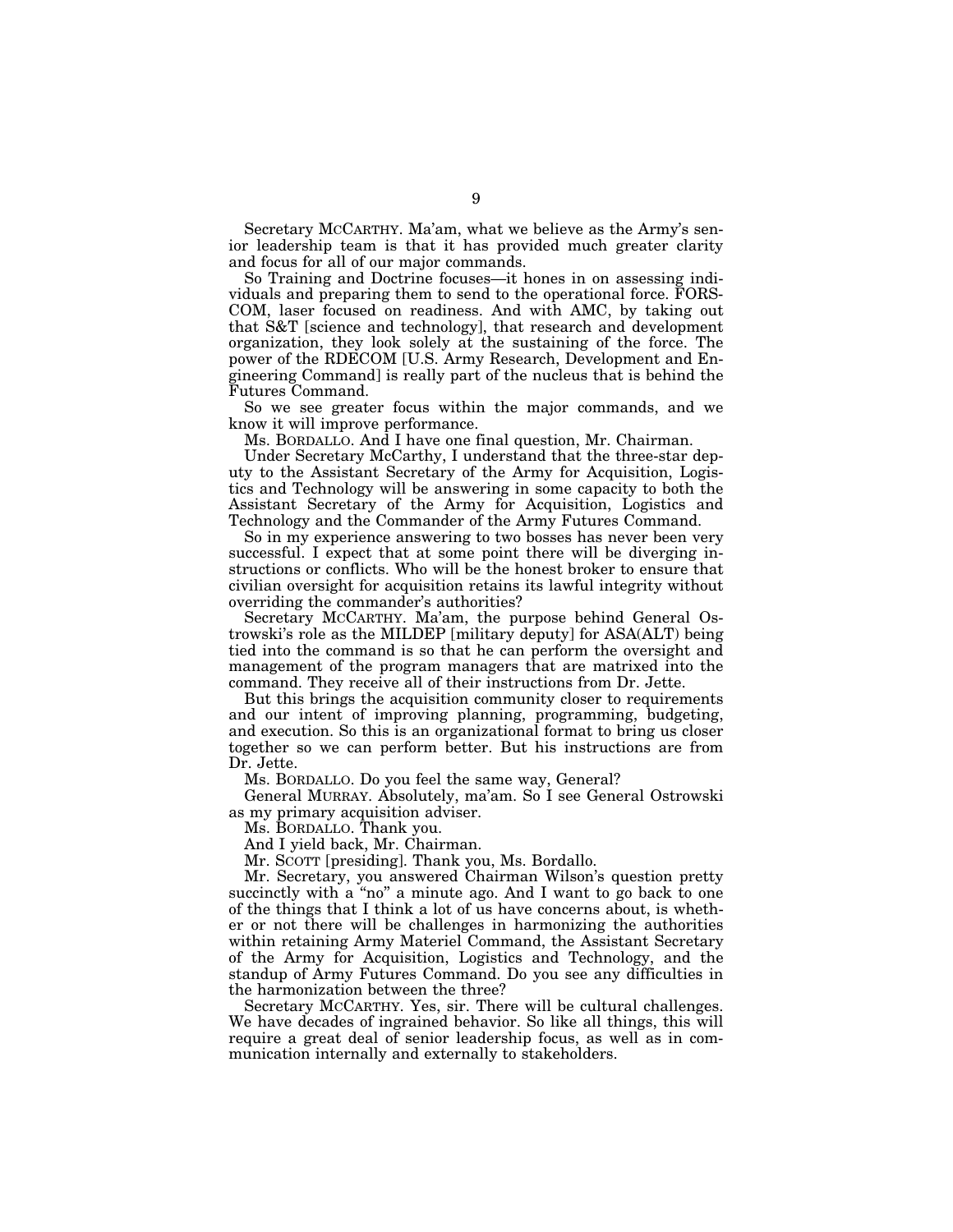Mr. SCOTT. Just briefly, how do you see a day in Army Futures Command? I mean, from start to finish. Can you walk us through how, General, you expect a day or a week or a month?

General MURRAY. I don't know that I can walk you through a time period, but I can talk you through what my priorities will be from the headquarters location. And it is really just the synchronization of efforts across the entire modernization enterprise and ensuring that that enterprise is focused on what is most important to the Army.

A lot of that is going to have to be worked through Dr. Jette as the Army acquisition executive. I think I have oversight of the entire acquisition process. So really from the beginning of a requirement through the divestiture of a piece of equipment, I don't have authorities across that spectrum.

So maintaining one person with oversight that can point out opportunities and arising problems so they can be solved quickly by whoever is responsible for that piece of it I think is one of my primary roles. And then synchronization, integration, and I would almost use the word orchestration of the entire force modernization effort.

Mr. SCOTT. So some things would seem pretty simple, like the selection and purchase of a new pistol. Other things are more complex, you know, what type of system replaces something like an Apache.

Will you deal with the simple issues as well as the complex issues? Will something like a pistol or a rifle purchase come through your command or will that be left?

General MURRAY. I think it depends on whether it is a future capability or a near-term capability, sir. So I doubt that whatever replaces the new pistol would come through my command, but I am focused on Next Generation Squad Automatic Rifle and Next Generation Squad Weapons.

So if it is the next evolution or the revolutionary breakthrough that the CFTs are focused on. But I expect that I will remain focused primarily on the Army's priorities.

Mr. SCOTT. I think most of my questions have been answered. So I yield the remainder of my time and recognize Mr. Courtney for 5 minutes.

Mr. COURTNEY. Thank you, Mr. Chairman.

Thank you, both witnesses, for being here today.

I get the logic and the intent of this initiative. The Army has struggled over the years in terms of new acquisition programs, and a lot of times it plays out in front of this committee—the Future Combat Systems program, which I think was terminated by Secretary Gates; the Ground Combat Vehicle, which I think was terminated by Secretary Hagel.

Again, the demise of those programs was something that the Armed Services Committee, and particularly subcommittees like Readiness, sort of had front row seats while that was all sort of going.

So again, I think that what you are trying to do, which is to reset the whole approach here in terms of acquisition, certainly makes a lot of sense.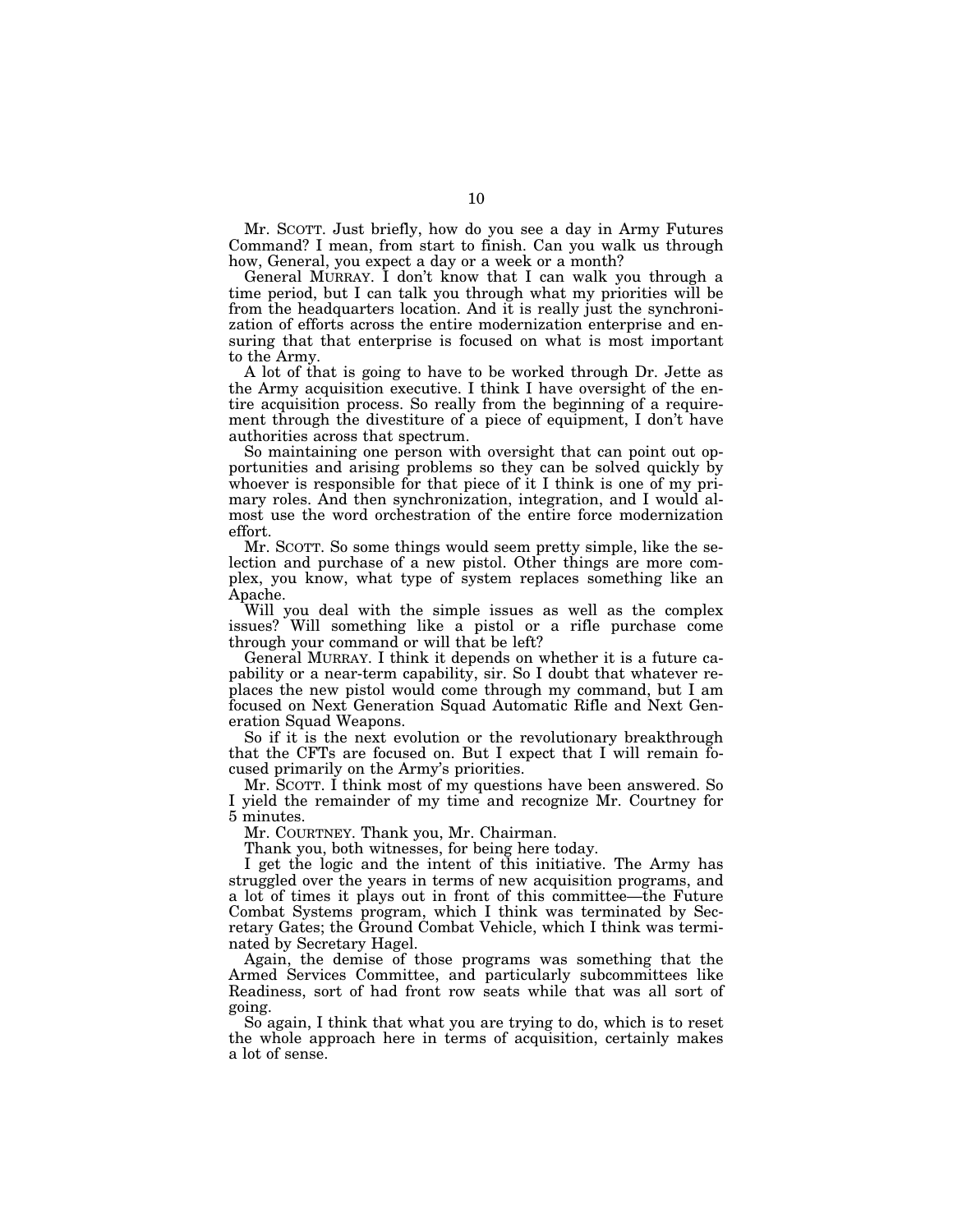I guess what I would be curious to hear is that if this subcommittee 2 years from now held a hearing on sort of the before and after standing up, what would be the matrix—or metrics rather—in terms of what are we going to see happen in 2 years that would really be, again, a measuring stick so that we can see that real change is occurring here in a positive? And, again, I would open that to either one of you or both.

General MURRAY. Sir, you probably read this in a couple articles. I can't do miracles, so I am not going to deliver you a new tank in 2 years.

But what I do think you will see is some of the capabilities the cross-functional teams are working on will be in production and being delivered in the hands of soldiers within the next 2 years, not all of them but a couple key pieces of it.

And I do think that you will see a very deliberate effort to align, synchronize, and orchestrate across the entire modernization effort, and I think you will see much shorter timelines to deliver capability to soldiers.

Secretary MCCARTHY. Yes, sir. Very similar vein to what General Murray described is we will be able to show you the span time reduction in requirements development. And then moving towards experimentation and prototyping of the performance of—for procurement of weapons systems, very similar to the way manufacturing institutions measure return on invested capital, the speed at which and the performance at which you can put together a concept.

Mr. COURTNEY. So I am not proposing that you should just do stuff for the sake of doing stuff, but, I mean, you do sort of visualize that 2 years from now you will be able to present, again, real concrete sort of timelines and particularly priorities that you have identified for the command?

Secretary MCCARTHY. Yes, sir.

General MURRAY. Yes, sir.

Mr. COURTNEY. All right. Well, who knows we will be around 2 years from now, but I am sure, again, this subcommittee will be certainly very anxious to sort of watch if we have sort of figured out a solution to what has again been an unfortunate time for the Army over the last few years.

With that, I yield back.

Mr. SCOTT. Mr. Russell, you are recognized for 5 minutes.

Mr. RUSSELL. Thank you, Mr. Chairman.

And it is great to have the Under Secretary here today and General Murray.

And if I may, to my colleagues on the committee, you couldn't have a finer person in charge of this command. I have known General Murray since we were both captains. I served with him at Fort Irwin, Fort Benning, Fort Hood. We had overlap in operational combat deployments to Iraq and also in the initial entry forces into Kosovo. We were even on the Army's 50th anniversary dozen soldiers that were picked to do that commemoration team, and we served together in Schweinfurt and Fort Hood.

I know this general that sits before you, and he is a warrior. He is not a logistician that can't identify the muzzle end of a rifle or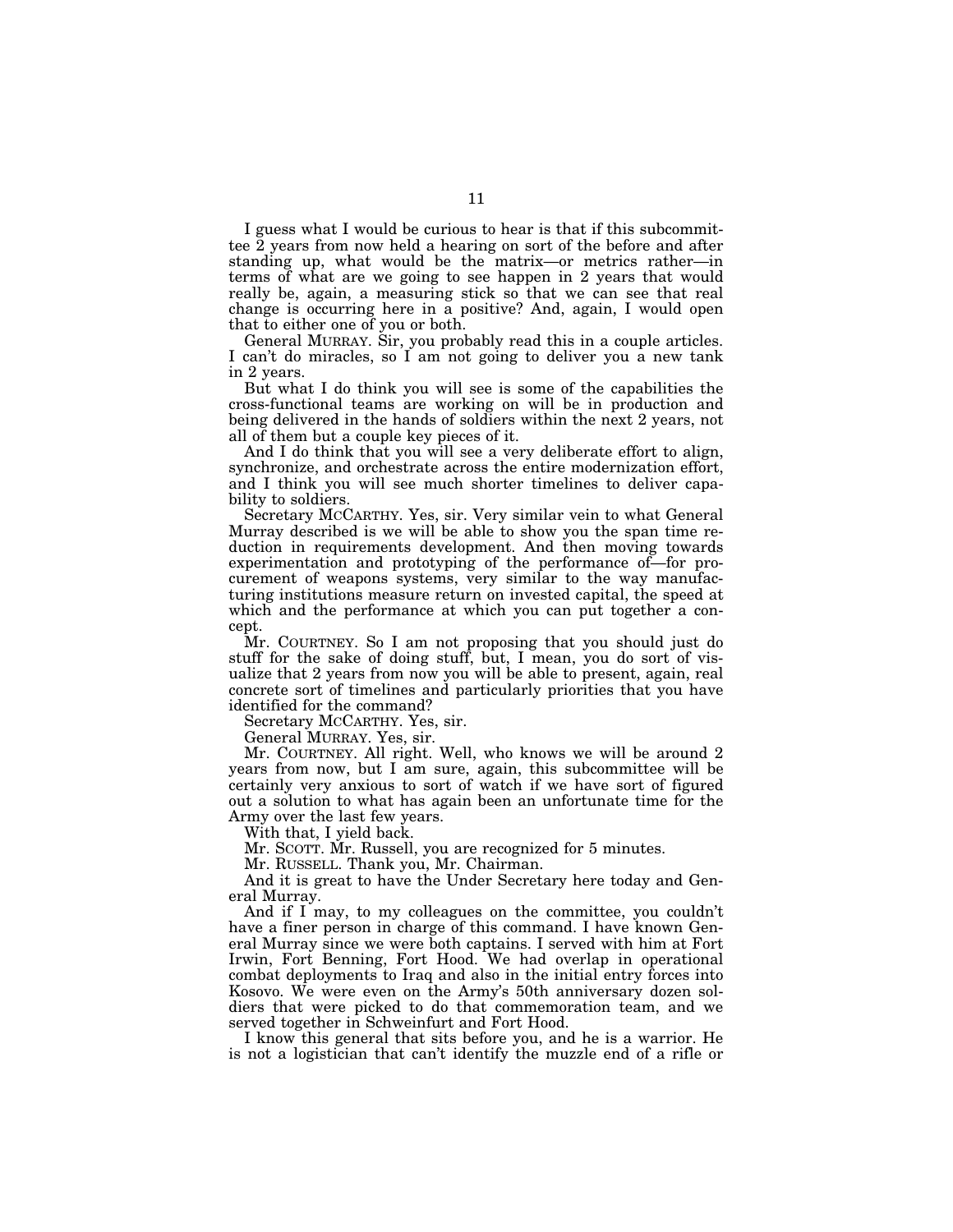something of that nature, not that we don't love our logisticians, we do. But I am speaking as an infantryman, so forgive me there.

We often say nothing is too good for the troops, and nothing is pretty much what we have given them since the 1980s. And all of the things that we were able to deliver to our forces in the 1980s and early 1990s were a result of technologies that were developed in the 1970s.

And if I might opine, I don't share the pessimism that some may share on our panel today. I actually have optimism for it. Because if you look at where our acquisition process has been, we have a long line of almost hall of fame type failures to show for what has not worked in the last 30 years: Future Combat System; Crusader; Comanche; Land Warrior; melting plastic rifles at Fort Benning that we almost adopted and thank God we didn't.

One bright spot was FBCB2 [Force XXI Battle Command Brigade and Below] and Force XXI, which really only came into its own when that was turned over to field commands and they made it work and then we used it in time of war. And the same could be said for the soldiers support things like communications UAV [unmanned aerial vehicles], night and thermal fusion. But that was largely driven by the special operations forces community that circumvented these traditional nonworking acquisition processes.

So ground troops closest to the ground. And my own opinion on this is the warriors know what they need, and this is an approach to try to get at it. And I applaud both the Secretary of the Army and the Under Secretary, General Milley, others that have taken this bold move. When we have seen the best developments in this age of information it is coming out of places like DIUx [Defense Innovation Unit Experimental], SOFWERX, other things that circumvent an archaic divided system that doesn't work.

So we have to try something new. Otherwise we will continue to fight in 1970s technologies well into 2050, and we can't afford to do that, but right now that is what our soldiers have. So I will get off my soapbox a little bit on that. But I am actually quite optimistic, but my blood type is B positive, so it is in my DNA.

So I would like to ask, General Murray, you laid out the four priorities: recruit the best talent; build the relationship with incubators and educators; embrace the culture from the Industrial Age to the Informational Age, I think that is a really key one; and then the integrating the Army organization and missions.

A lot of the concern from this panel seems to be on that last one, on the integration. But describe your colleagues' reaction to it in the other four-star commands. And by the way, I want to congratulate you again on the promotion to your fourth star and your command. But describe that relationship and the reaction to it from the field.

General MURRAY. Thank you, sir.

Start with the reaction first. So I have full support from the other four-star ACOM [Army Command] commanders.

I was on the phone with General Perna from AMC last night, and as you would imagine, with a 2-year budgeting cycle the money is going to be a little flaky for the first couple years. And that is specifically what we talked about. And he pledged to me he would support my priorities even though he is administering the funds.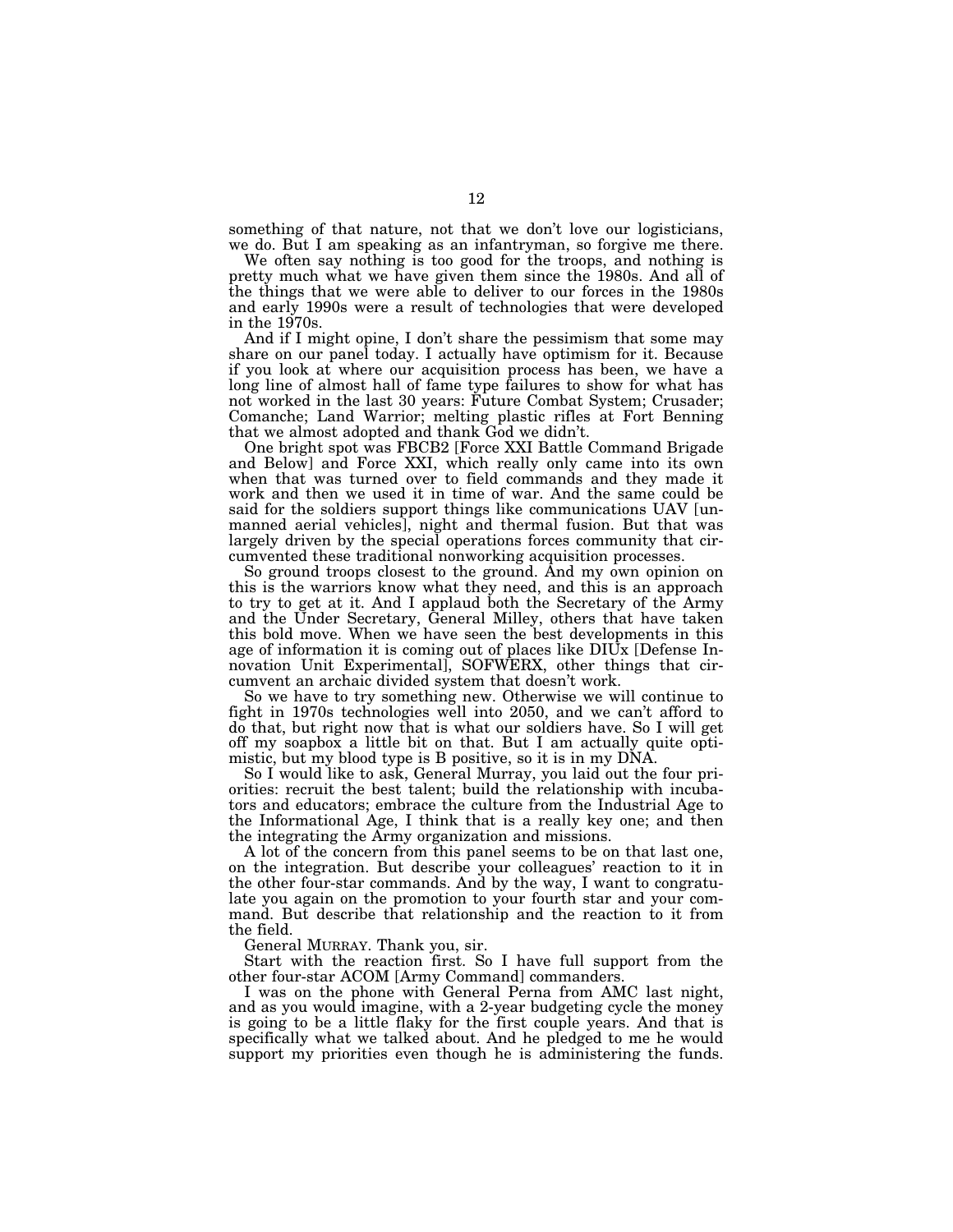I sat with General Abrams from FORSCOM a couple days ago. What I asked from him was basically what you described, said I need a partner so I can get soldier input and prototypes into the hands of soldiers so we can deliver what is important to soldiers first and focus on that.

And then General Townsend at TRADOC. Obviously, I am picking up a part of his organization. I have a free and open invitation to start work that I really pick up next summer from General Townsend. So the relationship has been exceptionally positive.

Mr. RUSSELL. Thank you for that.

And, Mr. Secretary, is there anything that—I mean, the OSD [Office of the Secretary of Defense] side of the five-sided building can often be almost contrary to the operational side. So how are you maneuvering these political realities with the need to build the future as you are trying to weave your own battles through there?

Secretary MCCARTHY. Sir, as an alumnus of OSD, I am fully aware of what you mentioned.

A lot of that is just the engagement, the investment of time of going up and down the E Ring and meeting with my teammates.

A lot of the authorities that have been delivered by this committee have really reset the balance so that the services do manage a lot more major defense acquisition programs than we have in the last couple decades. So like all things, it takes engagement and just a lot of effort on a daily basis, sir.

Mr. RUSSELL. Thank you.

And thank you, Mr. Chairman. I yield back my time. Thank you. Mr. WILSON [presiding]. Thank you, Congressman Russell.

We now proceed to Congressman Salud Carbajal of California.

Mr. CARBAJAL. Thank you, Mr. Chairman.

And thank you, Under Secretary McCarthy and General Murray, for being here today.

The purpose of the Army's Futures Command is to streamline modernization efforts in order to get new technology and equipment to the soldiers quicker. The creation of this new command is a result of significant failures involving major combat systems and the growing concern that the U.S. is falling behind its adversaries, such as Russia and China, when it comes to our capabilities.

It is also a solution that could potentially address the notorious complaint that it just takes too long to do business with the military. I think General Milley explains it best, quote: What we have is essentially a linear process, going from an idea, writing up a big requirements document, and then vetting it through multiple steps. It takes years, and it is not going to be effective going into the future.

The whole idea behind this new command is to develop a system where we can ask questions and change requirements at the front end of the process, so that if we are going to fail we fail early and fail cheap, as Secretary Esper would put it.

Secretary McCarthy and General Murray, I would like to get a better understanding of how the current linear process will be changed? What improvements and changes should industry expect to see, and when, as they begin working with the Futures Command?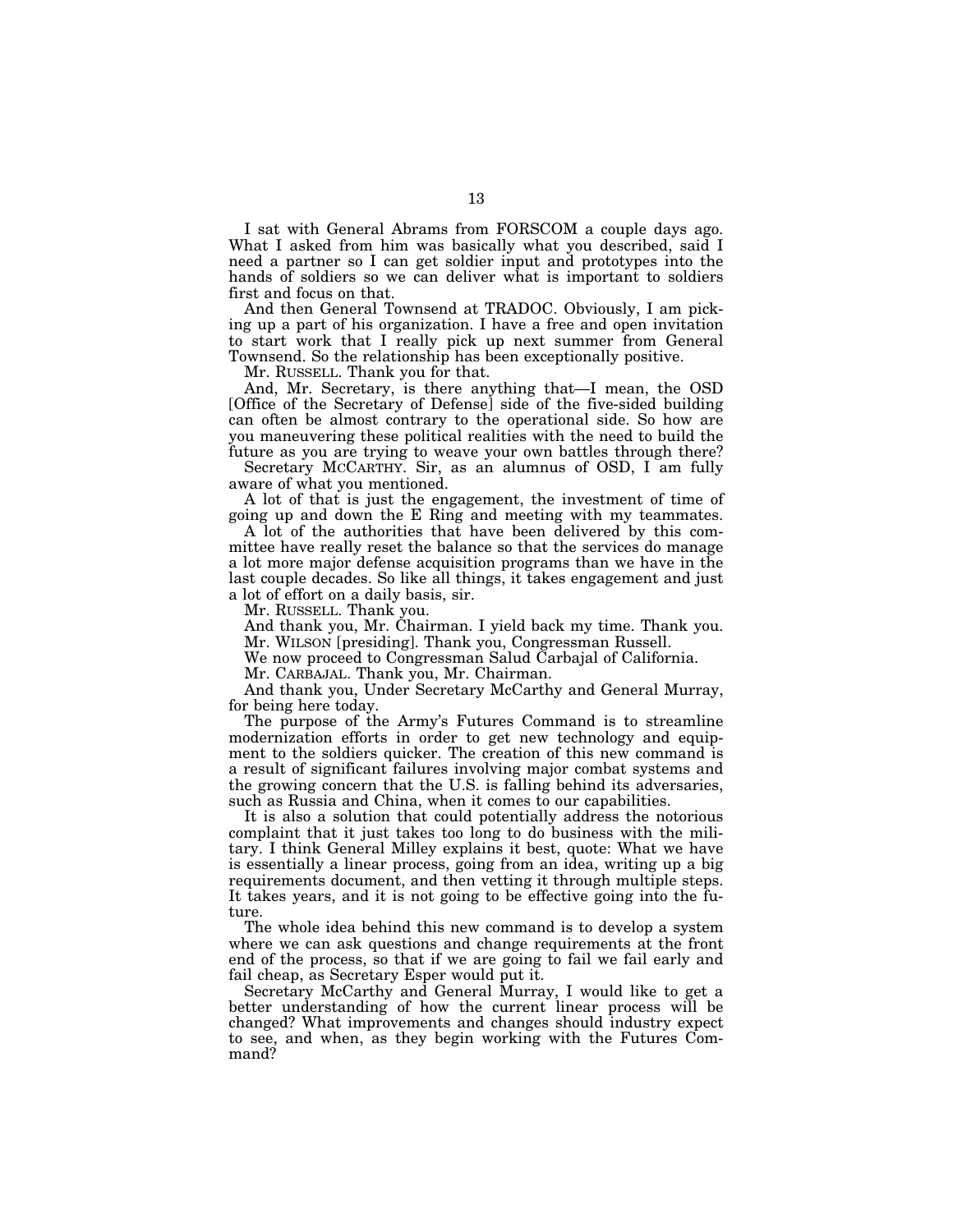Secretary MCCARTHY. Sir, if you look at the formation of the cross-functional teams, and this is really the strongest element of the command, is you have a single belly button, if you will, point of entry to a portfolio, Long Range Precision Fires, for example. So as a vendor they go into one place and they can talk to all of the stakeholders associated with the process.

This team of teams concept brings a requirements leader with a program manager, sustainer, tester, all of those key stakeholders together, formalizes the relationships. Why it had taken 20 years to field weapon systems is the span time of moving from desk to desk, which historically these various stakeholders were in major commands, headquarters, Department of the Army, spread across a million-person organization.

Now we are bringing them all together and reducing that time it takes to move information, but also the clarity. If you know this teammate you can work the tradeoffs in real time between cost, schedule, and performance.

Our initial feedback from industry is they are very encouraged by this. They can go to one place and they can work through the various issues associated with an RFP [request for proposal], better understand a requirement that we intend to put on an RFP.

So it has created better relationships, but really more so than anything it has improved the timelines it takes to move information and formalize these teams to work better together.

General MURRAY. Yes, sir. And I would just add, so you mentioned requirements documents. So a part of this is experimenting, prototyping, putting it in the hands of soldiers, getting soldier feedback, involving a cross-functional team—scientists, testers, program managers, operators—to make sure that we understand what is possible before we write a requirements document.

That is what has led us to failure in the past sometimes, is we would write a requirement that was not feasible where it would take years and years to test; or it was just unaffordable. So costers are also a part of this.

And then I would just echo what the Secretary said in terms of the CFTs, cross-functional teams are showing us. So, for instance, in Air and Missile Defense we needed a mobile we call a SHORAD, short range air defense, to keep up with our maneuver brigades. The initial estimate was we could field one in 2025. We are now down to four battalions by fiscal year 2020. The requirements process for that was done in 90 days as opposed to the 3 to 5 years it was taking 2 to 3 years ago.

So I think there are some examples out there that we can tie into to really how this is going to work.

Mr. CARBAJAL. Just to follow up. Coming from local government we call that concept one-stop shop.

But let me ask you, what is the timing? I hear what you are telling us, but as we know the DOD [Department of Defense] is notorious for saying and characterizing this great concept. But if somebody is watching this hearing and is going to be on the receiving end, the other end of procurement, when are you going to start implementing these systems?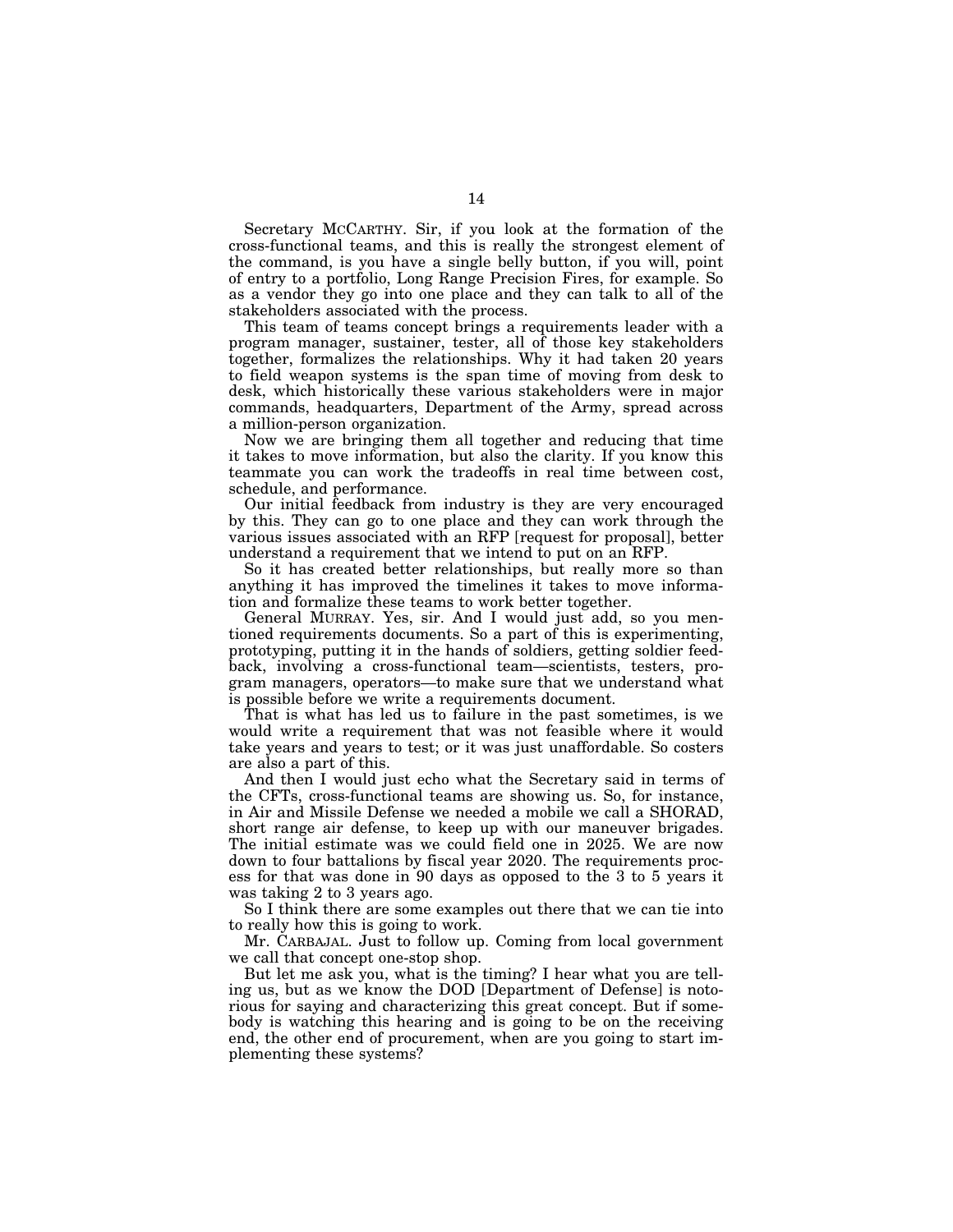Secretary MCCARTHY. Sir, we have already begun with the crossfunctional teams that we piloted last fall that are managing these six portfolio capabilities.

General MURRAY. If I can go over just a little bit, Mr. Chairman. Mr. WILSON. Briefly, please.

General MURRAY. Yes, sir.

I think the key thing is with the relationships we talked about earlier. These are led by former brigade commanders, so these are coming out of armor and infantry brigades. There is a PM [project manager] on their team, and the relationship from that PM back through the acquisition channels has proven to be very, very solid.

Mr. CARBAJAL. Thank you.

I yield back, Mr. Chairman.

Mr. WILSON. Thank you, Mr. Carbajal.

We now proceed to Congressman Mike Gallagher of Wisconsin. Mr. GALLAGHER. Thank you, Mr. Chairman.

And, General Murray, we would gladly accept any stories you have about our colleague here, having served with him for so long. Particularly afterwards, if you want to meet, I will gladly receive those.

Thank you for being here today for what is a really interesting discussion.

Just quickly, are all of the cross-functional teams, they will be housed physically together in Austin on a day-to-day basis?

Secretary MCCARTHY. No, sir. They are spread out all over the country. Our Long Range Precision Fires are located at Fort Sill, Oklahoma. The Ground Combat Vehicle is at Automotive Research Development Command in Warren, Michigan. The Future Vertical Lift is in Huntsville, Alabama. Our Network is in Aberdeen Proving Ground. Missile Defense is at Fort Sill. And the Soldier Lethality is at Fort Benning, Georgia.

We have two complementary efforts, Positioning, Navigation, and Timing and Synthetic Training Environment. The Synthetic Training Environment is in Orlando, Florida, with the PEO STRI [Program Executive Officer for Simulation, Training and Instrumentation], and the PNT, or Positioning, Navigation, and Timing, is also at Huntsville.

Mr. GALLAGHER. And then how many personnel will be physically present in Austin? And then what will be sort of the effort to sort of bring people together on a routine basis if the cross-functional teams are sort of the heart of this effort, right?

General MURRAY. Yes, sir. They were. And I have to pass on your offer. He has got more stories on me than I do on him.

Mr. GALLAGHER. It is mutually assured destruction, I would imagine, yes.

General MURRAY. So the real function, it will end up being a fairly large organization when you look at what is now RDECOM at Aberdeen Proving Ground, part of ARCIC [Army Capabilities Integration Center], which is at Fort Eustis, Virginia, plus the crossfunctional teams.

The headquarters in Austin is capped at 500. My goal is to keep it below 500 and even with contractors not grow much above that.

And you really unify, I think, and I think that is the key premise we are trying to get at, is these various stovepipes in the past had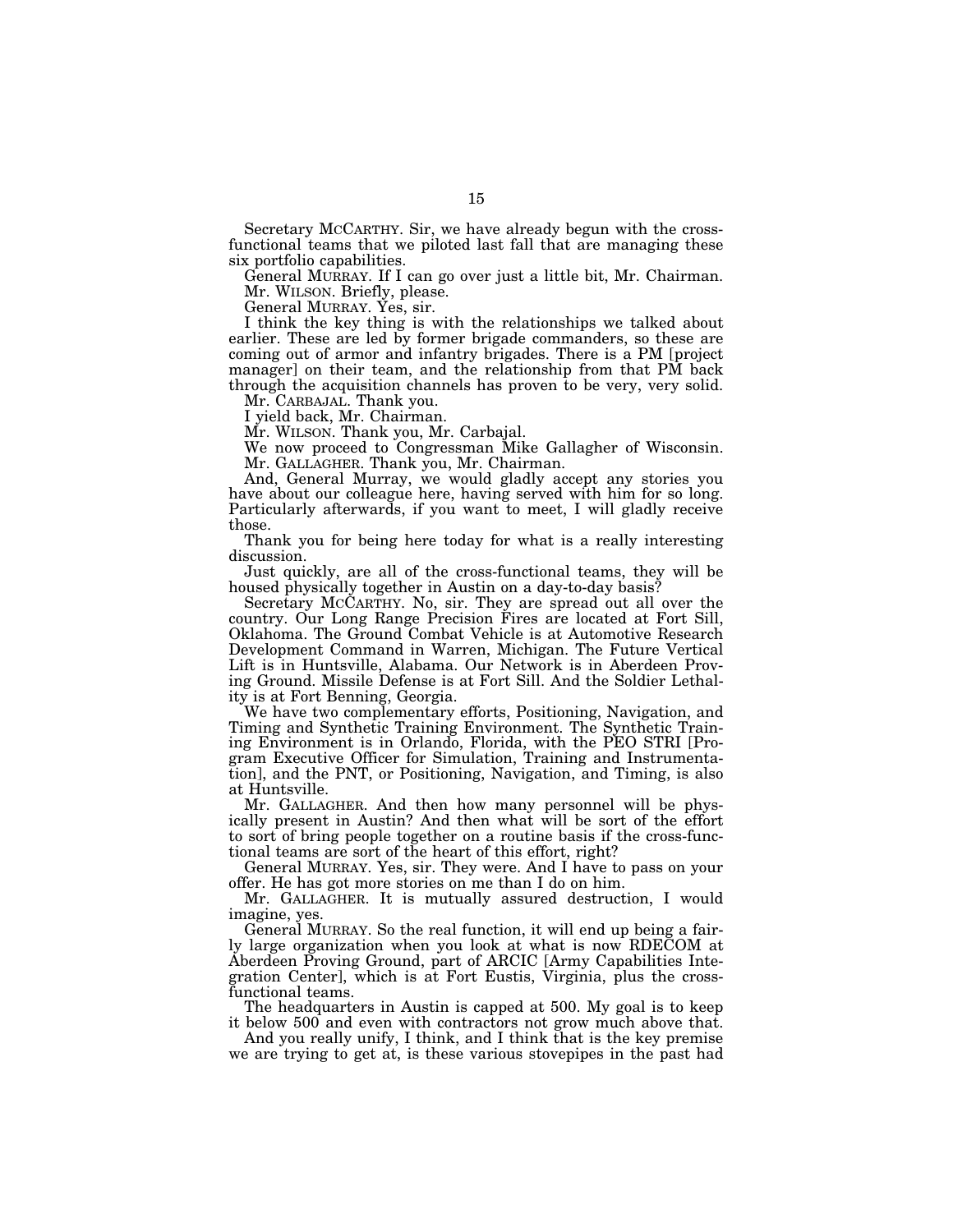no central oversight, had no central person kind of establishing priorities, creating visions, driving discipline and accountability in the system, and that is the role the headquarters in Austin will play.

Mr. GALLAGHER. And I am sorry to be obtuse about this, but so who then is the belly button that the cross-functional teams loop into within just the team that is in Austin?

General MURRAY. They link directly to my one and only Deputy Commander, Jim Richardson, and ultimately to me.

Mr. GALLAGHER. Got it. And, obviously, TRADOC is probably losing the most responsibility in this reorganization, particularly when it comes to materiel and equipment planning. And if you look at the history of military innovation, successful militaries are not just those that acquire new technologies first, they are the ones that incorporate those new technologies into their doctrine, which in some ways is just as difficult, right?

So could you walk me through your process a bit to understand how ultimately you decided that it would be best to split these TRADOC functions across commands?

General MURRAY. So I think what you are referring to, sir, and I am sure you are familiar with the term, we call it DOTMLPF [doctrine, organization, training, materiel, leadership and education, personnel, and facilities]. So the integration of doctrine, training, leader development, materiel. There is a defined handoff between Army Futures Command and TRADOC, who remains responsible for that DOTMLPF integration.

So what I will focus on is the future operational environment. What would a battlefield look like in 2035? I am just picking that year. Is it in a major city? Where could it possibly be? What focus do we want? What peer competitor do we want to focus on to develop concepts, organizational structures, to identify gaps that can either be modified through doctrine, organization, TTPs [tactics, techniques, and procedures], in some cases materiel.

Everything other than materiel gets handed off to TRADOC in about—just outside—let's just call it just outside the FYDP [Future Years Defense Program], to do that integration, along with the concepts and requirements for the materiel solutions.

Now, the materiel solutions themselves ultimately get handed off to the acquisition community and ASA(ALT) to deliver the materiel. What I am really delivering is concepts, organizational structures, and materiel solutions to be integrated by TRADOC.

Mr. GALLAGHER. Yeah. And then just to end, as my time is running out, where I began. The reason I am sort of asking sort of simplistic questions about physical presence is it seems like we are placing a huge bet on the necessity of being in physical proximity to an innovative culture, right? I mean, that is the whole reason for relocating to Austin and entailing some costs therein.

I guess I just would have some concern that given the importance of the cross-functional teams, if we are still operating a scenario in which those are spread all across the United States and only sort of on a loose or semi-routine basis coming back to the heart of the effort in Austin, are we really achieving that sort of synergy that comes from physical presence?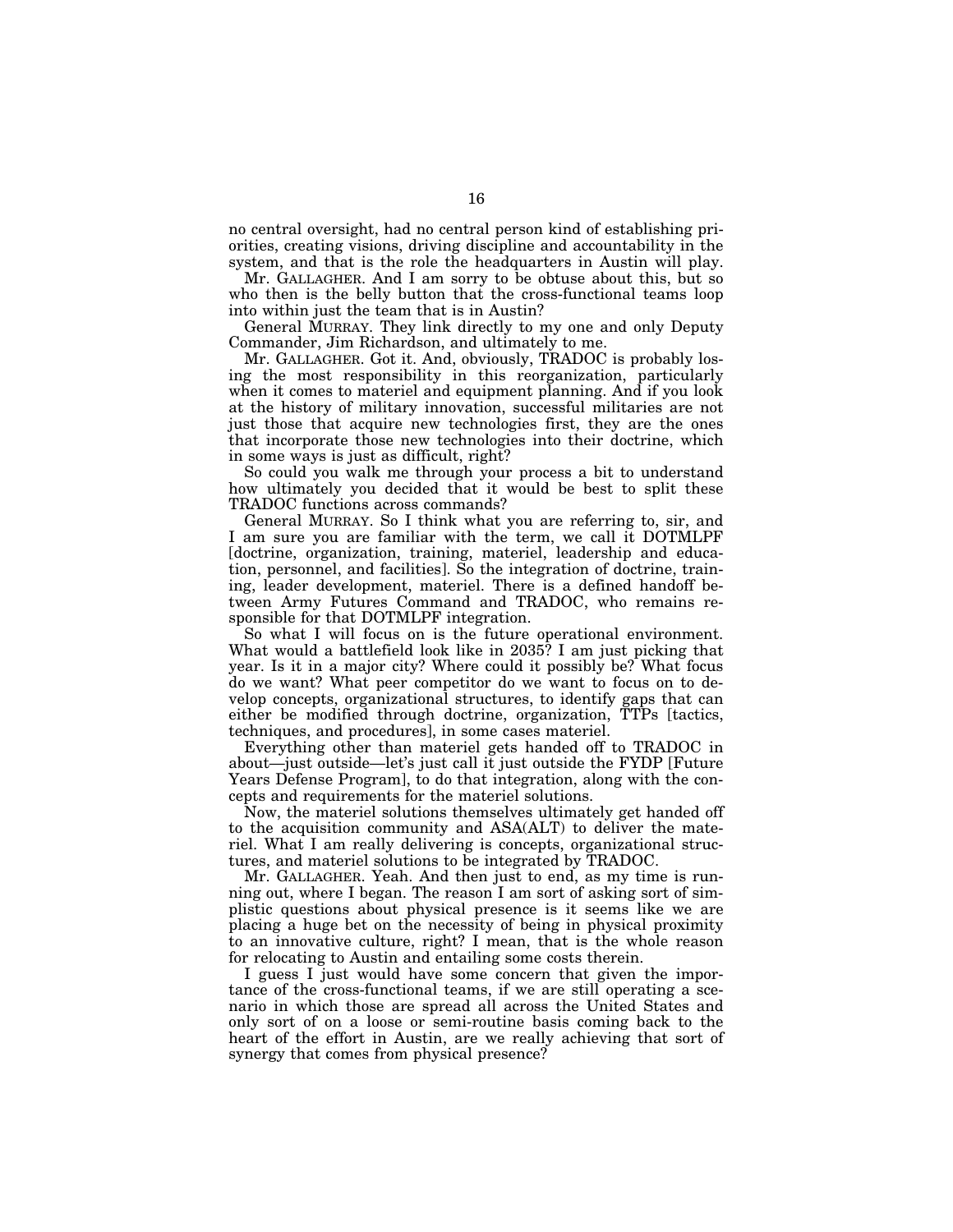Because I quite agree, I think there is some value to sort of being near ideas and discussions that don't often happen within the Pentagon or at Fort Eustis or wherever.

And so I don't know, Mr. McCarthy, if you just want to briefly address that concern.

Secretary MCCARTHY. It could be potentially a concern, sir, but what we see with the value of the command group being in an ecosystem like that of Austin is that we can tap into a lot of commercial technologies that have not really been afforded to the Department of Defense in recent years and forge our relationships with academia and business and improve our ability to do business with them.

The incorporation of the CFTs is to get them as close as we can to all of the elements of DOTMLPF, as well as the program management, and it is dependent upon the life cycle as well.

Mr. GALLAGHER. Thank you. My time has expired.

Mr. WILSON. Thank you, Congressman Gallagher.

We now proceed to Congressman Anthony Brown of Maryland.

Mr. BROWN. Thank you, Mr. Chairman. And I want to thank the Secretary and the General for being here today.

And, Mr. Secretary, looking forward to our visit to Aberdeen Proving Ground next week.

My question has to do with funding. So Maryland is the home of two significant research, development, test, and evaluation activities; Aberdeen Proving Ground, you have the networking crossfunctional team, and then the Army Research Lab at Adelphi.

The cross-functional teams, as I understand it, are supervised by the Army Futures Command. There is some other reporting that happens to other at least directorates or commands, but you are supervising the cross-functional teams.

It is my understanding that the cross-functional teams within that RDT&E budget get their funding from the Advanced Technology Development account. The Army Research Lab, which is basic and applied research, gets their funding from those accounts.

So my concern is, how are we going the fund the CFTs, and will that funding come at the expense of funding for basic and applied research?

General MURRAY. So the first answer is, sir, that, yes, the CFTs report directly to me, and only for the last 3 weeks. Prior to that a lot of the success I credit to Mr. McCarthy and the Vice Chief of Staff, General McConville. They had direct access to senior leader decision makers, so they are not going through layer after layer after layer of bureaucracy to get a decision.

And that contributed a lot and that is what we are trying to replicate with a direct report to me. Obviously, the Chief, the Secretary, the Under, and the Vice still have access to them and will get periodic updates.

To answer your question on really the basic science moneys that the Army has versus the more traditional research and development moneys, there will be no impact to the basic science moneys. What I am counting on ARL [Army Research Lab] and other labs to produce, basic science labs to produce, is the future technologies that will be incorporated by the labs and CFTs at some point in the future.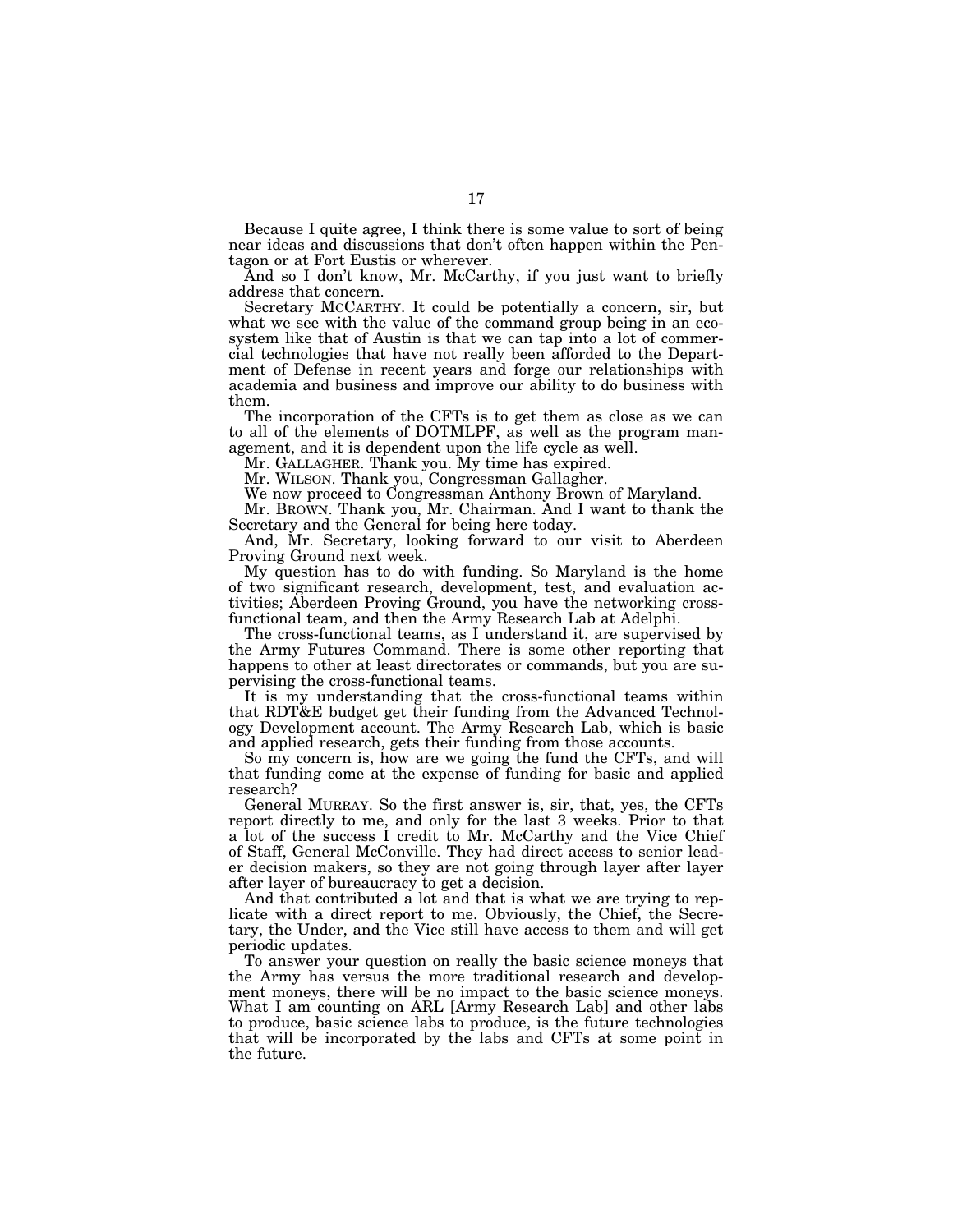Mr. BROWN. Just to clarify, you don't see the funding for the CFTs impacting the funding for basic and applied research?

General MURRAY. We have been very, very consistent in maintaining our funding in basic research and applied research for many, many years, and we see the value of maintaining that funding, because what that really addresses is the breakthroughs and the knowledge we are going to need 20 years from now.

Mr. BROWN. Great.

My next question is a followup to Congresswoman Bordallo regarding how do you measure success. You mentioned value to the warfighters, you said that you are developing metrics, so it seems to me that you are not able to put a finer point on that now, and I appreciate that.

But can you at least characterize what those metrics might look like a year from now, 5 years from now? What are some of the things that you are looking at when you talk about value to the warfighters, what those metrics might look like?

General MURRAY. In terms of value to the warfighters, I think that is going to be a very hard one to put metrics against. I think we are going to get a lot of that back from soldier input. So once we deliver it.

We have a history of delivering a capability after a 3- to 5-year requirements process, a 10-year development process. We have a history of delivering even the programs that were successful, something that is almost obsolete by the time it is delivered. And you get the most response from soldiers is, ''This is nice, but I have seen so much better in many other places."

So I think that direct feedback, not only through the process but at the tail end, and really can a soldier apply this on a battlefield and does it enhance their chance of mission success, I think is, like I said, the ultimate metric. That is going to be really hard to put specific metrics on. That is probably why I can't pinpoint specific things.

There are things, and I hate process, although process is sometimes necessary. You know, one of the metrics that has been established is no more than 12 months to develop a requirements document, and that was a process that took anywhere between 3 to 5 years just a year ago.

Mr. BROWN. My last question. Before I ask it, I will say also that I share Mr. Russell's optimism for the Army Futures Command.

My last question. I know, Mr. Secretary, that one of the criteria in terms of siting the command was that it be near a leading academic institution, leading commercial institutions, University of Texas. That is great.

This committee in the recent NDAAs have increased research and development programs that support the work being done at historically black colleges and universities. So it is maybe half question, half comment.

I would hope that you would look to the historically black colleges, at least in Texas, Texas Southern, which is in Houston, Prairie View, to develop partnerships with those institutions as well as you are sort of building out your ecosystem of innovative and diverse views on how to bring value to the warfighter.

Secretary MCCARTHY. Yes, sir, we will.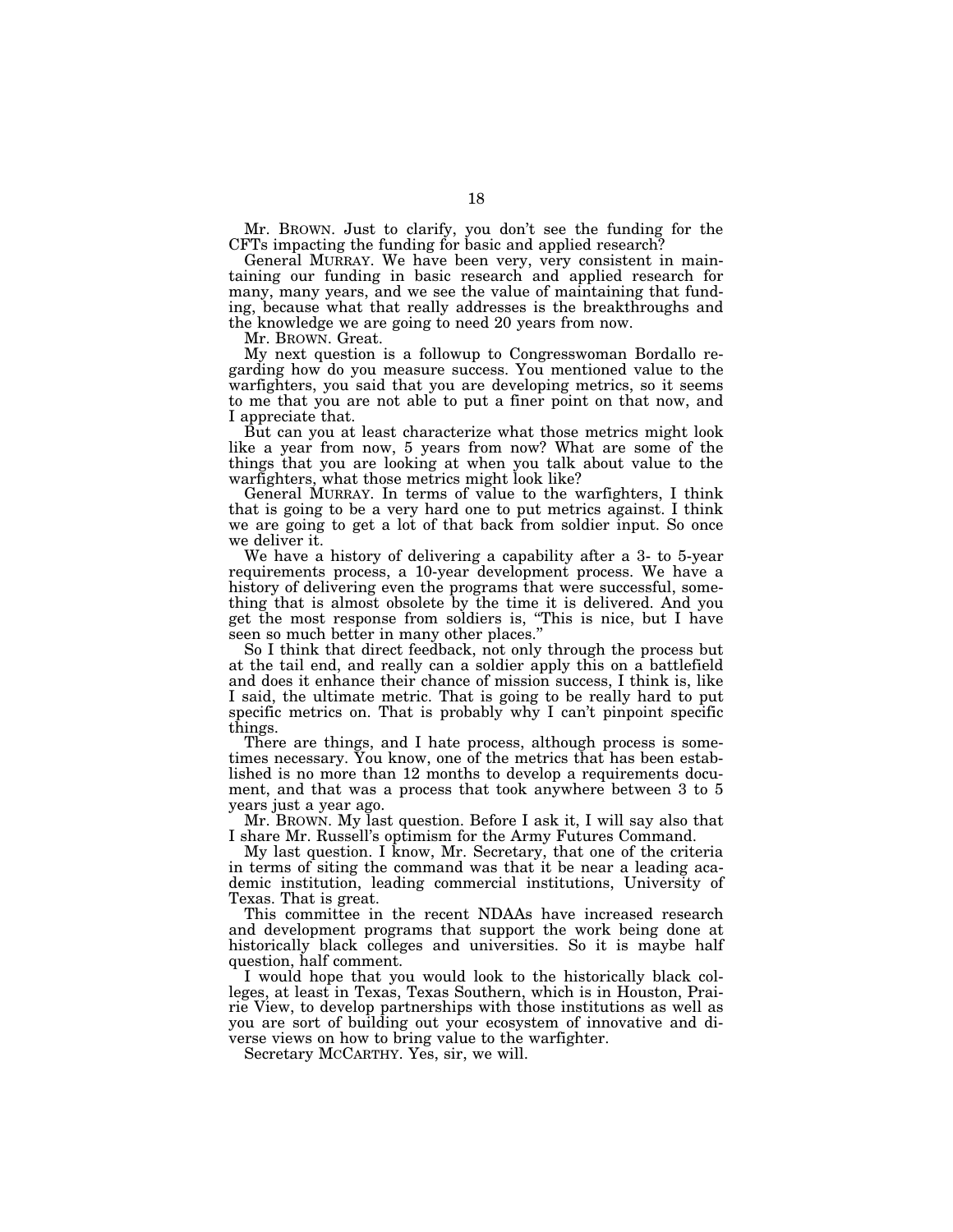Mr. BROWN. Thank you. I yield back, Mr. Chairman.

Mr. WILSON. And thank you, Congressman Brown.

We now proceed to Congressman General Trent Kelly of Mississippi.

Mr. KELLY. Thank you, Mr. Chairman.

And, General Murray and Under Secretary McCarthy, we really appreciate you-all being here, and I appreciate the time you spent with me in my office prior to this.

One of my greatest concerns that you are addressing, and I am a huge fan of doing this, is we have got an acquisition system that is set up for 40 or 50 years ago, and we expect it to work today. And today technology moves in minutes and weeks and months at the slowest, and we have got an acquisition system that is built for decades or quarter centuries. And so I appreciate this undertaking.

I think we have to be careful, and people are always resistant to change. I think we have the right people in the right places to do this. We rely on you to be honest brokers and to do this in the right way.

There is going to be a lot of gnashing of the teeth and, "We have never done this and it will never work.'' And you guys have gone through this before. So I think we have the right leadership team in place both at your level and above your level and then your peers so that we can do this.

One of the things I kind of want to talk a little bit about is from the time I have been in the military, almost 33 years ago, we have always had—our opponents have had better long-range artillery. They outdistance us or they had more guns, and there was a lot of different things. And I know that we are working on some of those solutions.

And so, General Murray or Mr. McCarthy, whichever one would like to answer this, tell me kind of what you are doing to address that. Not, obviously, classified stuff. But tell me who you are working with and who are the key players in addressing this issue that has been an at least 33-year problem in our military.

General MURRAY. Yes, sir. We have broken it down into the three bins that you will be very familiar with. So from a tactical fires perspective, we are going through basically a two-step upgrade to our current Paladin. We are going to the M109A7, which is a new chassis. And then the next step is coming very quickly; we call it the ERCA. So it is the Extended Range Cannon Artillery. So it is a different caliber. It is a .58 caliber cannon. And we have already shot a ram round out of that, out of that tube, and more than doubled the range of our current artillery. And the goal is to get that out even further.

The next one is our operational fires. It is a new missile; we call it the Precision Strike Missile. It has a range of approximately will have a range of approximately 499 kilometers, and it is only limited by the INF [Intermediate-Range Nuclear Forces] Treaty. Our current missile that it is replacing has a range of 350, so we are extending that by about 150 kilometers.

And then for our operational—I am sorry, our strategic fires, we are looking very hard and starting down the path of hypersonics, and then also looking at what we call the Strategic Long-Range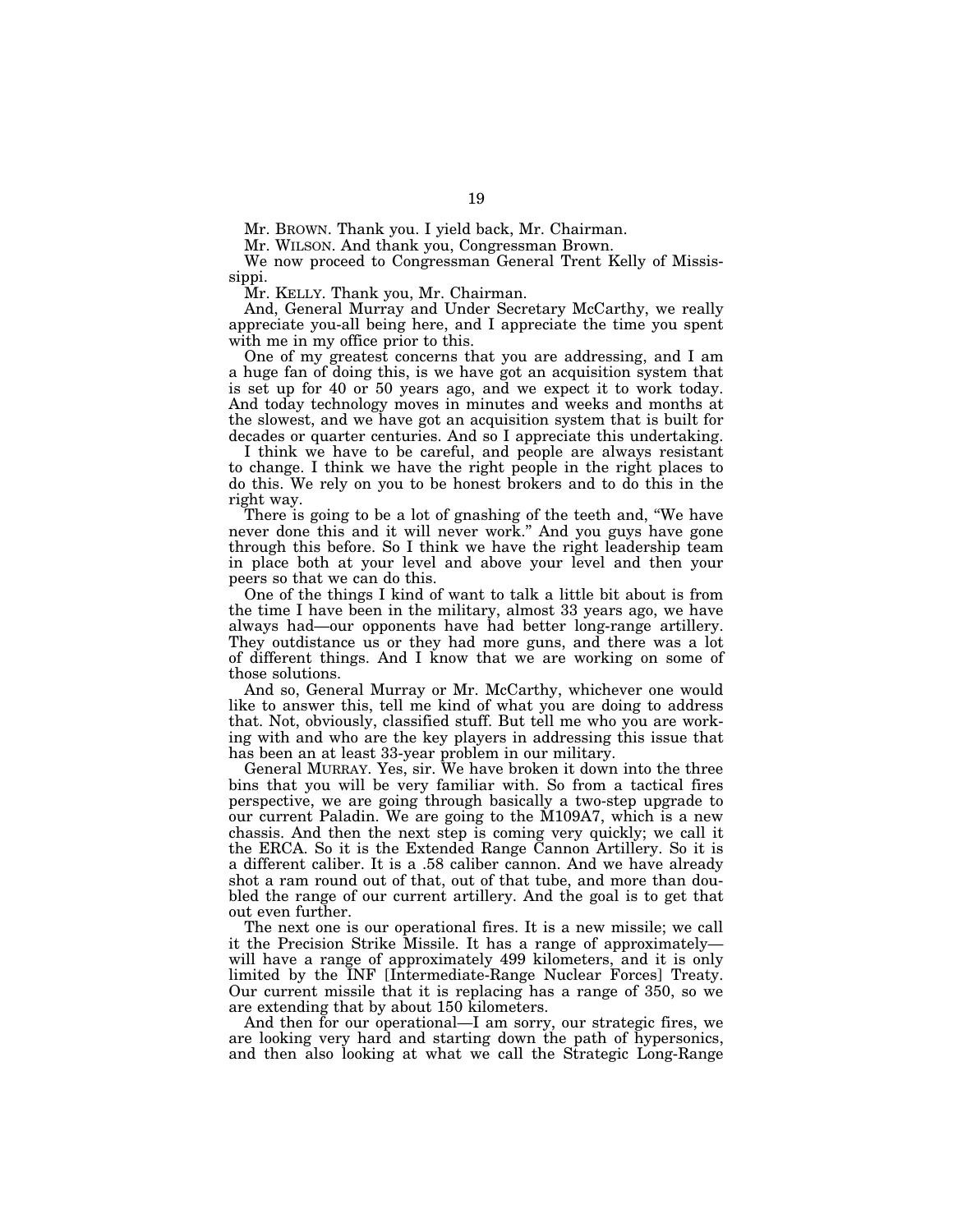Cannon, which conceivably could have a range of up to 1,000 nautical miles.

So we are looking across all the three echelons of fires. And then we are also, a more near-term thing we are doing is we are adding back in both cannon and rocket artillery into our formations. Very graciously, we have been allowed to grow over the last 2 or 3 years, and a large piece of that growth is focused on artillery.

Mr. KELLY. And one thing, I know both of you guys have led soldiers at all levels, and we as leaders sometimes think we have the best ideas. But you guys both know that a lot of times you don't tell them—you tell them the capabilities or you tell them what you want and you let them figure it out. Sometimes they surprise you with an answer that is much greater than anything you ever anticipated. I ask that you not lose that.

And I ask that you also not lose the ability when you have something developed but a different civilian organization maybe comes up—with all the tech guys you are going to have around you—with a better idea, let's not be immune from just saying, we are breaking this other one, this is better, it is ready to field, let's do this. So I hope you will do that.

My final concern a little bit is we have some places like ERDC [U.S. Army Engineer Research and Development Center], which do some of our greatest research in the world. And so there is a little bit of fear that some of that money is going to go to Futures Command, and they are going to be shorting on their budget some of the greatest research and doctors and people that we have.

What can you tell me or why should these people not be worried about maybe losing their budget and it going to Futures Command and them losing their budget? What would you do to make sure they understand that is not going to happen?

General MURRAY. Yes, sir. I would say that the effort in all the labs across the Army is to get them focused on Army priorities. It is not to cut workforce, it is not to take money. It is to streamline and focus on what is most important to the Army. And that is what we have basically failed to do, in my opinion, since the mideighties.

And you are right, the labs do incredible work and we have got some incredibly bright people. I think the value of Futures Command is we don't have all the really incredibly bright people, to go back to a point you made earlier. So I think we can learn a lot. It is not designed to cut away work from the labs or to take people from the labs; it is to learn from other really bright engineers, scientists, data scientists, et cetera.

Mr. KELLY. And just very briefly, Chairman, it is not just having the right idea. Sometimes it is reinforcing and patting guys on the back and letting them know they are going to be okay. You have to do that part; that is part of leadership and change. People don't like change.

With that, I yield back.

Mr. WILSON. Thank you, Congressman Kelly.

We now proceed to Congresswoman Stephanie Murphy of Florida.

Mrs. MURPHY. Thank you.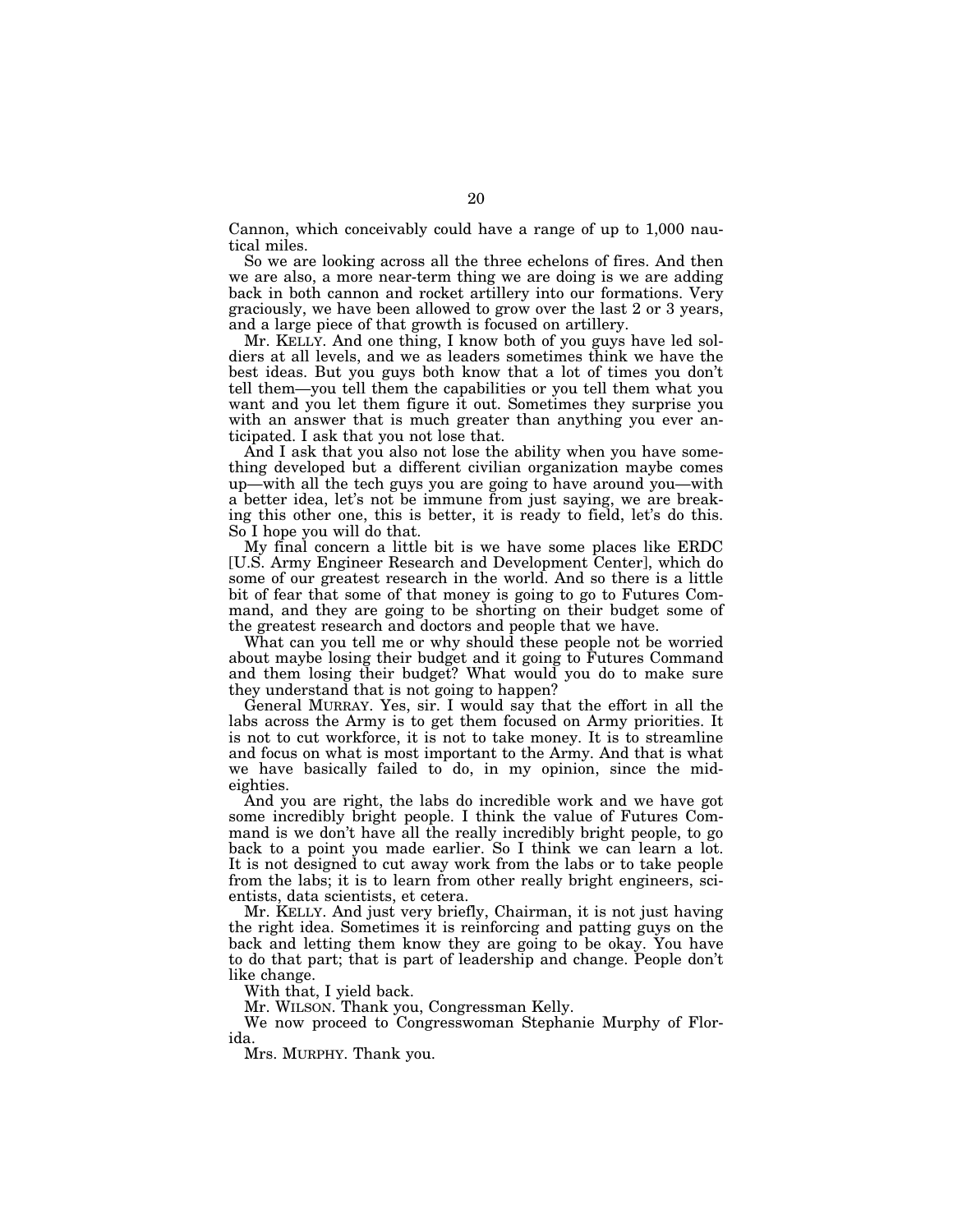Secretary McCarthy, General Murray, thank you for being here today. And, Secretary McCarthy, it is nice to see you again.

I was really encouraged by the comments in your written testimony and what you said here today, that the Army must generate a culture that embraces and embodies agility in the pace of the private sector, and to do so the Army must tap into the spirit of American entrepreneurship by operating in innovative hubs and academic institutions in our country.

And that is why I am just so pleased that the Army selected Orlando as the new location for the Synthetic Training Environment cross-functional team under Army Futures Command. And, as you know, the STE/CFT will merge live, virtual, and gaming domains into a single state-of-the-art training environment for soldiers. And my district in Central Florida is really ideal for this kind of work. Orlando is the center of gravity for gaming. It is home to a thriving tech ecosystem and has a dynamic and diverse higher education system.

Just a couple of questions, and I will toss them all out at once. Would you describe the benefit that the Army will receive by locating this STE/CFT and other CFTs in and around innovation hubs in the United States? How do you envision that the CFTs will interact with these hubs and academic institutions and the overall Army Futures Command headquarter, as well as what can we do here in Congress to support the success of these entities?

Secretary MCCARTHY. I think we can both comment on this, ma'am. We are tapping into commercial talent that we have not utilized in recent times. So that is the first thing. And being closer to the innovators and allowing us to talk through our challenges helps us create solutions faster and more effectively. So we are trying to get as close as we can. I think of the Allen curve of the 1970s, bringing the innovator closer to the customer ultimately.

And you can talk through all of the requirements, to General Murray's points earlier, about the development of a requirements document. So we are excited about that opportunity, in particular with Orlando. And over time, it is a cultural change for us. We are putting the requirements leader right in there with the PEO STRI organization. But it has improved our definition of requirements and in the movement of information, like we have illustrated before.

General MURRAY. Yes, ma'am. I think you heard over and over again about how we believe the real power of different ideas, sitting around the table and talking, really from different perspectives, how you come to a better solution. Entrepreneurs, private industry, big business, small business, we just see them as another valuable team member that we can absolutely learn from and come up with better solutions because of it.

Mrs. MURPHY. Great. Thank you. And then what do you think the new command's role will be in training and sustainment for future Army systems?

General MURRAY. So sustainment is part of every requirements document, and AMC, Army Materiel Command, will maintain a leading role in helping us develop, as part of the requirements document, the sustainability we are looking for, the operational readiness that we are looking for.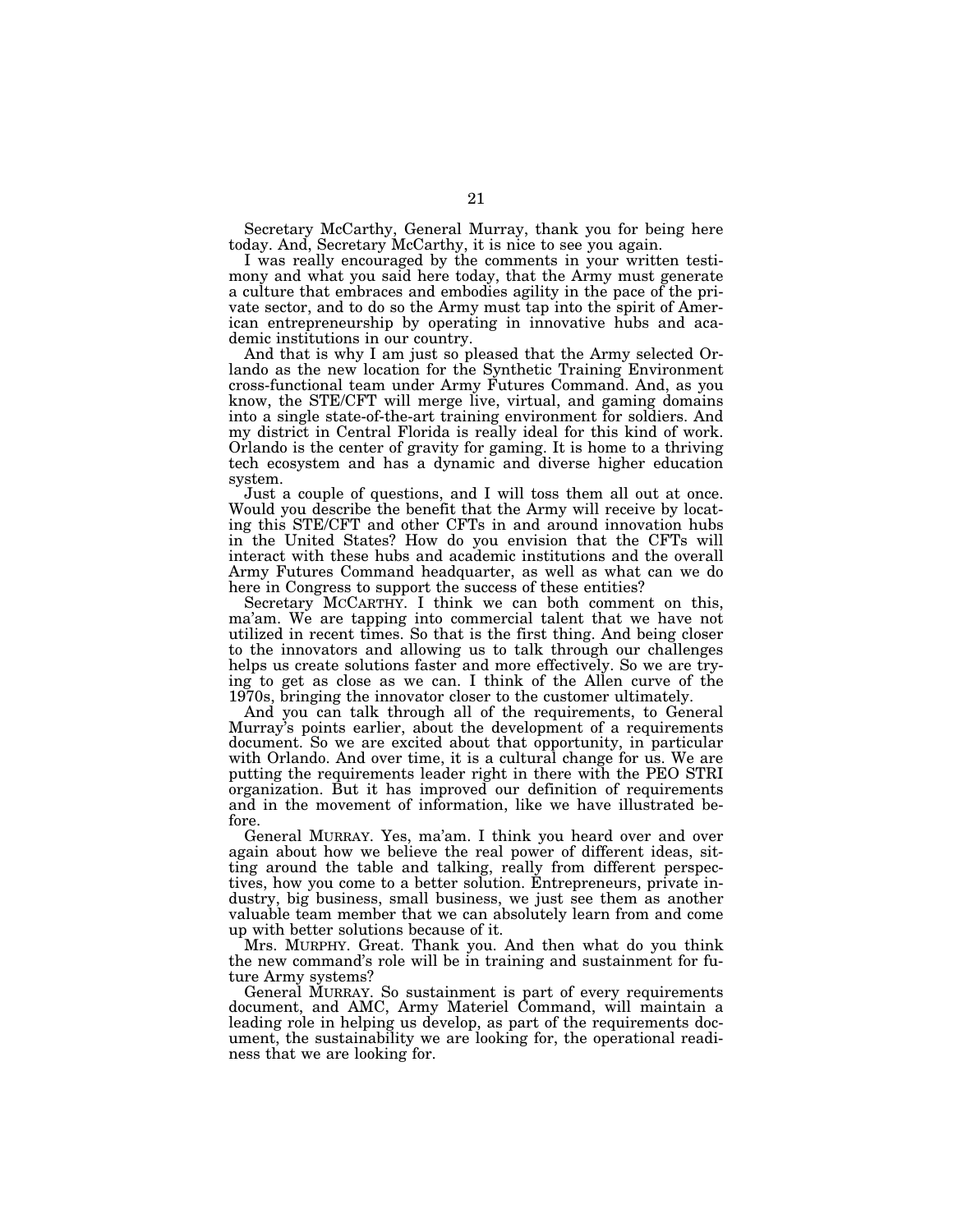The training piece of it will belong to TRADOC, where it traditionally belongs. So as we hand over materiel solutions or new concepts, they will develop the training strategy to go with it, and then FORSCOM will actually execute the training.

Mrs. MURPHY. Thank you. I will yield back the rest of my time. Thank you.

Mr. WILSON. Thank you very much, Congresswoman Murphy.

We now proceed to Congresswoman Vicky Hartzler of Missouri. Mrs. HARTZLER. Thank you very much, Mr. Chairman.

Thank you, gentlemen. This is very exciting and has so much potential. And I just am trying to hone in a little bit in how this all ties together. And I appreciated your explanation, General Murray, earlier of how you are going to have—your job is to take the concepts and then come up with the materiel solutions, and then pass that off to materiel acquisitions, and then pass the training materiels off to TRADOC.

Can you just expound on that a little bit and what your role is and then how it ties in with the other divisions in the Army and their responsibilities?

General MURRAY. Yes, ma'am. Thank you. So, I mean, you basically read it back to me, so—you know, Army Materiel Command 6 months ago did all the logistics and sustainment for a 1.1 million-man Army. They do all the foreign military sales work, and they were doing research and development and S&T 6 months ago.

Training and Doctrine Command does accessions. They do initial entry training. They do advanced individual training. They do officer education. They do noncommissioned officer education. And they produce the Army's doctrine.

And FORSCOM is probably the easiest to explain. They have all the operational units, and they focus solely on the readiness of those operational—readiness, those operational units. And that is part of the streamlining, and it was identified before as creating another bureaucracy.

I actually see it as streamlining the bureaucracy, because if you look at—and nothing against my fellow four-stars, but there is bureaucracy in AMC and there is bureaucracy in TRADOC and there is bureaucracy in HQDA, the Headquarters Department of the Army, and there is bureaucracy within the acquisition community. All four of those communities all had a ''no'' vote. Very few people had a ''yes'' vote.

So what I see this as is really taking those four communities, when you look at the acquisition of materiel, the development requirements and the acquisition of materiel, by establishing oversight, that authority to install that, is you have actually streamlined four bureaucracies into one. And there is somebody in place that can say yes.

Mrs. HARTZLER. So how will what you do differ from what DARPA [Defense Advanced Research Projects Agency] is doing?

General MURRAY. So parts of what we do will be similar to DARPA. DARPA will be one of our key partners. DARPA is one of our key partners right now. We fund a lot of the work that DARPA does through the Army, and we will continue to do that.

So the goal will be not to duplicate the efforts that DARPA is doing, but to have the synergy with DARPA to achieve the same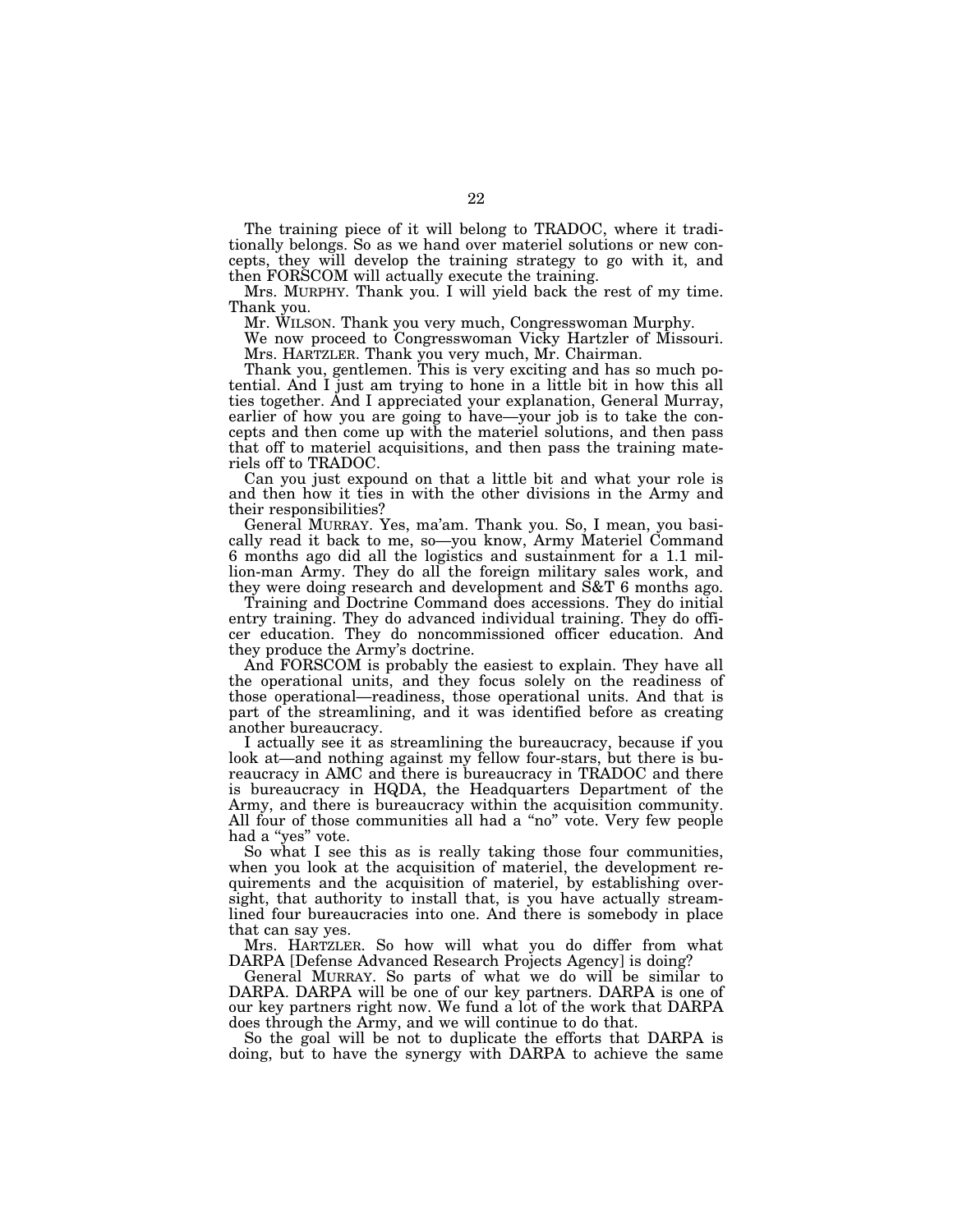result I have talked about earlier, delivering capability as quickly as we can.

Mrs. HARTZLER. So we have Dr. Jette now, the Assistant Secretary of the Army of Acquisition, Logistics, Technology. What is his role versus your role?

General MURRAY. His role has not changed. Since the day he was sworn in to today, his role has not changed. So he remains solely responsible to the Secretary of the Army for Acquisition, Logistics and Technology. He is the Army's chief scientist. PMs. He is responsible for the development of the Acquisition Corps, both the uniformed and the civilian part of it; and he is ultimately responsible for the delivery of a materiel solution once a decision is made to go down that route, that it can't be solved by anything else, can't be solved by a doctrine change or an organizational change.

I will have to work very closely with Dr. Jette. And like I said earlier, I have oversight. We are building systems right now to give me oversight of the entire system. So if it is a problem prior to a milestone decision authority or a materiel development decision, usually associated with milestone A, I have the authorities to fix that, because it is a requirements issue or it is a prototyping issue or it is an experimentation issue.

If it is past the decision to build a piece of equipment to solve that problem, the responsibility really lies with Dr. Jette, so I have the obligation to work with him to solve those problems.

Mrs. HARTZLER. So it will start with you.

You mentioned hypersonics. So are you taking over the development of hypersonics and the research on that?

General MURRAY. Up until the point that we decide to build it, yes, ma'am.

Mrs. HARTZLER. So who is working on that now and you are going to take that responsibility?

General MURRAY. Well, currently the limited amount of work we are doing, which is expanding, is being done at a place called SMDC, the Space and Missile Defense Command.

Mrs. HARTZLER. So you will be taking that over under your command and your development, your concept stage. What other projects will you be assuming that are currently somewhere else?

General MURRAY. So all the CFTs' work. There are about 21 individual programs that are within the CFTs. So Future Vertical Lift, so future helicopters; the network, some of the work that is going up at Aberdeen Proving Ground; the Assured Position, Navigation, and Timing; the air and missile defense portfolio; the soldier lethality portfolio, so the next-generation rifle, next-generation automatic rifle, next-generation night vision devices; the synthetic training environment that was mentioned; directed energy; the hypersonics we mentioned. And we are in the process of standing up an artificial intelligence task force, so machine learning and artificial intelligence.

Mrs. HARTZLER. A big portfolio. Thank you very much. I yield back.

Mr. WILSON. Thank you very much, Congresswoman Hartzler.

We now proceed to Congresswoman Tulsi Gabbard of Hawaii.

Ms. GABBARD. Thank you, Mr. Chairman. Thank you, gentlemen.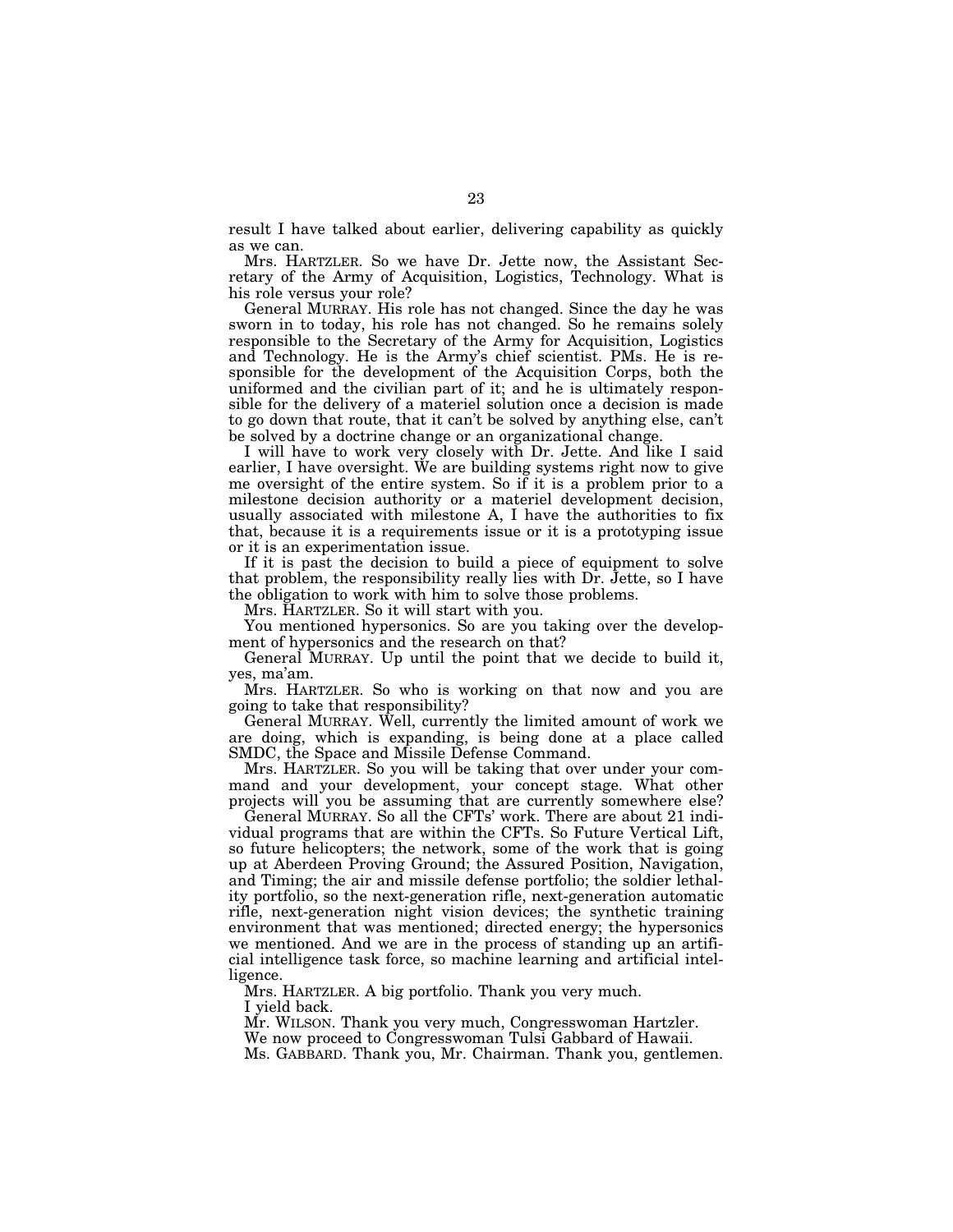As you are looking at what the Futures Command is taking on, how are you assessing the personnel needs, what skills, educational background, and experience that you will need to bring these teams together, and where do you plan to build them from?

General MURRAY. I am relying pretty heavily on the gentleman sitting to my right. So this will be very nontraditional. And I like to tell people I walked into, I think, my first meeting here in Crystal City, because of the status of the headquarters down there, and I was very comfortable because there was a lieutenant colonel wearing a Combat Infantryman's Badge and a Ranger Tab. And then I quickly found out that he is an operational research specialist with a Ph.D. in data analytics.

So that is the type of skill set we are looking for. We are very close to hiring a chief technology officer that Mr. McCarthy can talk about, but he is a leader in the field. Experts in the area of artificial intelligence, machine learning.

So this will be very nontraditional to what I am used to walking into. And if I have been successful in my career, it is because I think I have been fairly successful finding the people with the right talents to surround myself with that can help me make the right decisions over time.

Secretary MCCARTHY. If I could expound on that, ma'am. So if you look at the three major pillars that make up the command: Futures and Concepts, Combat Development, and Combat Systems. Futures and Concepts is kind of where you look at the skill sets of the Skunk Works and Net Assessment which we have in the Department.

We need to be thinking about our operational design in future years as well as leaders that understand future technologies. So being in the proximity of an ecosystem filled with entrepreneurs, we look to either hire these folks organically or as a consultant basis to help us understand what technologies are out there that could affect our operating concept to make us more lethal. So those will be research scientists, people of that nature.

The Combat Development, to the point that General Murray made before about a chief technology officer, we are recruiting a dean of a very prestigious engineering school to be his chief technology officer, so have someone who is world class in systems engineering to help us look at our architectural designs. Because like the programs I mentioned before, Future Combat Systems and others, a lot of that was the systems architecture associated with the weapon system.

So if it wasn't clean on the operating concept and we didn't have a clean architectural design, that is why we had catastrophic failures. A lot of this talent had been divested from the Department over the last couple of decades, so we are out recruiting people with those types of skill sets.

And to General Murray's, one of his primary tasks of building this technical bench as well as world-class warfighters like the ones he has got in his senior leadership team.

General MURRAY. Ma'am, if I could just add, part of this is also harnessing the talent we already have. So identifying and harnessing talent that exists in a lot of the organizations that will fall under me pretty soon.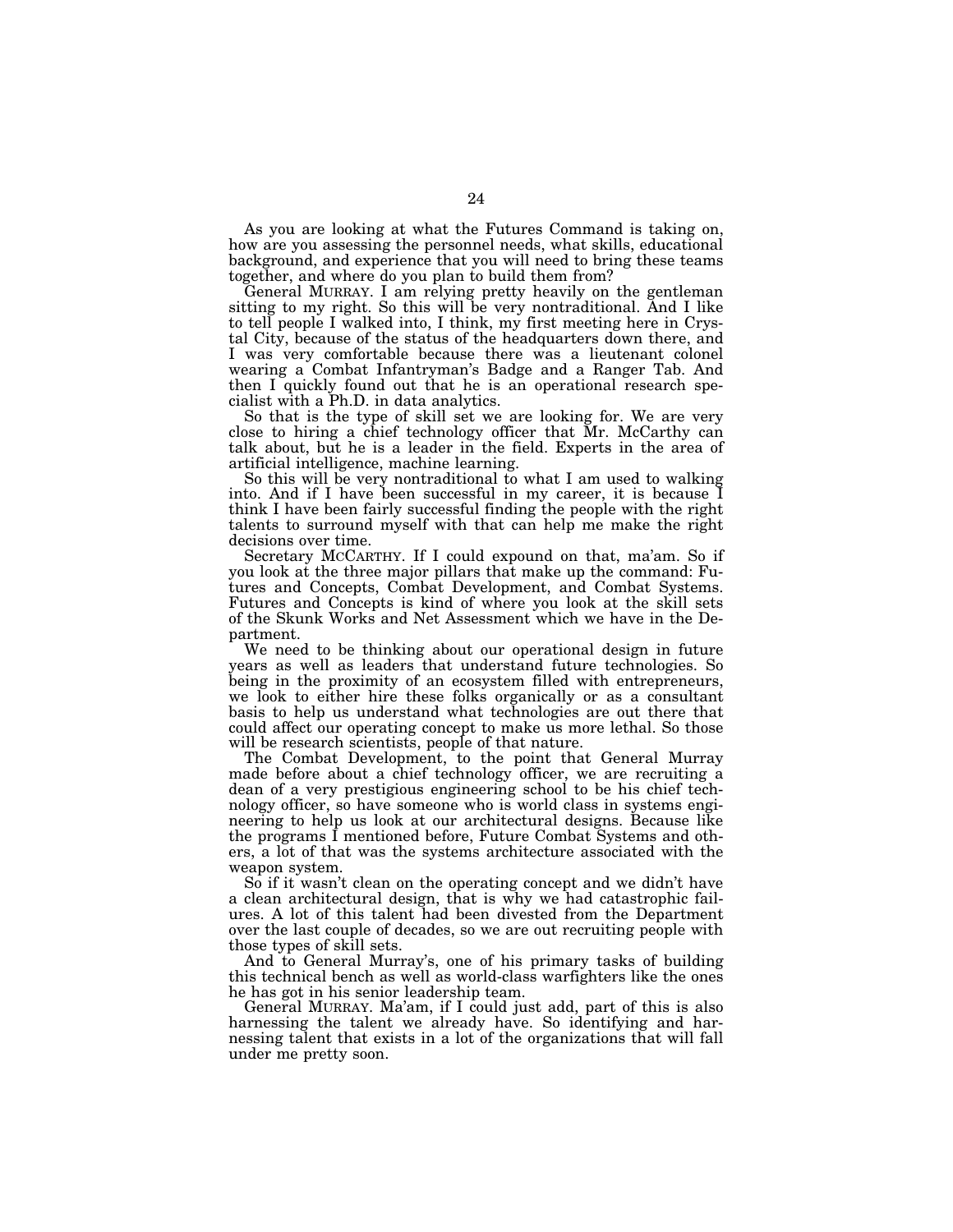Ms. GABBARD. Are you looking at all in the Guard and Reserve and folks who may be doing this job already in their civilian sector?

General MURRAY. I have a good tie-in to the Army National Guard, and I have a one-star general officer that is really a direct liaison to the entire Department in the National Guard.

And then in direct support to me is the organization called the 75th Innovation Command out of Houston, Texas. It used to be the 75th Training Command. And I have met with the two-star commander that is in direct support to me, and he has some amazing talent that he is harnessing all over the country.

Secretary MCCARTHY. A couple of the officers that are going to serve on our artificial intelligence task force are coming from the Reserves. They are really going to be the nucleus of that organization in particular.

Ms. GABBARD. And then my last question is just about the technical oversight for your command in making sure that the investments that are being made are actually achieving realistic goals and objectives and realistic timelines of things that you are setting out as very clearly your objectives. Where will that kind of technical oversight come from?

General MURRAY. Primarily from the chief technical officer and the resources I align with him. So before you establish a timeline, it is good to have a good understanding of what is reasonable. And to be honest with you, I can't do that by myself.

So it is really the people I hire, the people I surround myself with, get multiple opinions from outside agencies, independent assessments, before we launch down a path to where we are committing resources against something we can't achieve.

Ms. GABBARD. Thank you.

Mr. WILSON. And thank you, Congresswoman Gabbard.

We now proceed to Congressman Subcommittee Chairman Mike Rogers of Alabama.

Mr. ROGERS. Thank you, Mr. Chairman.

Thank you all for being here and for your service to our country.

While I was disappointed Huntsville was not selected, I don't know that much about Austin, but I am sure it is a fine innovative community.

But I am real interested. I am still trying to understand mechanically how you plug into that ecosystem that you made reference to, Mr. Secretary, and how they interact with this new command. Can you tell me more about that?

I understand the public-private partnership dynamic that we employ in the depot systems, for example. How do you interact with these innovators that you have located nearby?

General MURRAY. So, sir, there is—and Austin is just one example of hopefully what will become a lot. You have heard of the organization formerly called DIUx, now called DIU, no longer experimental. The Air Force has a similar organization called AFWERX. I am standing up a thing called the Army Application Lab, which is a very similar concept to DIU and AFWERX. They will actually be collocated in a place called the Capital Factory in Austin. It is completely contrary to anything I have experienced in my military career, but it basically is an accelerator hub where young innovators bring ideas and they match up with venture capitalists. And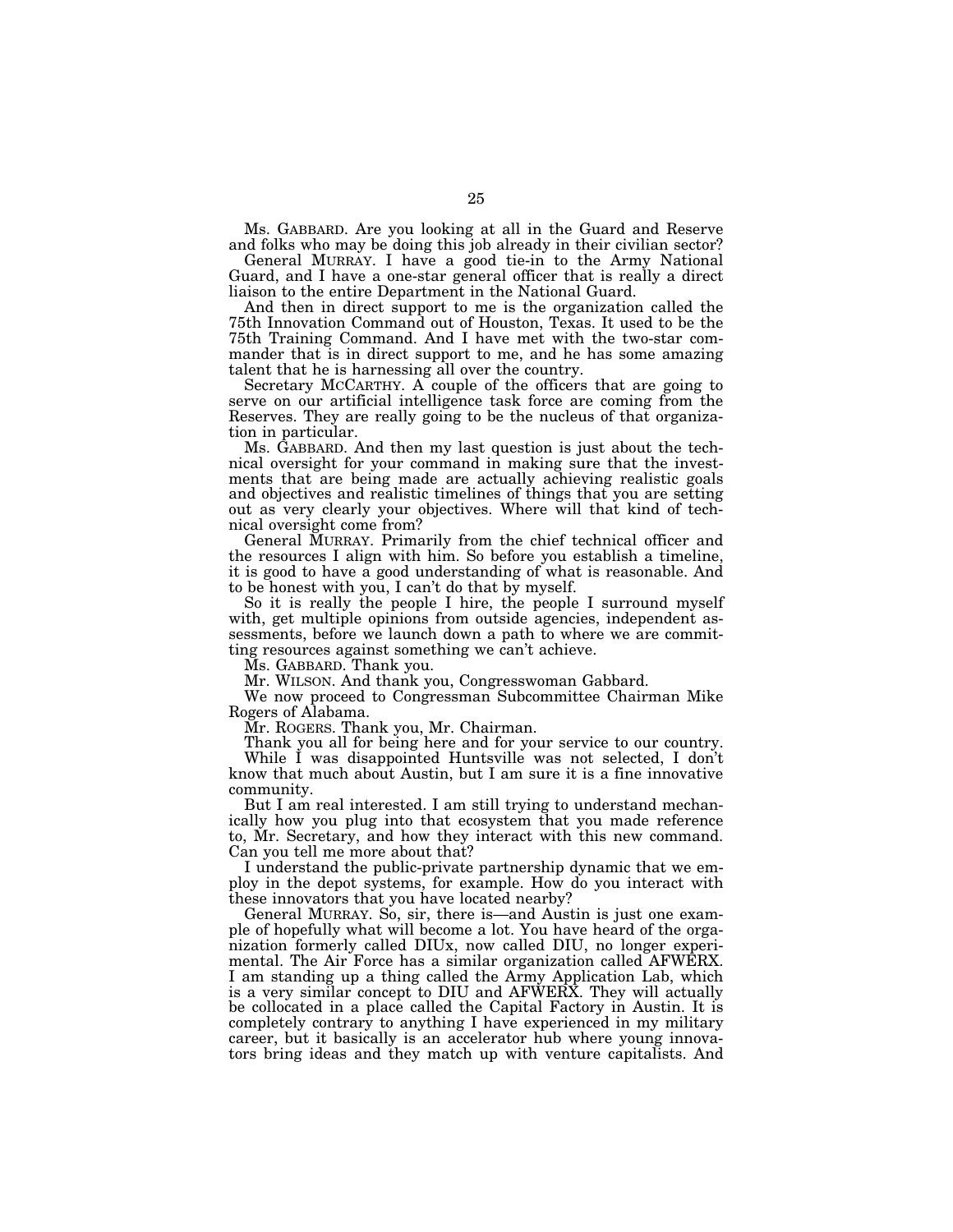we will be in there scouting and researching technologies, potential technologies that we may want to accelerate or bring into one of our programs of record. And that is just—I mean, those exist all over the country.

And so, ultimately, as I said in my opening statement, the goal would be to reach out, primarily through the 75th Innovation Command, to get into these types of things and bring us things we would not normally experience if we were sitting on a military installation someplace.

Mr. ROGERS. I heard you make reference to the fact you-all will be working on directed energy. I am very interested and excited about this capability and seeing us be able to employ it in more ways, but I have been frustrated that we are doing this research and development across several offices rather than concentrating in one area.

So I have talked with Secretary Mattis about it and Mike Griffin, and both have indicated they intend to centralize that, but it sounds like that we are going the other direction. Is what you are going to be doing inconsistent with that centralization of effort?

Secretary MCCARTHY. Sir, if I may, like hypersonics, the Department is looking at a similar type of joint interest program, not a joint program office like the F–35 or some of these other programs, but joint interest.

So we work on programmatic timelines that are suitable for us to implement these capabilities into our formations, but we share the information and we establish nodes where we can work better together, really cultivate a supply chain to support these efforts, because there are only a handful of companies at present that are really expressing interest to work with us on this. So I think you will probably see a similar effort like we are doing with hypersonics today, sir.

Mr. ROGERS. Thank you-all. I appreciate your service.

And I yield back, Mr. Chairman.

Mr. WILSON. And thank you, Congressman Rogers.

And I want to thank our witnesses for being here today. And also, I want to thank, of course, Tom Hawley for his leadership on maintaining the 5-minute rule. And, of course, we want to appreciate again our ranking member, Madeleine Bordallo, for her bipartisan leadership on behalf of national security, a proven record, as she is certainly such a promoter of the strategic location of Guam and the beautiful beaches of Guam for tourism that has been—I don't want Tulsi to hear this, but Hawaii copied Guam.

Ms. GABBARD. Mr. Chairman, I object.

Mr. WILSON. And, hey, it has also been a great honor for the subcommittee today to meet in the Sam Johnson Room of the Rayburn House Office Building. Congressman Johnson is a beloved Member of Congress, but he is a hero, having survived as a POW [prisoner of war] of Vietnam, a person that we all—just we are humbled to be in his presence any time.

And so, with this, we are adjourned.

[Whereupon, at 2:50 p.m., the subcommittee was adjourned.]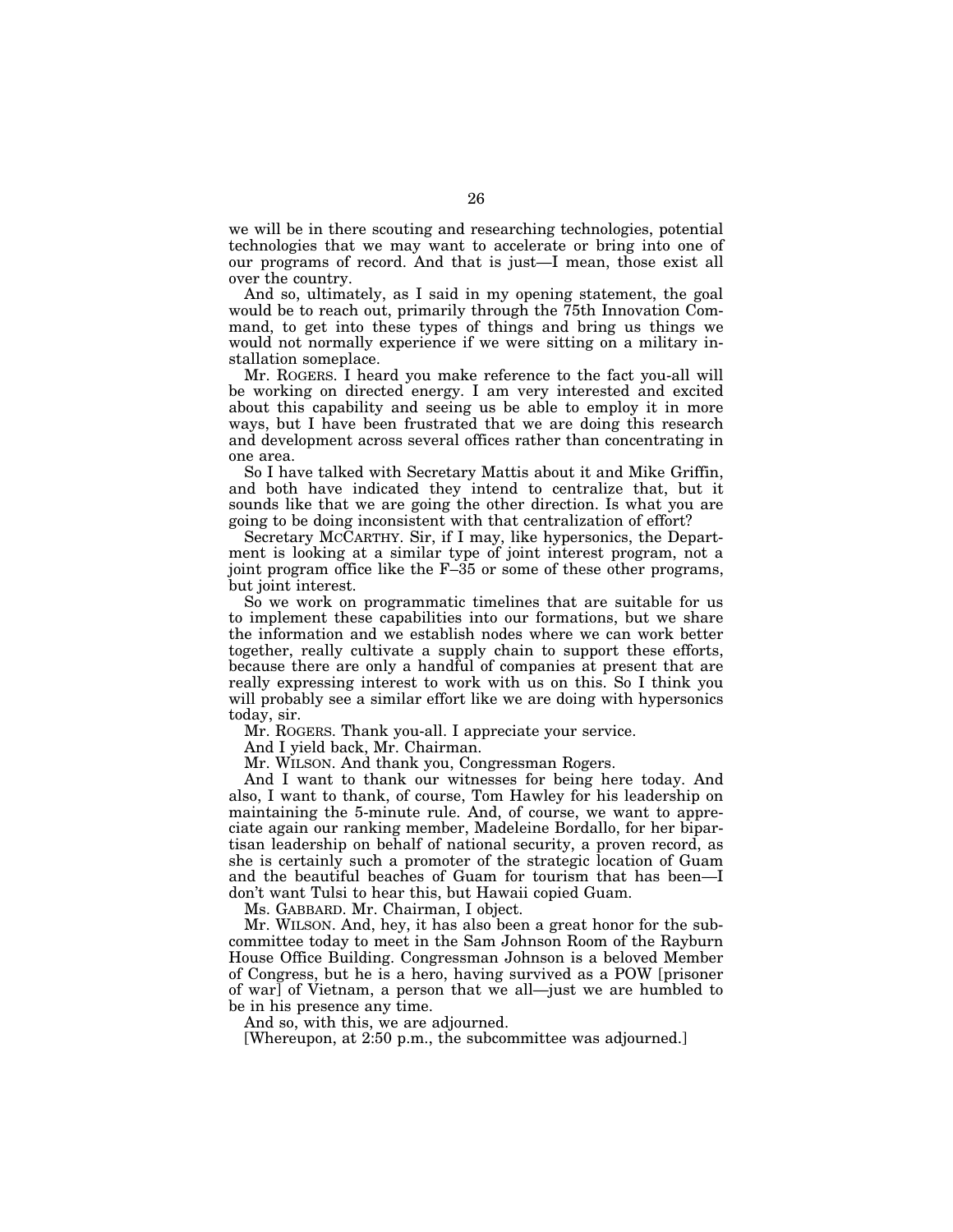# **A P P E N D I X**

SEPTEMBER 13, 2018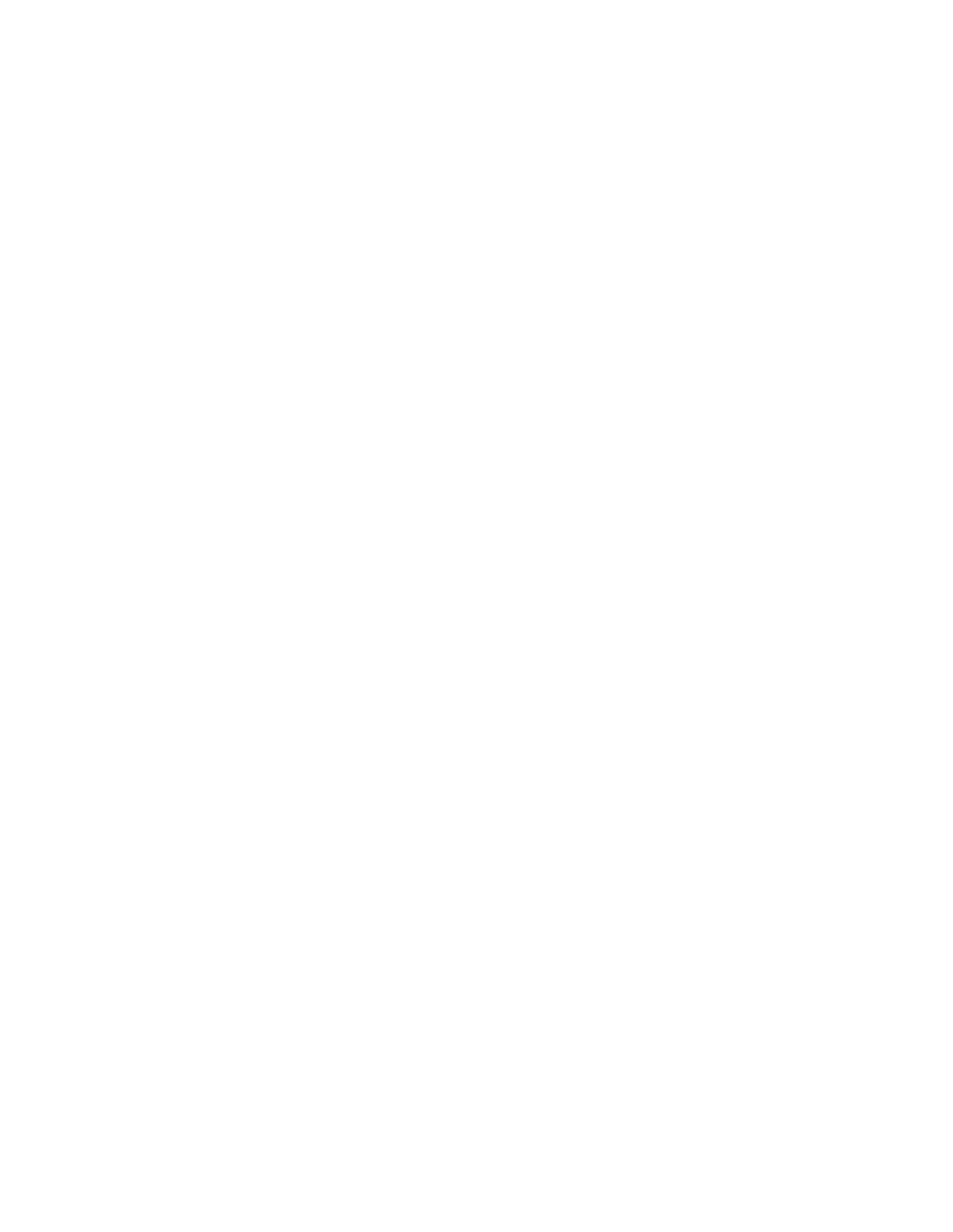# **PREPARED STATEMENTS SUBMITTED FOR THE RECORD**

j.

j.

SEPTEMBER 13, 2018

 $=$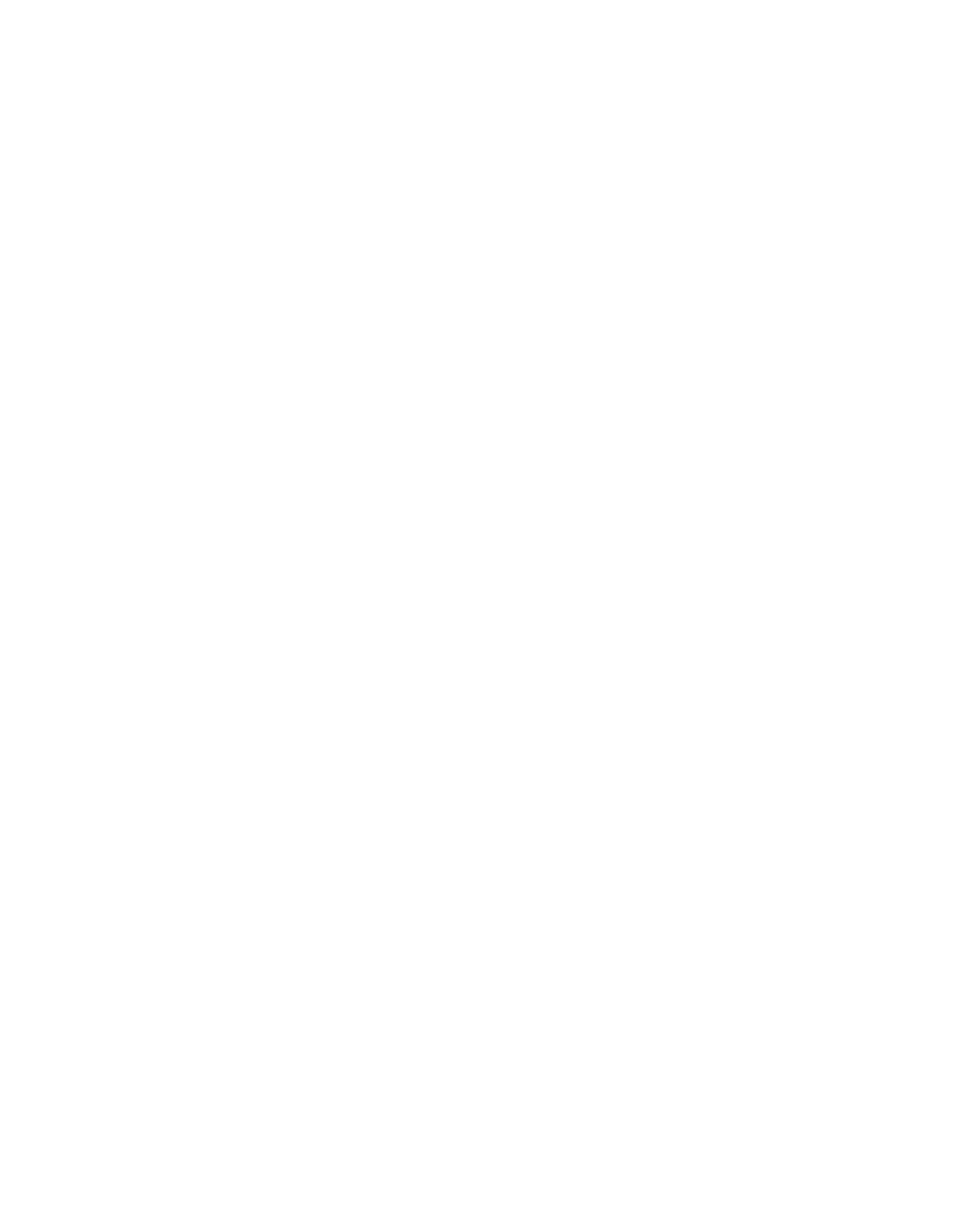## **Statement of the Honorable Joe Wilson Chairman, Readiness Subcommittee "Army Futures Command: Will It Help?" September 13, 2018**

Good afternoon. The subcommittee will come to order. I welcome each of you to this hearing of the Readiness Subcommittee of the House Armed Services Committee on the new Army Futures Command.

Today the subcommittee will hear from the Under Secretary of the Army and the Commander of the Army Futures Command about the reasons the Army decided to establish a new major command, the most significant restructuring of the institutional Army since the 1970s. Because this new entity will work within the existing Army structure, the subcommittee will be interested in learning how the Anny Futures Command will work other important players in the Army modernization process. Relationships with the Assistant Secretary of the Army for Acquisition, Logistics and Technology, as well as those with the Army's Materiel Command and the Training and Doctrine Command, will be critical. Indeed, it's difficult to envision how all these changes will synchronize in a smooth fashion. We recognize that the Army's intent is to improve and speed the modernization process. As you are aware, acquisition improvement across the Department of Defense has been a committee focus for a long time, though discernable change is elusive. We will be eager to understand how the Army intends to overcome the obstacles to improvement that have frustrated so many who have tried to overcome them.

While I am hopeful, I am not yet persuaded that a new command is the right answer to the Army's acquisition challenges.

We welcome the witnesses' perspective on these issues and any recommendations they may have.

Before I introduce the witnesses, I tum to the distinguished Ranking Member of the Readiness Subcommittee, the gentlelady from Guam, Madeleine Bordallo, for her opening comments.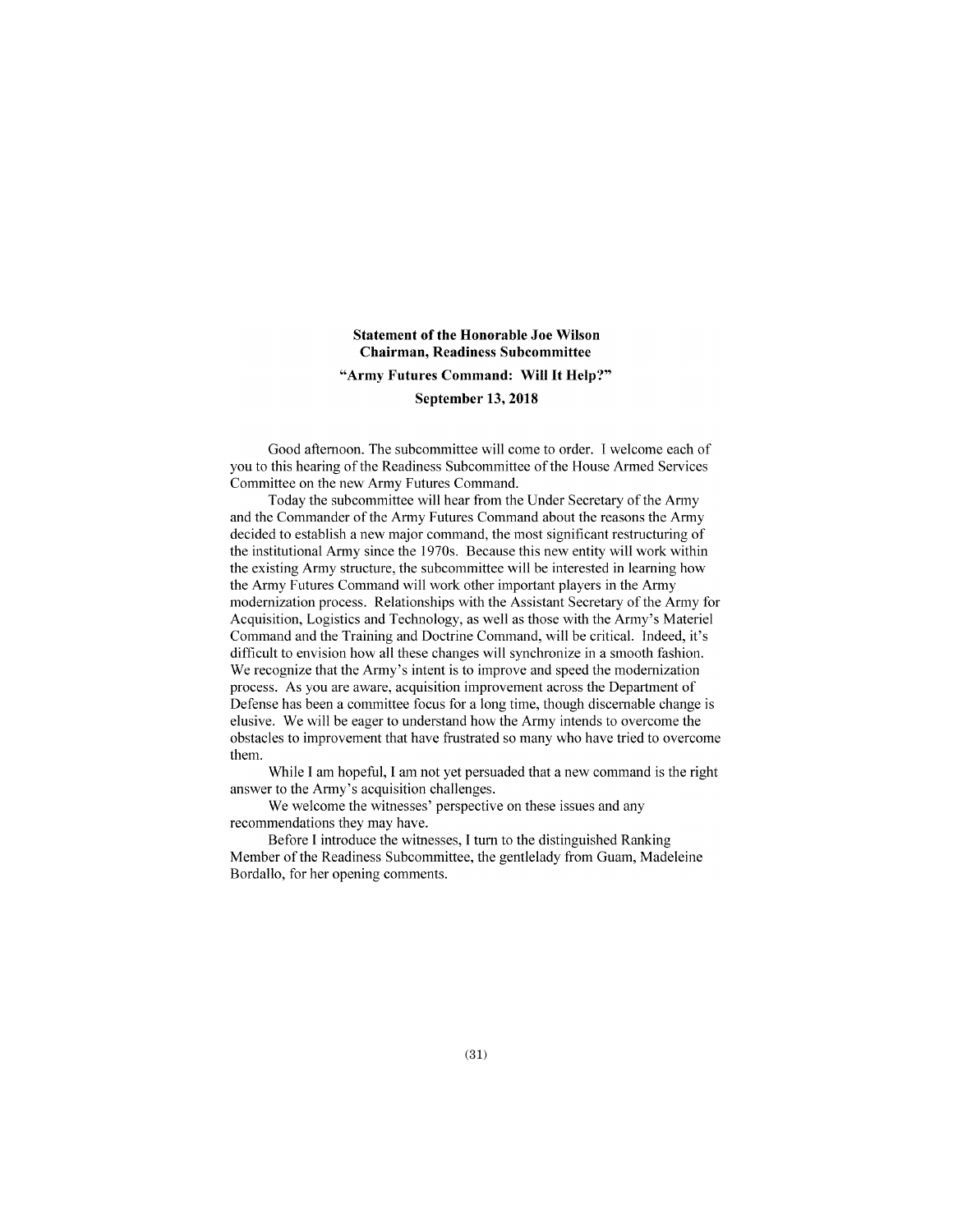RECORD VERSION

### STATEMENT BY

HONORABLE RYAN D. MCCARTHY UNDER SECRETARY OF THE ARMY

AND

GENERAL JOHN M. MURRAY COMMANDER, ARMY FUTURES COMMAND UNITED STATES ARMY

BEFORE THE

HOUSE ARMED SERVICES COMMITTEE

SECOND SESSION, 115TH CONGRESS

THE UNITED STATES ARMY FUTURES COMMAND

SEPTEMBER 13,2018

NOT FOR PUBLICATION UNTIL RELEASED BY THE COMMITTEE ON ARMED SERVICES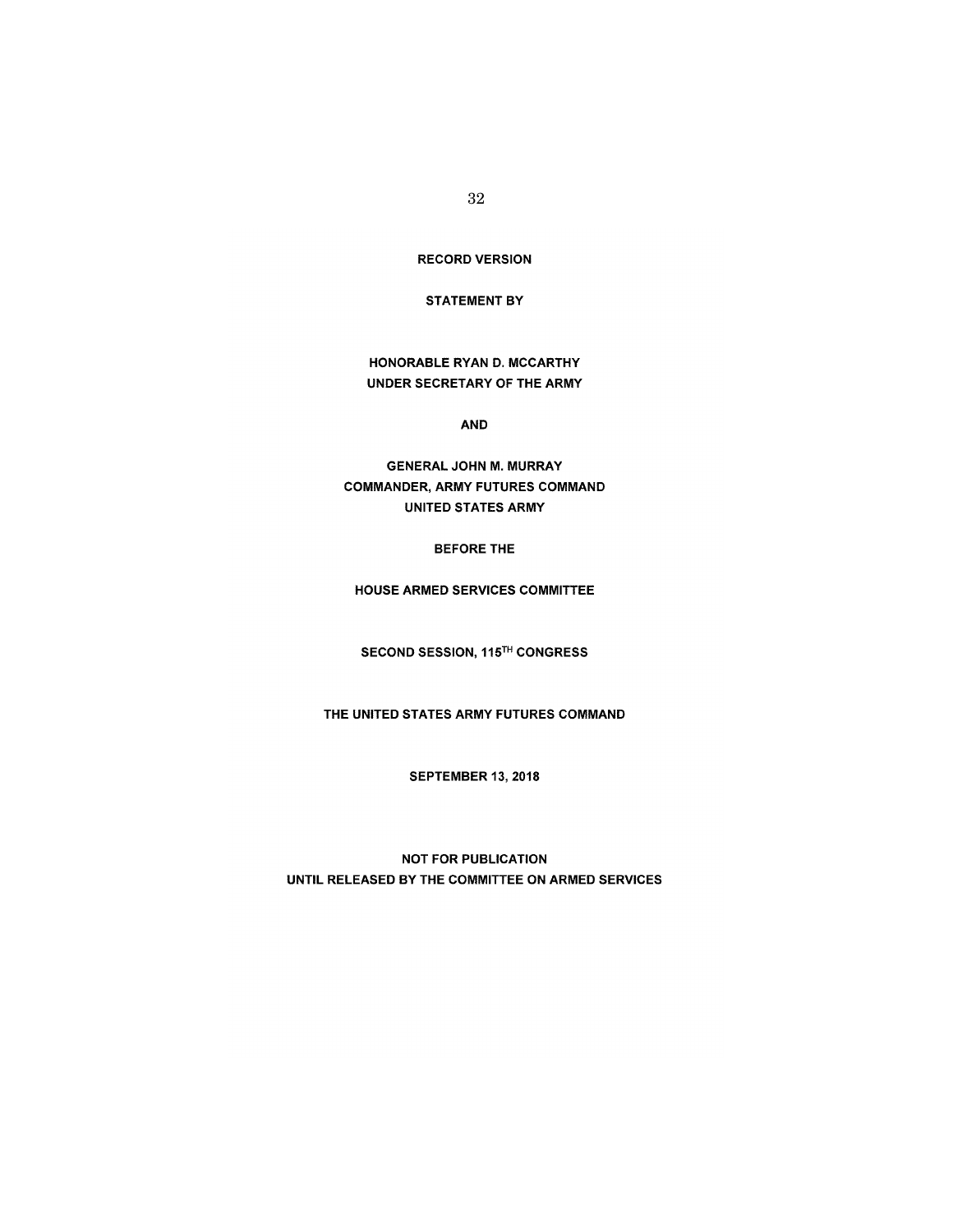#### **Introduction**

As the 2018 National Defense Strategy (NOS) states, the U.S. faces a return to great power competition as well as threats from terrorism and regional adversaries. Over the last two decades, the Army made the difficult and warranted choice to defer modernization to support combat operations. During that time, adversaries made intellectual, organizational, and materiel investments designed to give them advantage in future wars against our demonstrated strengths. Simultaneously, the world is experiencing faster rates of innovation coupled with increased rates of social and economic change. Today, we believe that our warfighting dominance is increasingly challenged and we can no longer afford to delay modernization without risking overmatch on future battlefields. Thanks to Congressional support, the Army has the means to modestly increase investments towards the future and organize properly for force modernization with Army Futures Command.

To maintain overmatch and continuously adapt our force to retain the advantage requires a unified, highly responsive, efficient modernization enterprise; a clear modernization strategy; and aggressive implementation. Army Futures Command is the vehicle the Army will use to break free of the current industrial age business model to move at the speed of the information age. Changing our underlying business model for modernization will allow the Army to adapt, innovate, and integrate technology at speed and scale, ensuring continued battlefield supremacy for our warfighters.

#### **Army Futures Command: Modernizing our Army**

As part of the Army's reform efforts, establishing Army Futures Command changes the core of our Army's institutional structure and challenges our organizational culture. The command's purpose is to set priorities for resource investment against all solutions to meet requirements found in the concept of how the Army will fight. Its focus is on the future, bridging the gap between the future force and the fielded force.

1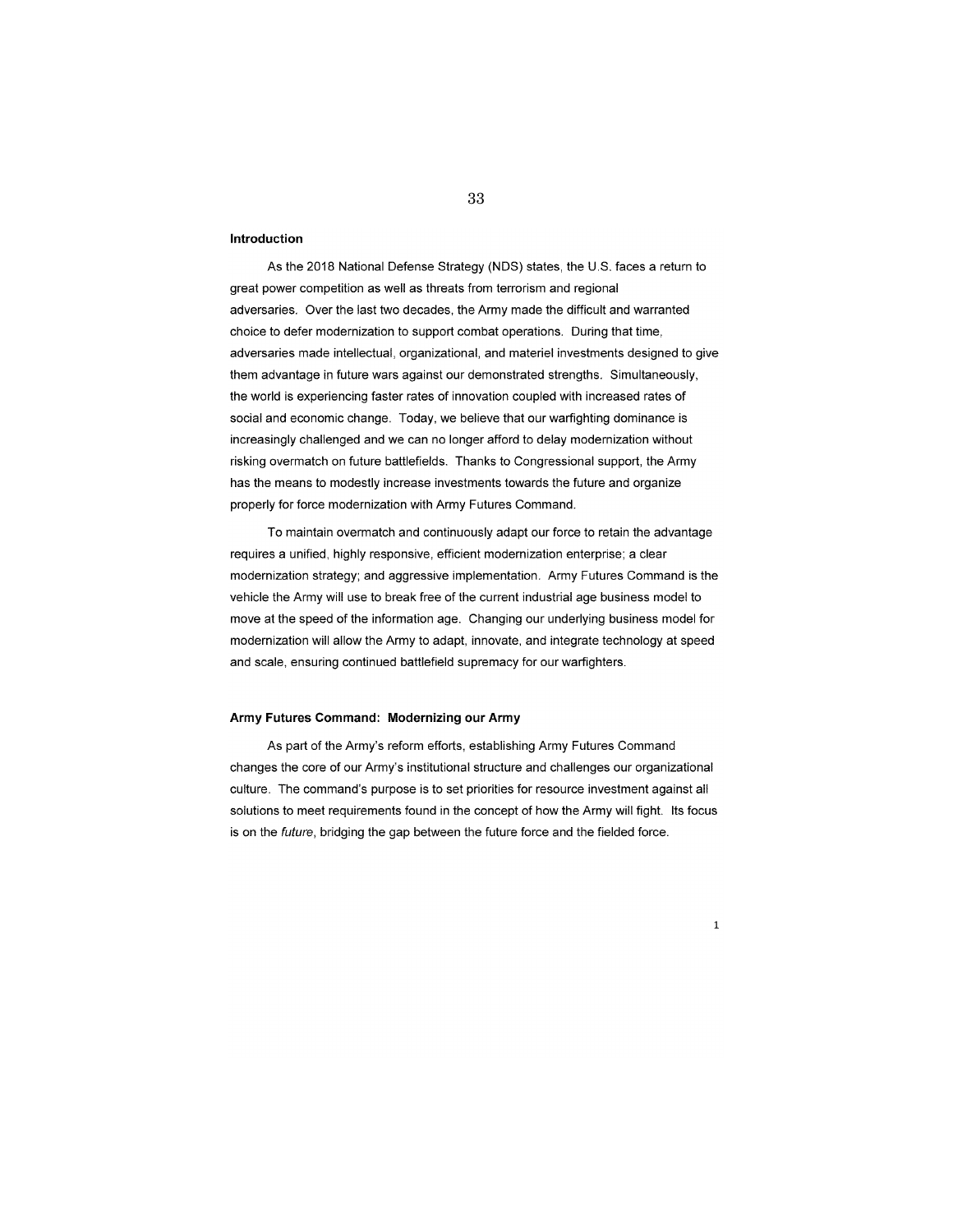The command will address intellectual and materiel transformation by changing processes and organizations, but also the knowledge, skills, abilities, and culture of the people within them. The transformation upon which we have embarked will be the most significant since 1973, when the Army last reorganized to improve overall effectiveness against a peer competitor. Now, as then, time is of the essence.

Our antiquated processes are out paced by the technology refresh rate of the information age. Army Futures Command will lead the Army in the way we conduct force modernization from concept through solution. We will assess and integrate the anticipated operational environment, emerging threats, technologies to develop and deliver concepts, requirements, future force designs, and solutions. The command will set the strategic direction by integrating the Army's future force modernization enterprise, aligning resources to priorities, and maintaining accountability for modernization outcomes.

To accomplish these objectives, we are realigning modernization activities and relationships from Training and Doctrine Command (TRADOC), Army Materiel Command (AMC), and Assistant Secretary of the Army for Acquisition, Logistics, and Technology (ASA(ALT)) to Army Futures Command. This allows one command to lead the Army modernization and prioritization for concept development, requirements, research and development (R&D), combat capabilities development, and combat solution acquisition. Unity of command enables continuity through processes, flattens the organization, and drives results.

Changing internal processes and restructuring is only part of the solution in the establishment of Army Futures Command. We must also address our culture by going back to our roots of entrepreneurship with the American people. This requires the fusing of the United States Army with industry and academia by inserting ourselves into innovation hubs and academic institutions to pursue opportunities and shape culture not currently found in the Army. Injecting focused Army leaders into the private and academic sectors, through partnership, to solve our most emerging and complex problems, creates a unique ecosystem of critical thinkers, innovative developers, commercial investors, venture capitalists, scientists, and engineers. We expect to

 $\overline{2}$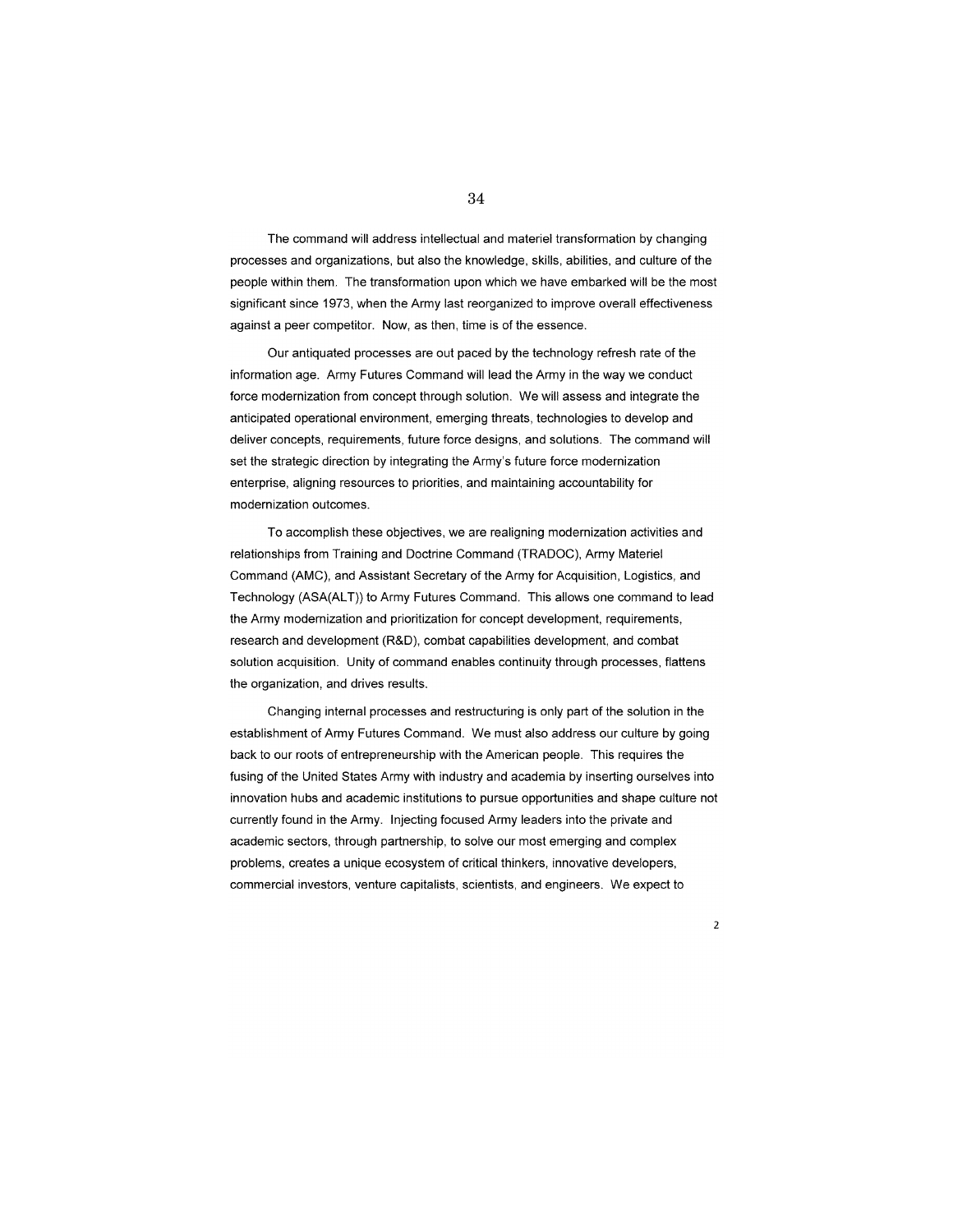generate a culture within the Army that embraces and embodies agility and pace of the private sector.

Current Army processes and organization do not effectively support the speed, culture, or integrated solutions needed for our warfighter. Integrating ourselves into industry and academia, while streamlining our processes for effectiveness and speed will ultimately reduce risk to our warfighters and maintain battlefield dominance.

#### **Army Futures Command: Structure**

Army Futures Command is a non-traditional command with a lean design that enables improved interaction with industry and academia, fostering a culture of innovative ideas and solutions with a focus on speed of solutions.

As a major Army command, it allows one command to function as the driver of major acquisition and materiel programs, while also addressing solutions to make combat formations effective on the battlefield. Equal footing with the other major Army commands establishes clear delineation of priorities and continuity within modernization efforts. Synchronization can occur at the Department of the Army level, vice the current way of doing business that requires adjudication at the Department of the Army level.

Futures Command will consist of three subordinate elements, each housing the core functions of force modernization and led by leaders hand-selected by the Secretary of the Army and the Chief of Staff of the Army:

- $\circ$  Futures and Concepts will describe the future operating environment and blueprint of the future Army force. They will identify and prioritize capability needs based on threat and technology and will publish a modernization strategy across the Doctrine, Organization, Training, Materiel, Leadership and Education, Personnel, Facilities, and Policy (DOTMLPF-P) Enterprise.
- o Combat Development will identify requirements and develop solutions for critical capability shortfalls.
- o Combat Systems and Solutions will refine, engineer, and develop material and nonmateriel solutions.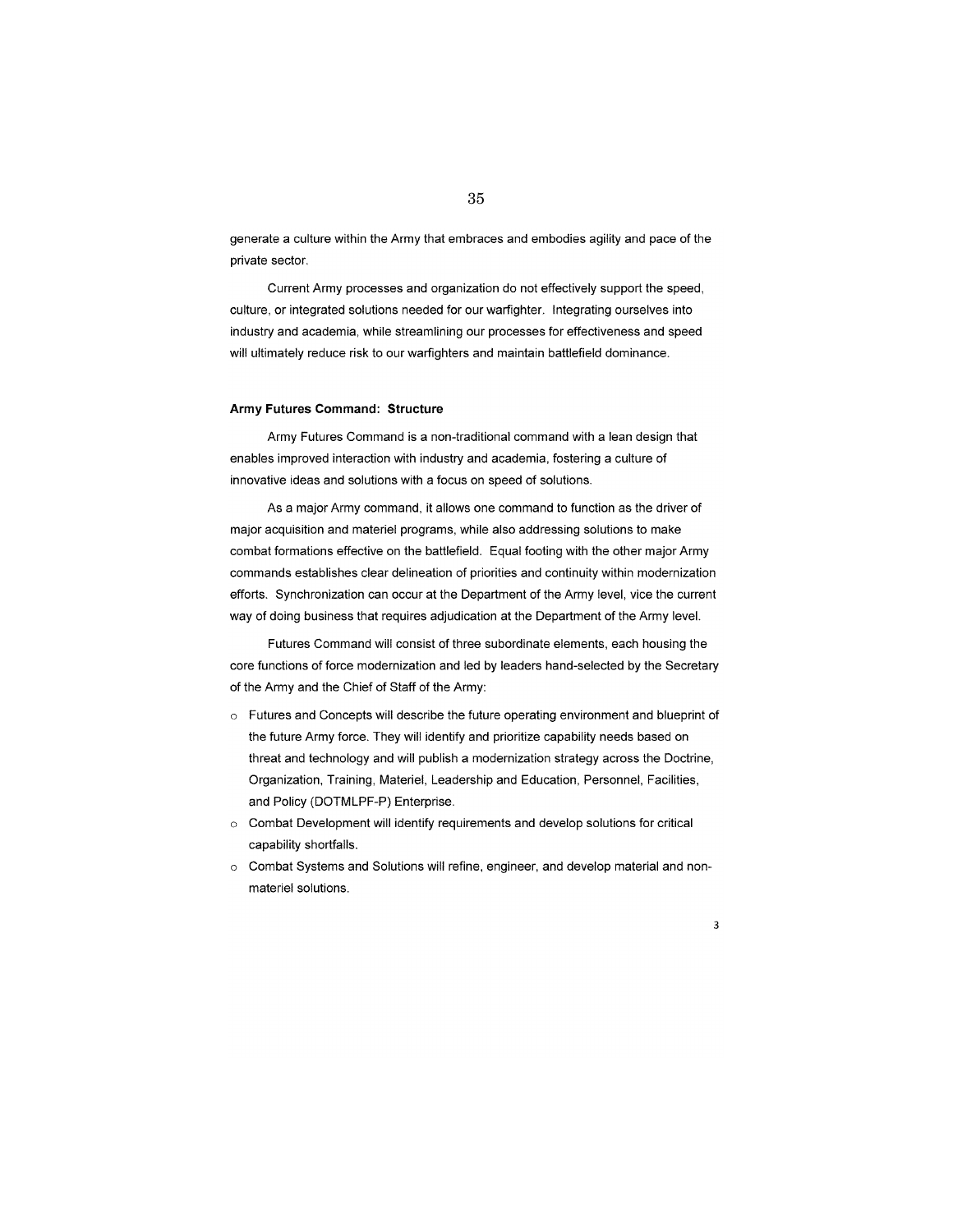### 36

The statutory acquisition authorities delegated to the ASA (ALT) will remain within ASA (ALT) as the Army identifies ways to accelerate the process within legal boundaries. To ensure integration of acquisition functions, Program Executive Offices will support the Army Futures Command and will continue to report through the acquisition chain of program management. The Army Acquisition Executive (AAE) will retain milestone decision authority and continue to be responsible for the overall supervision of the acquisition, logistics, and science and technology matters of the Army, and serve as the single office with sole responsibility for acquisition related functions for the Secretary of the Army.

The Army is reinforcing the momentum of the eight Cross-Functional Teams (CFTs) by integrating these organizations into Army Futures Command and aligning them with the six modernization priorities for the Army: Long Range Precision Fire, Next Generation Combat Vehicle, Future Vertical Lift, Army Network, Air Missile Defense, and Soldier Lethality. For continuity, the CFTs will continue to follow a developmental operations methodology and champion solutions across all three-subordinate elements of Army Futures Command. This methodology is defined as warfighters and developers working together to prepare sound capability documents to inform programs of record and enable the rapid and timely delivery of capabilities to the warfighter. The CFTs will develop requirements informed in appropriate cases by experimentation and technical demonstrations through teaming, agility, and rapid feedback. This process will ensure mature capability requirements using an iterative "design, build, test, and fix" construct, enabled by constant Soldier feedback.

#### **Army Futures Command: City Selection**

To achieve the purpose of Army Futures Command, we moved from behind the walls of traditional posts and forts and establish ourselves in the middle of an urban community. This is where collaboration, chance contact, and innovation happen daily at rates that cannot be duplicated on an Army post or in an industrial park. The Army sought to find the least distance between innovators, academia, industry, and the potential workforce. Following the theory developed by Dr. Thomas Allen, the Allen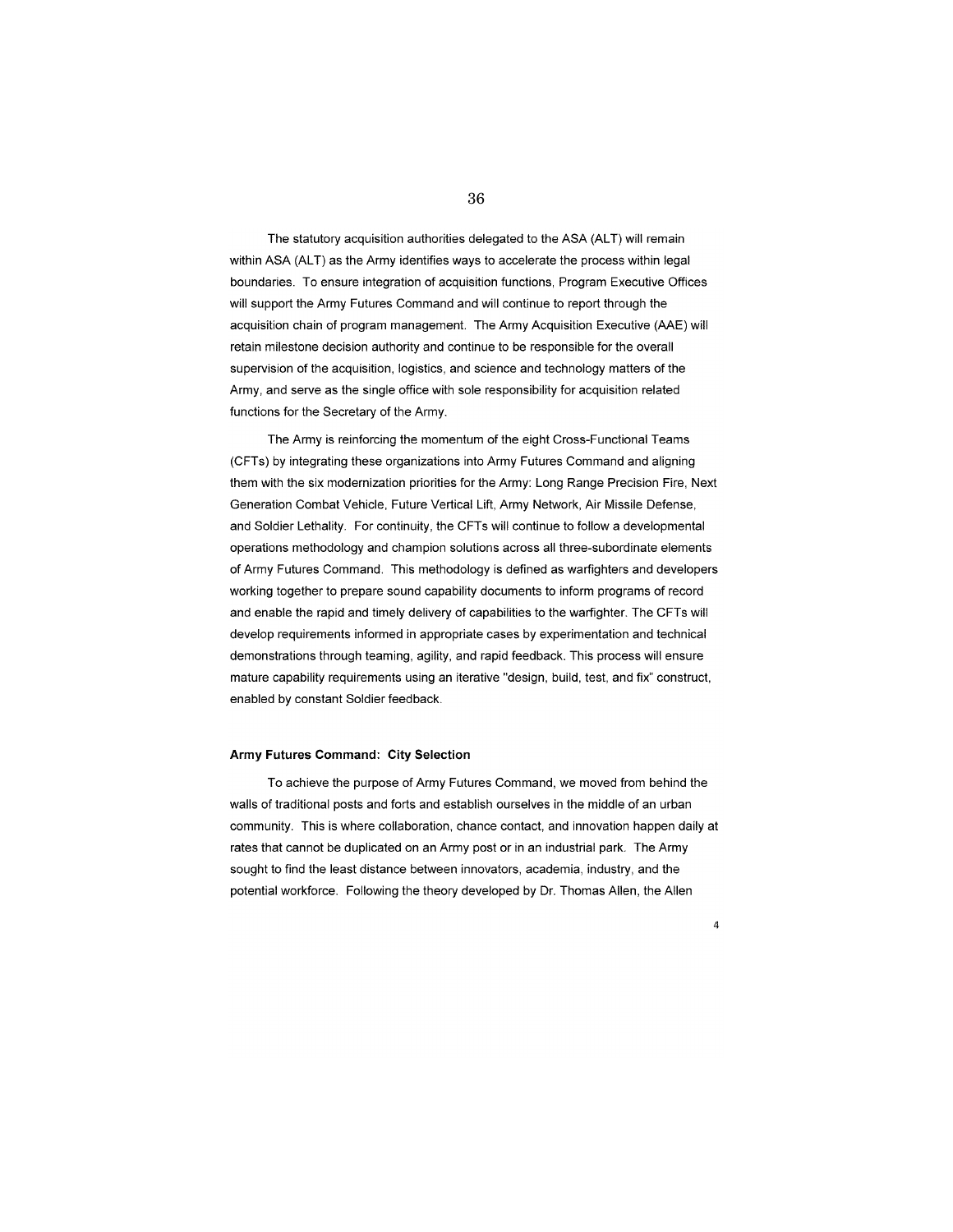curve, shrinking the distance between the workforce and innovators is important to increase communication, drive change, and increase the speed at which an organization can achieve its objectives. This is why we executed a nationwide search to seek out the best city to match our command's purpose and immerse Army Futures Command in the talent, potential, and culture needed to increase both our effectiveness and the speed at which we develop solutions.

Placing the Army Futures Command Headquarters in an entrepreneurial incubator hub of an urban community fosters the relationships we seek, around the best, brightest, and most innovative people in academia and industry. We believe this will make an immediate impact on achieving our modernization priorities. We seek to embrace a culture of disruptive innovation and collaboration to change Army culture. We are putting ourselves in an eco-system that is evolving and progressing at the speed of technology and striving to achieve the art-of-the-possible.

We do not have time to build this eco-system; it had to be ready now and that is what drove our final city site selection criteria. Density of industry and academic talent within an urban community allows us to quickly integrate innovation centers vertically within Army Futures Command to improve our operating concepts and potential solutions. To compete, we have to be in an environment that is fast, innovative, and will foster exponential growth.

The Army selected Austin, Texas to be the home of our Futures Command Headquarters because this city has a ready eco-system with the requisite density of talent, private sector innovation, strong academic science, technology, engineering, and mathematics (STEM) research and development, superb quality of life attributes, low costs, and strong local civic support. Austin demonstrated the mature entrepreneurial incubator hubs and a dense academic system supported by the entire state that aligns to our modernization priorities that we can imbed ourselves in now. The choice was very difficult, but we ultimately had to make a decision that we believe is best for our Army's future.

37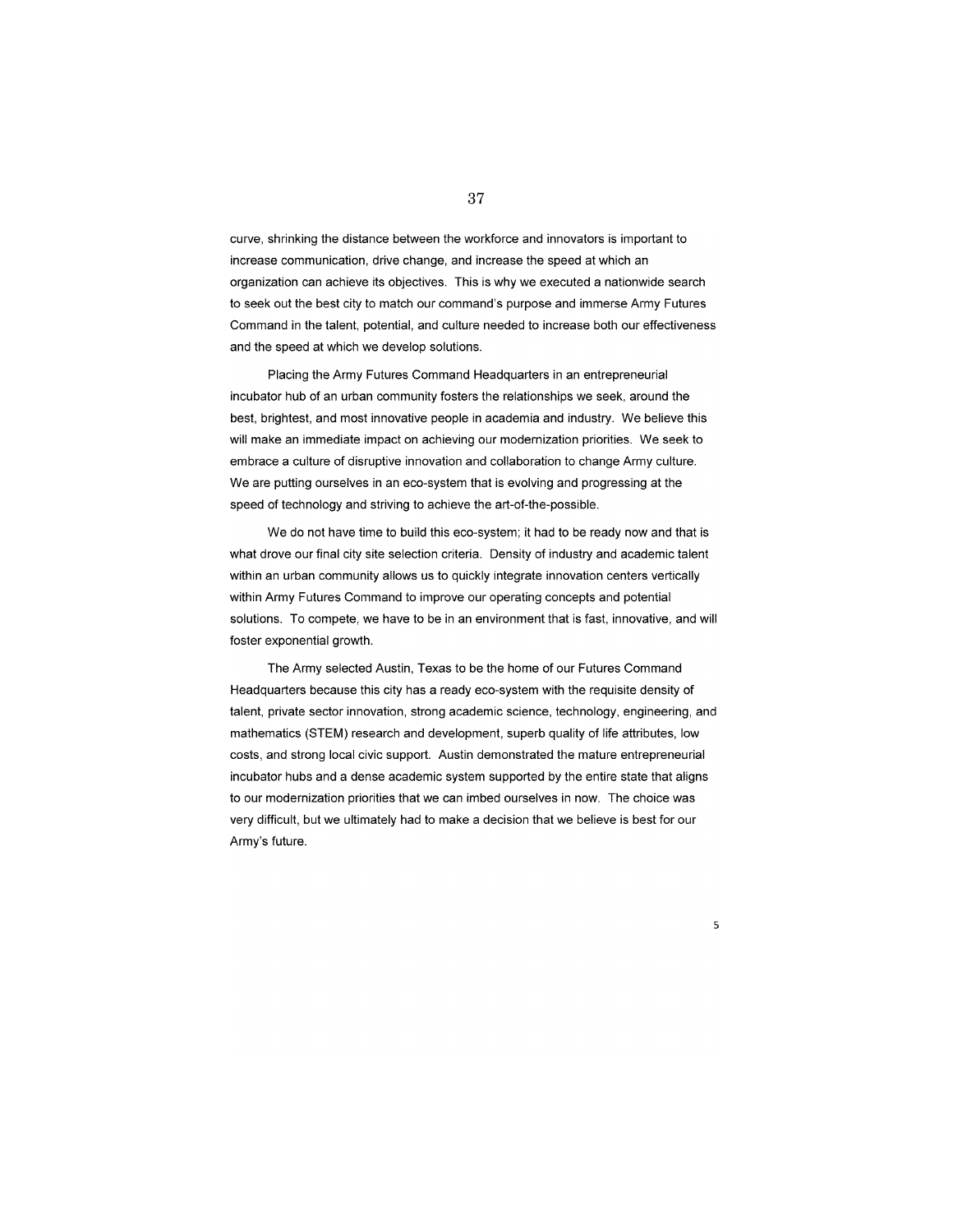# Establishing an Army Headquarters outside an Army post with a diverse mission to interface with industry and academia is outside our comfort zone. This move to Austin, Texas will force the Army to leverage American ingenuity and business entrepreneurs of Austin to teach and lead us through rapid innovation, to challenge our status quo, and to immerse us in a collaborative community of people that live to solve complex problems through innovative solutions.

We appreciate the local governments of each city we visited for their time and support in helping us understand what is best for our nation over the last several months as we searched for the right home for the Army Futures Command Headquarters.

#### **Army Futures Command: Modernization Pathway**

This approach to modernization and business is revolutionary for the Army. This move is disruptive and will certainly affect how we build the future force.

Over the past month we have had our advance team on the ground to begin working to integrate and build relationships with the City of Austin, the universities, local business leaders, and innovation hubs. Since the activation of Army Futures command on 24 August, we have begun to establish our physical footprint at the University of Texas Systems Building in Austin, the University of Texas at Austin, and local incubator hubs. The command will reach full operational capability by the summer 2019, with all subordinate organizations realigned and the command headquarters fully manned and established. The subordinate elements within Army Futures Command discussed previously will remain in their current physical location, executing their duties enabling the integration between the other Army Major Commands and Army Futures Command.

Finally, as Futures Command matures we will reform our Future Years Defense Program (FYDP) to ensure we invest in the Army's six modernization priorities. Futures Command will take lead on developing and then implement the Army's Modernization Strategy to develop and support delivery of new warfighting capabilities faster and more cost effectively.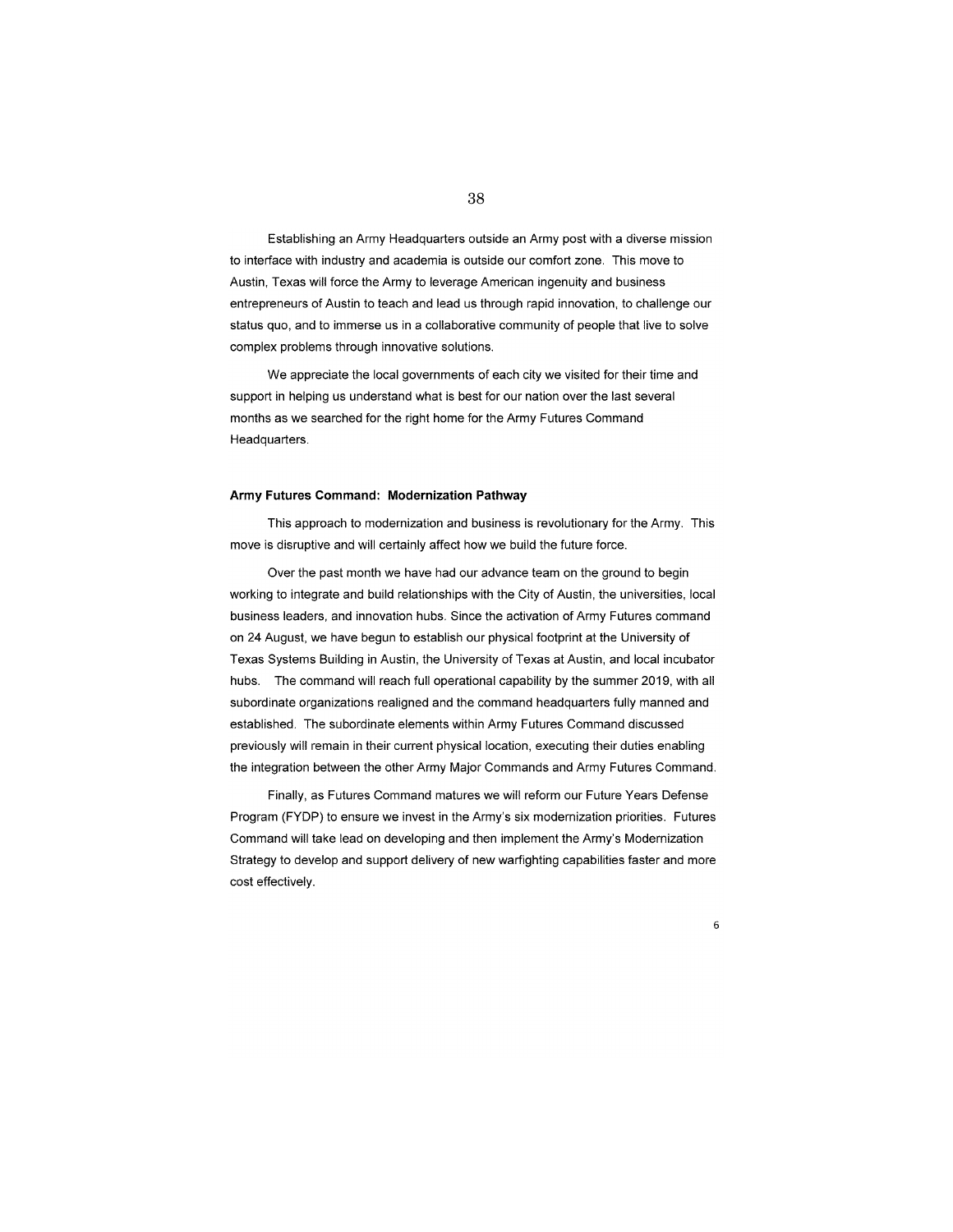#### **Where Congress Can Help**

As we change our process we may find the need to ask for the help of Congress to navigate unforeseen constraints to enable us to modernize our force at the speed of industry and have access to small business, academia, and entrepreneurs.

The Army is on a path to invest billions of dollars in FYDP into our six modernization priorities. However, we require fiscal stability to reassure the private sector that Army investments will not stop after only a few years. We believe we have the right six modernization priorities that will focus the Army to achieve the Army Vision by year 2028 in support of the 2018 National Defense Strategy.

#### **Conclusion**

Understanding that the success of Army Futures Command will be judged over the next generation, we believe this course of action and dramatic shift in business practices will allow our Army to successfully achieve our six modernization priorities despite budget uncertainties and the changing nature of the environment in which the Army must be prepared to operate. The only metric that matters is the ability to get next generation equipment into our formations to make Soldiers and units more lethal to deploy, fight, and win our Nation's wars.

We are intimately familiar with our challenges and our past failings and are investing heavily in Army Futures Command to address our modernization shortcomings. Army Futures Command postures the Army for the future by setting strategic direction, integrating the Army's future force modernization enterprise, aligning resources to priorities, and maintaining accountability. With the help of industry, academia, and Congress we can accelerate timelines and move at the speed of the information age.

7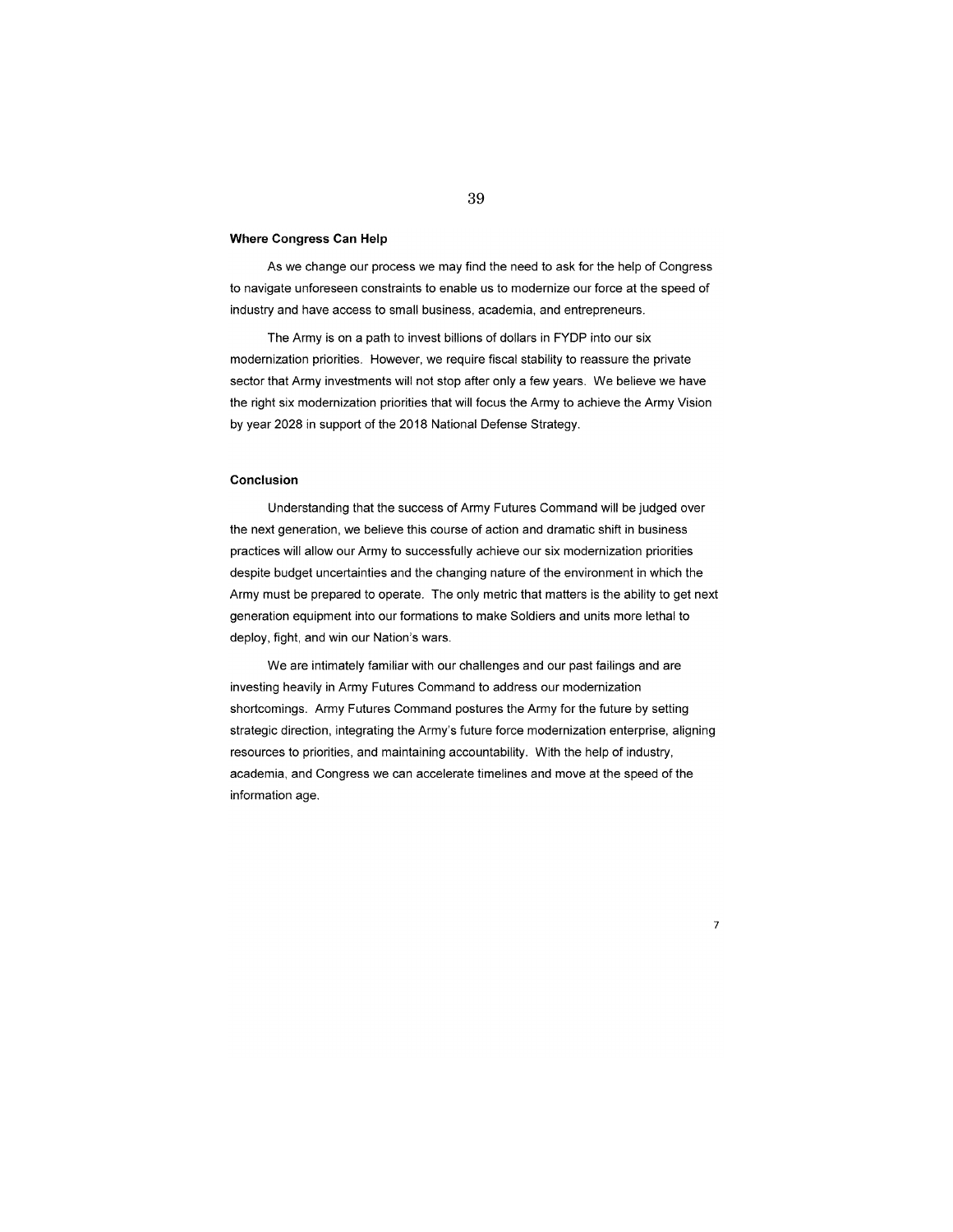Congressional support started the Army on this pathway of change, with particular emphasis and leadership by this committee. Your support enabled our Army to re-energize our Army's modernization efforts, capitalizing on the generous top line increases in FY18 and FY19. Your confidence in our ability to maximize the utility of every dollar is not lost on us. We are grateful for the continuing support.

8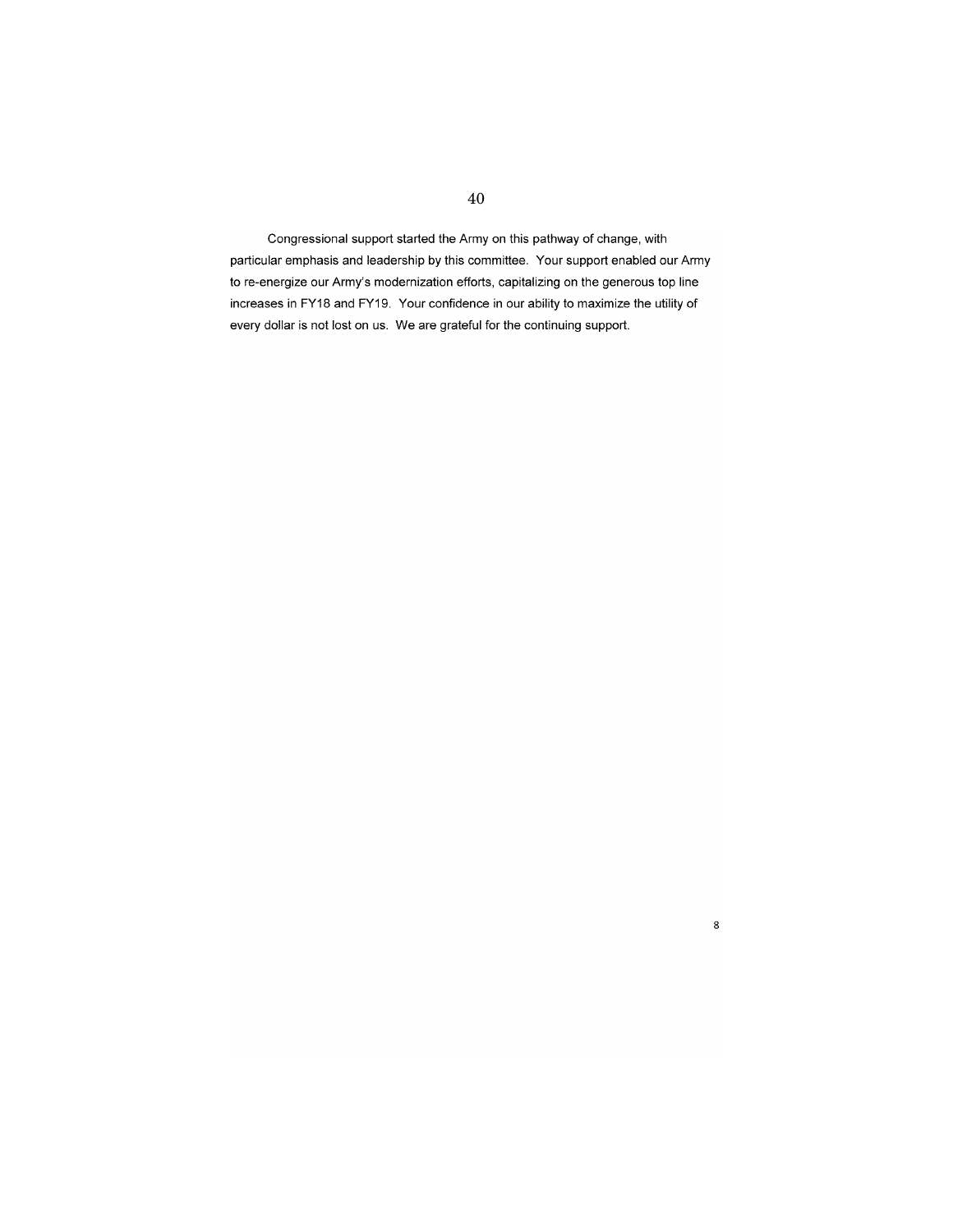#### **Mr. Ryan McCarthy Under Secretary of the United States Army**

Ryan D. McCarthy was unanimously confirmed by the U.S. Senate and appointed as the 33rd under secretary of the Army, Aug. I, 2017. He served as the acting secretary of the Army from his appointment until Nov. 16, 2017. The under secretary of the Army is the secretary of the Army's senior civilian assistant and principal adviser on matters relating to the management and operation of the Army, which includes development and integration of Army programs and budget. He is responsible for the effective and efficient organization of the Army's operations and initiatives for the business transformation of the Army.

Prior to his confinnation, McCarthy worked for Lockheed Martin Corporation in sequential vice president roles responsible for the sustainment, customer solutions and program integration of the F-35 Joint Strike Fighter program and the company's global security policy.

McCarthy previously served as the special assistant to the 22nd Secretary of Defense Robert Gates, under Presidents Bush and Obama, where he advised as the secretary's representative to the White House, Congress, National Security Agencies and other Foreign Governments. He also served as the special assistant to the under secretary of defense for Acquisition Technology and Logistics and was responsible for policy development and coordination with the joint staff and uniformed services acquisition leaders on procurement and supply chain management policies. He also served as a professional staff member in the U.S. House of Representatives Committee on International Relations. Prior to his legislative experience, from 2002 to 2005, he worked as the vice president of Commercial Financing for the Hongkong Shanghai Banking Corporation.

McCarthy proudly served in the U.S. Army from 1997 to 2002 and was involved in combat operations in Afghanistan in support of Operation Enduring Freedom with the 75th Ranger Regiment, U.S. Special Operations Command.

He holds a Bachelor of Arts in History from Virginia Military Institute and a Master of Business Administration degree from the University of Maryland's Robert H. Smith School of Business.

McCarthy and his wife have been married for over 10 years and have one daughter.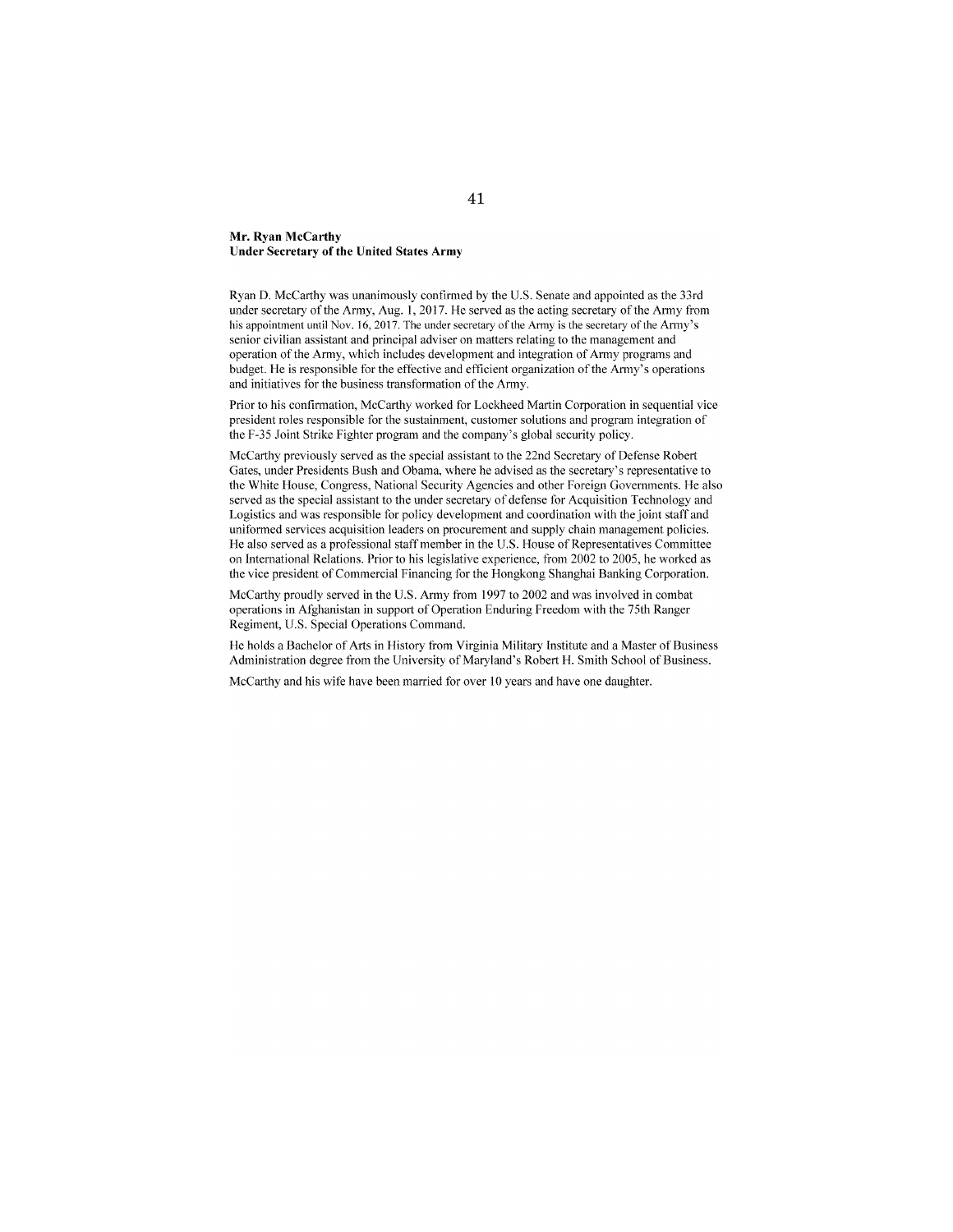#### **General John M. Mnrray Commanding General, Army Futures Command**

General Murray was commissioned as an Infantry officer in the U.S. Army upon graduation from the Ohio State University in 1982. Throughout his career, General Murray has served in leadership positions and commanded from Company through Division, with various staff assignments at the highest levels of the Army.

General Murray has held numerous command positions. His command assignments include: Commanding General Joint Task Force-3; Deputy Commanding General- Support for U.S. Forces Afghanistan; Commander Bagram Airfield; Commanding General 3rd Infantry Division at Fort Stewart, Georgia; Commander, 3rd Brigade, 1st Cavalry Division, at Fort Hood, Texas while serving in Operation IRAQI FREEDOM; Commander, 1st Battalion, 18th Infantry, 1st Infantry Division, United States Army Europe and Seventh Army, Germany; Commander, C Company, !-12th Infantry Battalion, 4th Infantry Division (Mechanized), Fort Carson, Colorado.

Previously, he was the Deputy Chief of Staff, G-8, in the Pentagon; Director, Force Management, the Pentagon; Assistant Deputy Director for Joint Training, J-7, Joint Staff, Suffolk, Virginia; Director, Joint Center for Operational Analysis, United States Joint Forces Command, Suffolk, Virginia; Deputy Commanding General (Maneuver), 1st Cavalry Division, Fort Hood, Texas; Deputy Commanding General (Maneuver), Multi-National Division-Baghdad OPERATION IRAQI FREEDOM, Iraq; G-3 (Operations), III Corps, Fort Hood, Texas; Chief of Staff, Ill Corps and Fort Hood, Fort Hood, Texas; C-3, Multi-National Corps-Iraq, OPERATION IRAQI FREEDOM, Iraq; G-3 (Operations), 1st Infantry Division, United States Army Europe and Seventh Army, Germany; Chief; Space Control Protection Section, J-33, United States Space Command, Peterson Air Force Base, Colorado; S- 3(0perations), later Executive Officer, lst Battalion, 5th Cavalry, 1st Cavalry Division, Fort Hood, Texas; Chief, Plans, G-1, Ill Corps and Fort Hood, Fort Hood, Texas.

General Murray's awards and decorations include: the Distinguished Service Medal w/ Oak Leaf Cluster, the Defense Superior Service Medal with Oak Leaf Cluster, the Legion of Merit with two Oak Leaf Clusters, the Bronze Star Medal with three Oak Leaf Clusters, the Defense Meritorious Service Medal, the Meritorious Service Medal with two Oak Leaf Clusters, the Army Commendation Medal with Oak Leaf Cluster, the Joint Service Achievement Medal, the Army Achievement Medal with Oak Leaf Cluster, the Ranger Tab, the Combat Infantryman Badge, the Expert Infantryman Badge, the Parachutist Badge, the Air Assault Badge, the Joint Chiefs of Staff Identification Badge and the Army Staff Identification Badge.

General Murray hails from Kenton, Ohio. He and his wile, Jane, have three lovely daughters and seven grandchildren.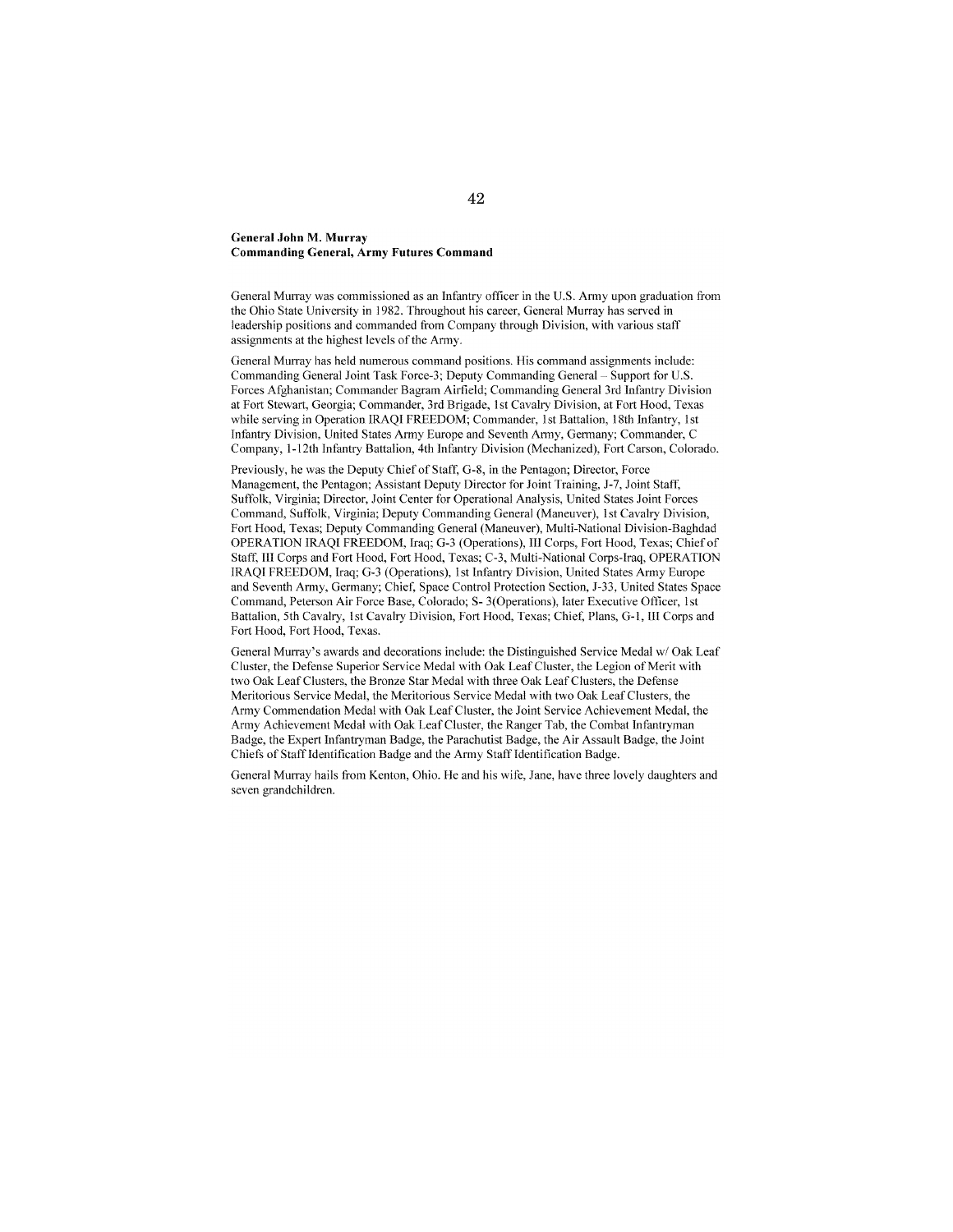# **QUESTIONS SUBMITTED BY MEMBERS POST HEARING**

SEPTEMBER 13, 2018

 $\equiv$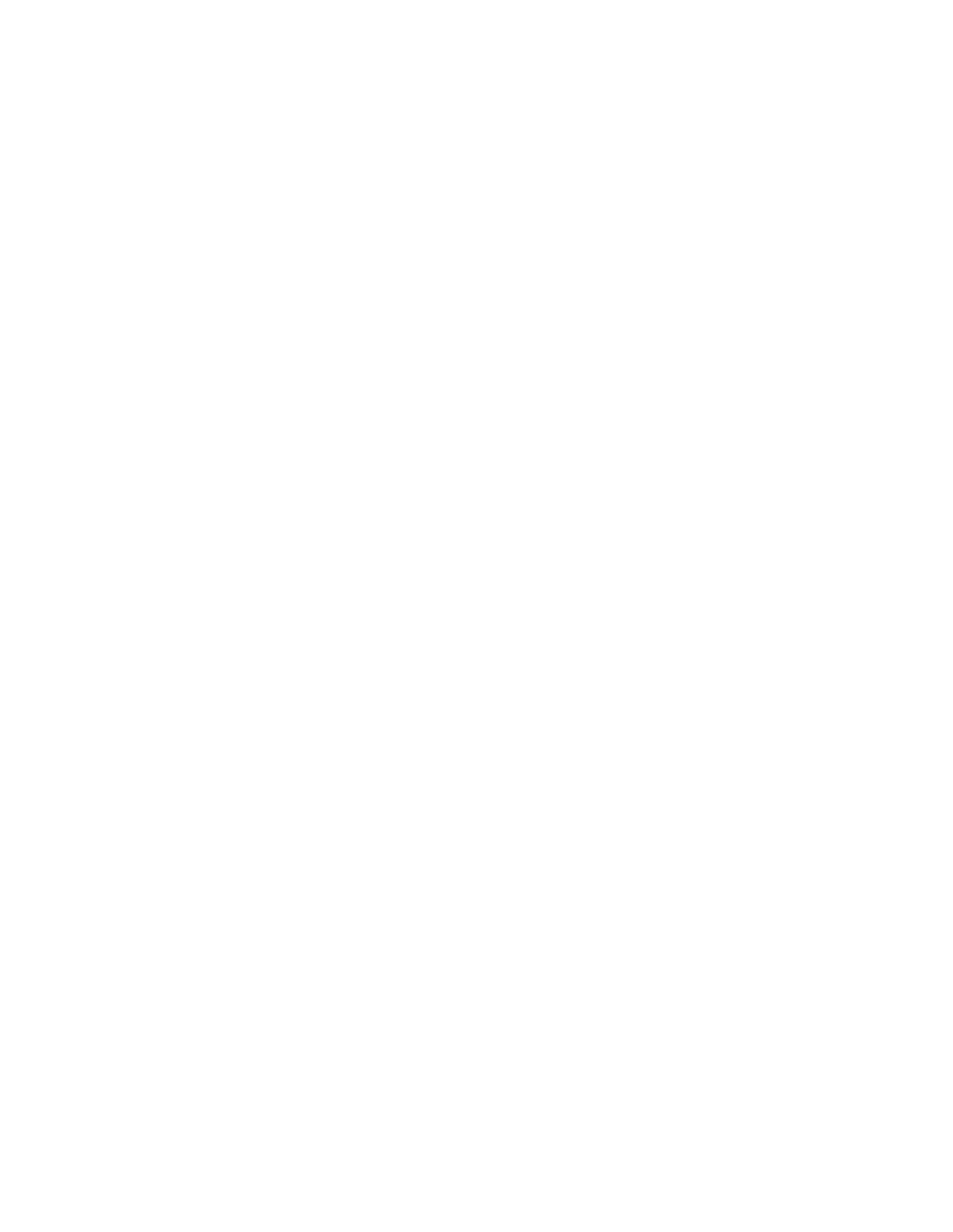#### **QUESTIONS SUBMITTED BY MS. STEFANIK**

Ms. STEFANIK. General Murray, I commend the U.S. Army for making tough decisions regarding the modernization of the Army's future force. I also appreciate the hard choices that you have had to make to insure adequate funding across your top six modernization priorities. However, I am concerned that given the current priorities of the Army and the support that Congress has given the Army for long range assault helicopters, the Army's shift toward Capability Set 1 will infringe upon the success of a quick acquisition of the Capability Set 3 aircraft, and possibly even jeopardize the program. Can you tell the committee that you are still planning to procure the long-range assault aircraft (Capability Set 3) on the same or faster schedule than the future armed reconnaissance aircraft (Capability Set 1)?

As the Executive Agent for the JMR–TD and with FVL as a high priority for mod-ernization, please assess the joint risk associated with fielding a Capability Set 1 aircraft ahead of a Capability Set 3 aircraft, and any impact to the acquisition schedule for the Capability Set 3 aircraft program. Specifically, can you comment on your coordination with the Marine Corps and your assessment on the prospects of continued cooperation?

General MURRAY. There is low risk associated with fielding a Capability Set 1 aircraft ahead of a Capability Set 3 aircraft. Capability Set 1 and Capability Set 3 are two complimentary programs that are not in competition against one another for resources or prioritization. The Capability Set 3 schedule remains unchanged and is executing in accordance with the October 2016 Material Development Decision. Ca-pability Set 1 (Future Attack Reconnaissance Aircraft) is a U.S. Army program led by the FVL CFT, whereas the Capability Set 3 Future Long Range Assault Aircraft is a multiservice program. The U.S. Army and U.S. Marine Corps are the two services participating in the Capability Set 3 Analysis of Alternatives. Both services are working together to field the required vertical lift capability to their respective serv-ice. The FVL CFT strategy is to begin fielding the FVL Family of Systems circa 2028, including both Capability Set 1 and Capability Set 3.

#### **QUESTIONS SUBMITTED BY MR. CARBAJAL**

Mr. CARBAJAL. At \$3 million per year, the Peacekeeping and Stability Operations Institute (PKSOI) plays a critical role in capturing lessons learned and developing informed doctrine, training, education and operations for complex peacekeeping and stability operations. It's also the only approved NATO Partnership Education Training Center. It has recently been reported that the Army is eliminating the Institute<br>potentially as a "pay for" for the Army Futures Command. Is PKSOI a "pay for"<br>for the Army Futures Command? If so, how will the functions Is the elimination of PKSOI supported by the Joint Staff and OSD Policy?

Secretary McCARTHY. No, the Peacekeeping and Stability Operations Institute (PKSOI) is not a "pay for" for the Army Futures Command. Recent Army decisions regarding PKSOI were aimed at consolidating the Army's diverse Irre (IW) enterprise to bring greater unity of effort and more focus consistent with the National Defense Strategy. The focal point of this effort is that the U.S. Army Training and Doctrine Command (TRADOC) will establish an IW proponent office at the Combined Arms Center, Fort Leavenworth, KS. This approach was informed by a TRADOC study to determine the most appropriate means to oversee the IW<br>enterprise. The functions and structure of PKSOI and 12 other related Army organizations were assessed during this study. The proposed plan is to of PKSOI currently at Carlisle Barracks, PA: a. Assign and move PKSOI's Army Stability Operations Force Modernization Proponency to the new IW office at Ft. Leavenworth to improve doctrinal synergy. b. Assign PKSOI's current mission at<br>Carlisle Barracks for collecting, archiving, and disseminating Joint Peacekeeping<br>and Stability Operations (P&SO) lessons learned to the Center to continue the Joint doctrinal development and assessment functions specific to P&SO, with oversight from the Combined Arms Center at Ft. Leavenworth. This will enable the continued engagement and interaction with the broader P&SO com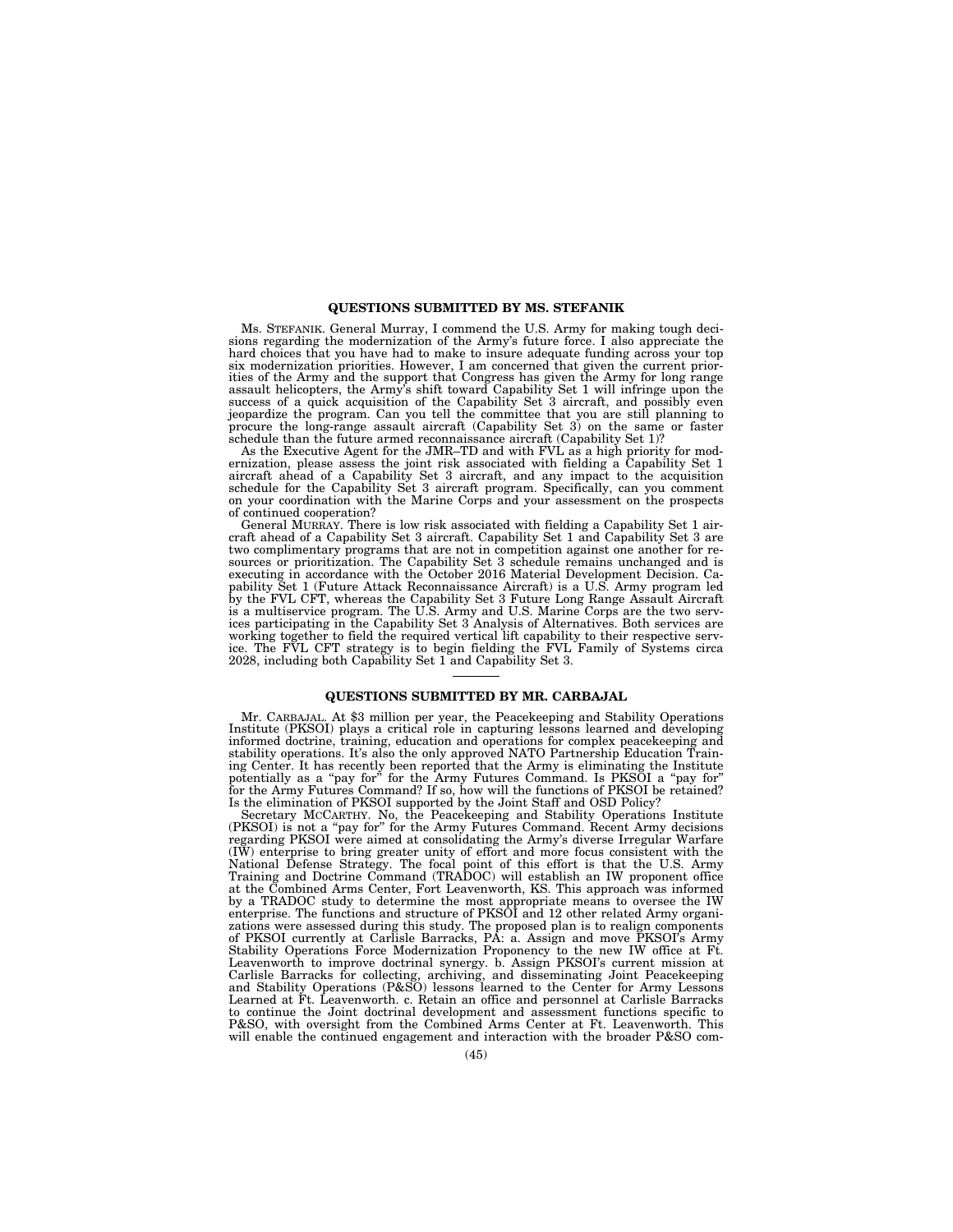munity including the Department of Defense, Department of State, other agencies, and international partners. This approach to realigning responsibility for Peace-keeping, Stability Operations, and Irregular Warfare has only recently been finalized. We are currently in the process of informing and gaining Joint Staff and OSD Policy support for these efforts.

#### **QUESTIONS SUBMITTED BY MR. BROWN**

Mr. BROWN. Who was the final source selection for this decision with the Army? And, did this final decision track with what the internal Army process recommend?

Secretary MCCARTHY. Secretary Esper made the final selection. Yes, the final decision aligned with the recommendation of the AFC Task Force (TF). The AFC TF followed a rigorous data-driven approach to systematically narrow the list of viable locations, eventually resulting in the five very best candidate locations, which were visited by both a working team as well as Under Secretary of the Army McCarthy and LTG Wesley. Those five were then analyzed further using more data to determine which location would provide the best return on investment for the Army and the Nation.

Mr. BROWN. What happens after these CFTs have completed their jobs? Will you stand up new CFTs?

Who will decide what that next modernization priority will be? Is the Defense Intelligence Agency integrated into the AFC? If not, what is informing the requirement development? Is it threat based?

What metrics are the Army using for "success" for the AFC? How will we know this is better than the old model?

The Army has indicated that the Purpose of the AFC is to bring together new and emerging technologies. Specifically, how will these new and emerging technologies be integrated into the ''big 6 priorities''? Does the Army plan to act as the lead systems integrator? If so, what experience does the Army have in this role, and what success stories can the Army share?

Assistant Secretary McCarthy has stated publicly that 80% of S&T will be prioritized against 18 weapons systems. What projects will the other 20% fund? Which Army research programs currently funded by the 80% will the Army cut?

General MURRAY. The CFTs will likely deactivate once their missions are com-pleted. We will assess the need for new CFTs based on emerging requirements. We do not anticipate the Army's modernization priorities to change. The Defense Intel-ligence Agency (DIA) is a critical partner in AFC efforts. Further, AFC has and will continue to personally brief the DIA Director (currently LTG Ashley) on AFC efforts. Additionally, AFC routinely partners with DIA, including the National Ground In-telligence Center (NGIC) and other service centers that are federated parts of DIA. The AFC approach is threat-based; threats drive AFC's description of the Future operational environment and provide the baseline for future modernization efforts. AFC is developing metrics to gauge progress along five areas of emphasis: Unity of Effort, Overmatch, Innovation, Solutions Development, and Engagement. Ultimately AFC's success will be measured by improving our ability to equip Warfighters with the tools they need, when they need them, to fight and win. AFC will continue to identify, assess, update, and refine metrics to ensure the Future Force Modernization Enterprise effectively delivers Warfighting capabilities. New and emerging technologies are being integrated into the Army's 6 modernization priorities as these represent the focus of Army modernization. Moreover, the CFTs have the responsibility for integrating these technologies under the direction of AFC. AFC will be the orchestrator of the Future Force Modernization Enterprise working closely with the other services, the AAE, and the other ACOMs. The Army has learned from past experiences with lead systems integrators and continues to learn from initial cesses with CFTs. Dr. Jette, Army Acquisition Executive, has stated that 80% of Budget activity 6.3 dollars should be aligned to the needs of the eight CFTs. The focus of the CFTs are near-to-midterm, therefore the remaining 20% will resource the evaluation of disruptive technologies that do not directly align with the CFTs. S&T efforts that are not directly tied to the CFTs will be the first efforts to be evaluated based on importance to the Army warfighter. These efforts may ultimately be cut or moved to the 20% non-aligned funding.

#### **QUESTIONS SUBMITTED BY MS. McSALLY**

Ms. MCSALLY. Under Secretary McCarthy, you have been quoted as saying that Army Futures Command (AFC) will have a staff of around 500. I also understand that the Army plans to staff Futures Command, at least partially, by reallocating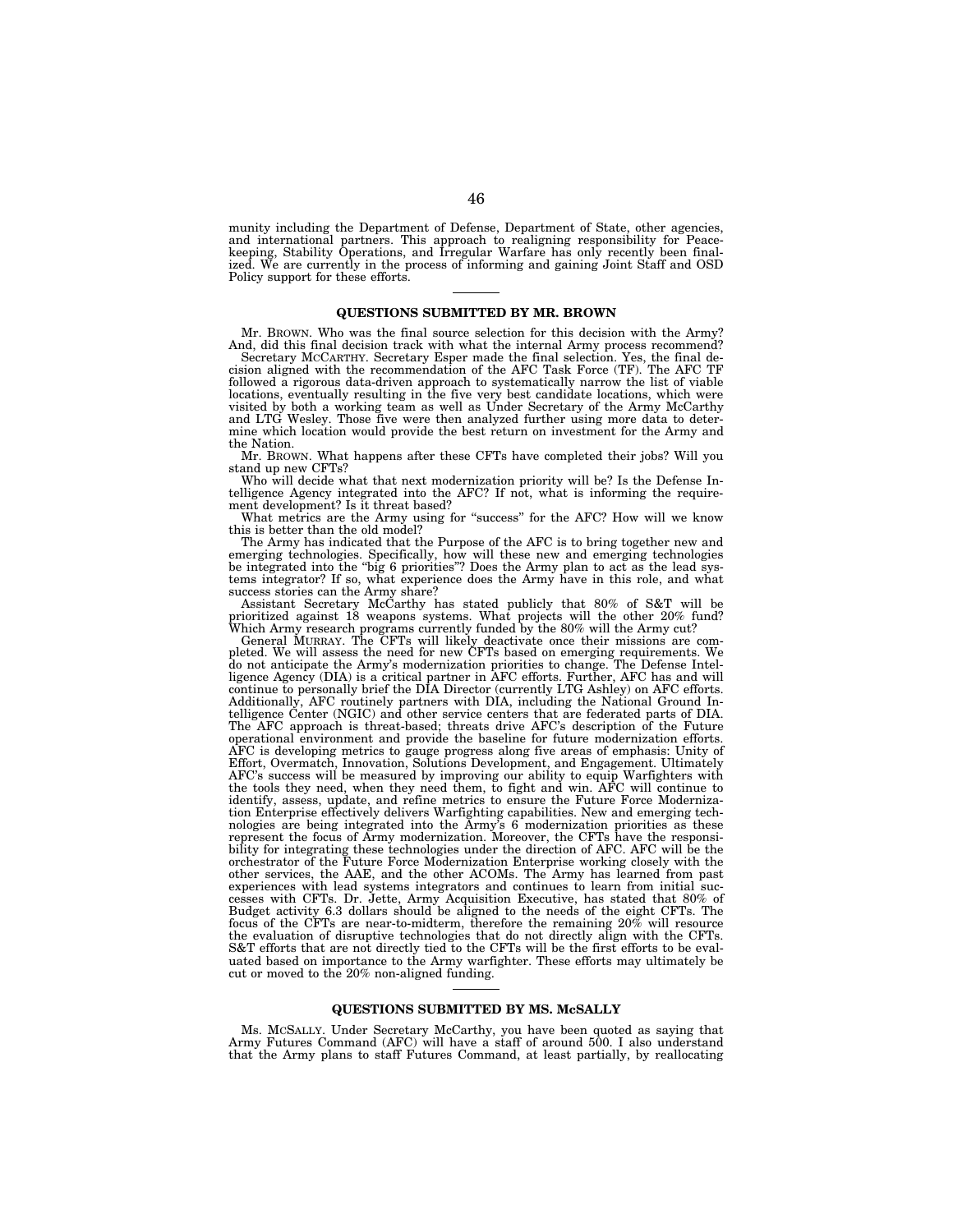people and positions from other Army organizations, such as the Army's Intelligence Center of Excellence (USAICoE), located at Fort Huachuca. Has the Army identified whether any functions will be reallocated from Fort Huachuca/USAICoE as a result of the establishment of Futures Command? Has the Army identified where the personnel positions, both military and civilian, will come from for Futures Command? Does the Army anticipate pulling any personnel positions from Fort Huachuca/ USAICoE?

Secretary MCCARTHY. Portions of the Capability Development Integration Directorates (CDIDs) and Battle Labs resident in Training and Doctrine Command (TRADOC) Centers of Excellence transfer from TRADOC to Army Futures Command. This includes the CDID and Battle Lab at Fort Huachuca/United States Army Intelligence Center of Excellence (USAICoE). Currently this is a Command transfer only, with the function remaining at Fort Huachuca. Regarding identifying personnel positions for Army Futures Command and Fort Huachuca/USAICoE, the Army is in the process of defining which personnel positions will transfer from existing Army Staffs and Commands to Army Futures Command, and while the func-tions described above transfer to Army Futures Command, currently the personnel positions remain at Ft. Huachuca. The Army established the Futures Command Headquarters from within existing personnel structure, offering a no net growth solution from the Army Management Headquarters Account (AMHA) to achieve syn-ergy among concept development, modernization, and acquisition initiatives.

Ms. MCSALLY. Under Secretary McCarthy, there have been press reports which quote you as saying that the Army plans to restructure or terminate a number of acquisition programs and research and development programs in the next budget submission. Can you explain the process the Army is using to determine which programs to terminate and restructure? Can you also address how the future requirements for Army systems not covered by the six cross functional teams are being addressed by the R&D community—for example, will there be funds for future intelligence systems or do you anticipate some sort of allocation of cuts?

Secretary McCARTHY. The Secretary and Chief of Staff of the Army personally led<br>a program-by-program review of all Research and Development, and Procurement<br>efforts. Guided by the National Defense Strategy and the Army Vis intelligence systems, some intelligence-related investments fall within the Network Cross Functional Team and enable lethality across all domains. The development of survivable sensors to improve long range and precision target acquisition, and advanced analytics to expedite threat analysis, is needed to improve the lethality and survivability of Army formations in contested environments. Additionally, the Assured Positioning, Navigation, and Timing CFT efforts are focused on providing commanders with critical Positioning, Navigation, and Timing (PNT) capability to ensure mission command and electronic warfare situational awareness, in a PNT contested environment, for accurate and timely decision making. Proposed changes to investments were not simply allocated, but were the result of close scrutiny by the Army's most senior leaders. This review is ongoing within the Department of Defense and final decisions will be reflected in the Fiscal Year 2020 President's Budget Request.

Ms. MCSALLY. General Murray, I understand that AFC will be focusing funding on six priorities. How is the Army planning to ensure that systems that are not assigned a cross functional team are developed and fielded? Will Futures Command have a role in "everything else" and, if so, what is that role? (These items include everything from uniforms, parachutes, to the intelligence systems that allow the Army to provide warfighters with timely and useful intelligence.)

General MURRAY. The Army will ensure that systems that are required (e.g., intelligence systems that allow the Army to provide warfighters with timely and useful intelligence) but are not assigned a cross functional team are developed and fielded by several means. The first is by utilizing the current governance, processes (e.g., Joint Capability Integration Development System-JCIDS) and organizations within the Future Force Modernization Enterprise (FFME). The second is through the AFC Fusion & Integration Center (FIC), which will have empowered representation from across the FFME to ensure that all required systems are receiving funding needed to develop and field those systems. AFC's role in this process will be to develop the concept, define the requirements, execute research & development, and identify solutions that our partners in the acquisition community will field for the Army.

Ms. MCSALLY. General Murray, as you know, TRADOC's Centers of Excellence perform much of the intellectual work on the doctrine, equipment, and skills needed for the future. It is not clear what changes, if any, the establishment of AFC will